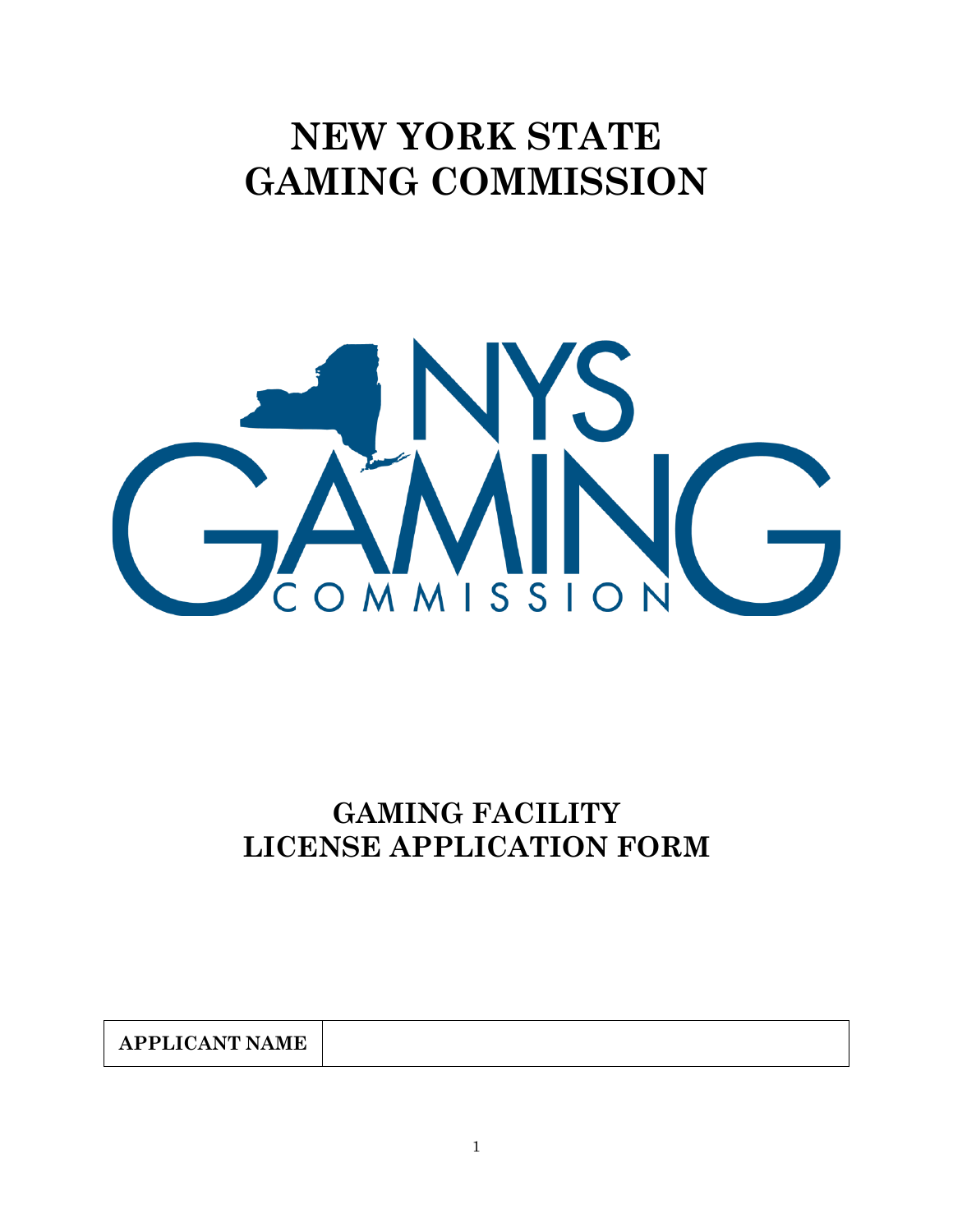## **APPLICATION INSTRUCTIONS**

## **I. COMPLETING THIS FORM:**

A. The New York State Gaming Commission may award a gaming facility license only to successful candidates recommended by the New York Gaming Facility Location Board following a competitive bidding process. This form shall only be submitted in conjunction with the Board's Request for Applications process or if otherwise directed by the Commission.

|  | Read each question carefully prior to answering. Answer every question      |
|--|-----------------------------------------------------------------------------|
|  | completely. Do not leave blank spaces. If a question does not apply to you, |
|  | indicate "Does not apply" in response to that question. If there is nothing |
|  | to disclose in response to a particular question, write "None" in response  |
|  | to that question. The Commission will not review your application unless    |
|  | you provide a response to every question.                                   |

|  | C.   All entries on this application, except signatures, must be typed or printed |
|--|-----------------------------------------------------------------------------------|
|  | in block lettering using dark ink. The Commission will not review your            |
|  | application if it is illegible or if you have modified any of the questions or    |
|  | preprinted information in this application.                                       |

|  | D. If the space available is insufficient to respond to a question, you are to |
|--|--------------------------------------------------------------------------------|
|  | supply the required information on an attachment page and clearly              |
|  | i identify which question you are answering.                                   |

E. | All attachments requested in this Form are to be clearly labeled.

|  | All required documentation must be submitted at the time of filing this     |
|--|-----------------------------------------------------------------------------|
|  | form. The Applicant is under a continuing duty to notify the Commission     |
|  | within ten (10) days if there is a change in the information contained in a |
|  | filed application.                                                          |

G. | All authorizations, waivers, and releases must be signed by the Applicant or its designated representative or signatory.

## **II. BEFORE YOU SUBMIT THIS FORM TO THE COMMISSION, BE SURE THAT:**

A. | All attachments required in this form are labeled with an attachment number and included in both the original and the photocopies filed with the Commission.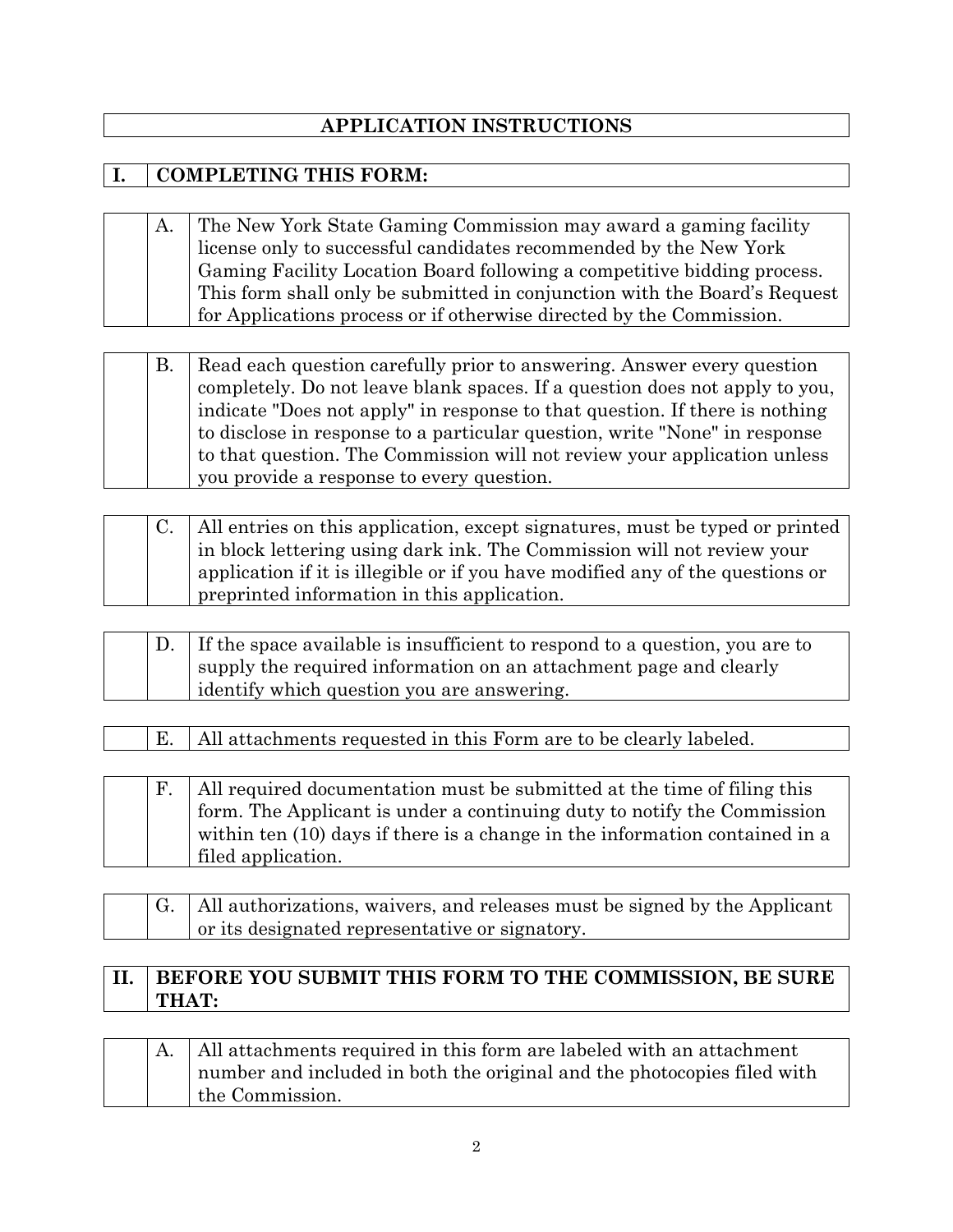|  | You have signed and notarized the Affidavit, Release Authorization,   |
|--|-----------------------------------------------------------------------|
|  | Consent to Inspections, Searches and Seizures and Waiver of Liability |
|  | Forms.                                                                |

- C. You have answered every question completely.
- D. You retain a completed copy of this form for your own records.

## **III. FILING THIS FORM WITH THE COMMISSION**

A. | A complete application consists of this form, and all attachments and the application fee.

| В. |    | The fees relating to an initial Gaming Facility License Application Form                                                                                                                                                                                                                                                                                                                                                                                                                   |
|----|----|--------------------------------------------------------------------------------------------------------------------------------------------------------------------------------------------------------------------------------------------------------------------------------------------------------------------------------------------------------------------------------------------------------------------------------------------------------------------------------------------|
|    |    | are as follows:                                                                                                                                                                                                                                                                                                                                                                                                                                                                            |
|    | 1. | An Application fee of \$1,000,000 must accompany this Application for<br>a Gaming Facility License. Please note that in some instances the<br>costs associated with the processing of the Application and<br>investigation of the Applicant may exceed the \$1,000,000 application<br>fee referenced in this paragraph. The Applicant will be provided<br>notification of additional costs pursuant to the procedure set forth in<br>paragraph 2 below.                                    |
|    | 2. | In the event that the costs incurred by the Commission in the course<br>of investigating an Applicant's background exceed the upfront<br>application fees set forth above, the applicant shall pay an additional<br>amount to the Commission within thirty (30) days after notification<br>of insufficient fees or the Application shall be rejected. Should the<br>costs of such investigation not exceed the fee remitted, any<br>unexpended portion shall be returned to the Applicant. |

|  | Please consult the Commission's website for filing and payment              |
|--|-----------------------------------------------------------------------------|
|  | instructions. Once your application is accepted, it becomes the property of |
|  | the Commission and may not be withdrawn without the permission of the       |
|  | Commission.                                                                 |

## **IV. BACKGROUND INVESTIGATIONS**

Pursuant to Section 1317 of N.Y. Racing, Pari-Mutuel Wagering and Breeding Law, the Commission shall cause to be commenced an investigation into the suitability of the applicant. The New York State Police will undertake this investigation.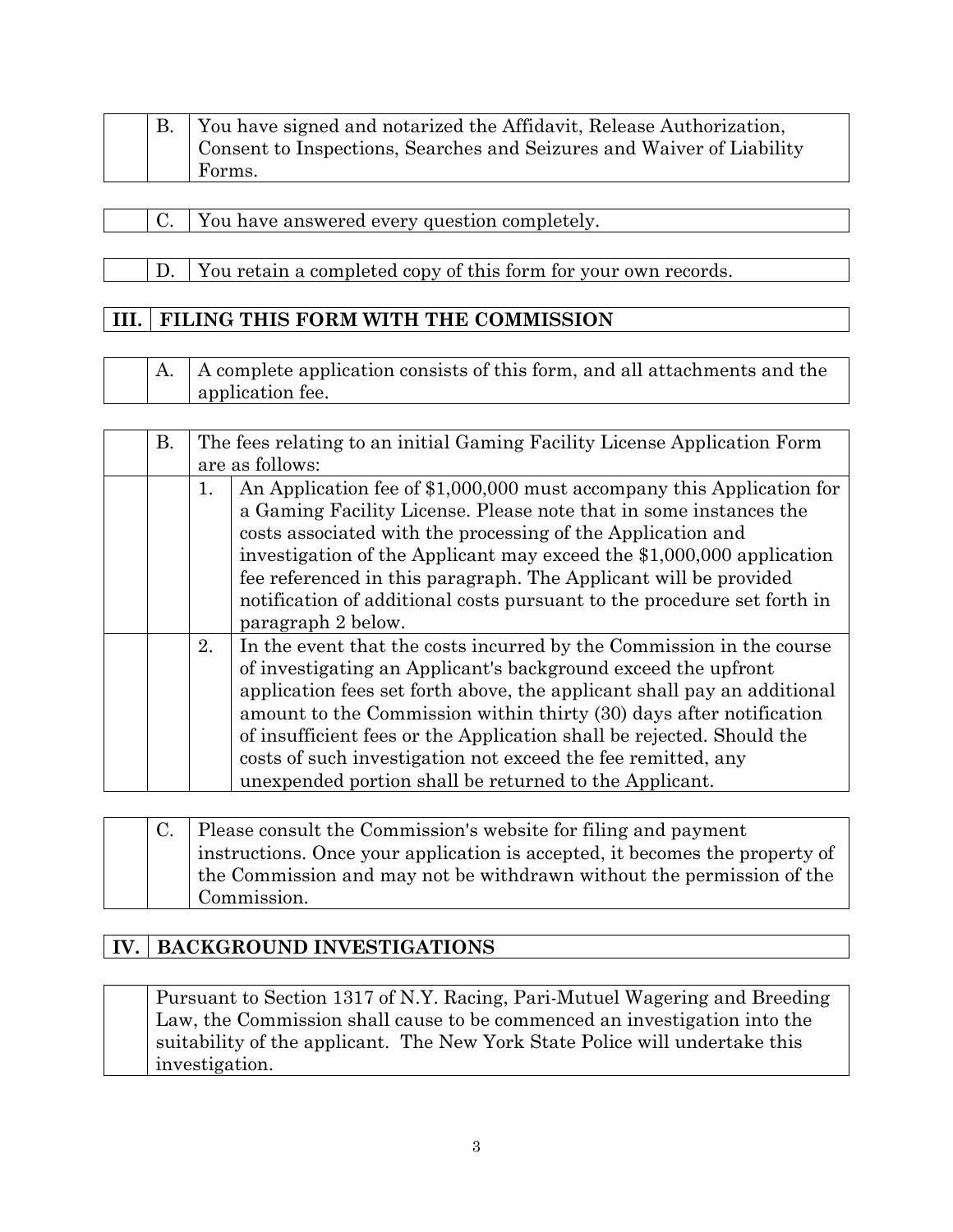## **V. IMPORTANT NOTICES**

|  | A. Should you be unable to fully understand this form or any other form, in  |
|--|------------------------------------------------------------------------------|
|  | English, it is your responsibility to acquire adequate means of translation. |

|  | B. Applicants for a Gaming Facility License are seeking a privilege. The |
|--|--------------------------------------------------------------------------|
|  | burden of proving the qualifications to receive such a license is at all |
|  | times borne by the Applicant.                                            |

| C. | The Applicant must accept any risk of adverse public notice,                |
|----|-----------------------------------------------------------------------------|
|    | embarrassment, criticism, other action or financial loss that may result    |
|    | from action or inaction by the Commission with respect to any application,  |
|    | and the Applicant shall expressly waive any claim for damages resulting     |
|    | thereof. The Commission may further request information not requested       |
|    | in this application or in addition to that which is provided in response to |
|    | this Application. The Applicant shall provide all information, documents,   |
|    | materials and certifications at the Applicant's sole expense and cost.      |

|  | D.   All notices regarding your application will be sent to the address that you |
|--|----------------------------------------------------------------------------------|
|  | provide on this form. You must immediately notify the Commission of any          |
|  | change of address.                                                               |

## E. The Applicant must make accurate statements and include all material facts. Any omissions, material errors, misrepresentations, failure to provide any requested information, or failure to meet any other requirement as set forth in law or rule may result in the denial of the Application or the imposition of fines, or the suspension or revocation of any license issued by the Commission.

| F. | Pursuant to Article 6 of the N.Y. Public Officers Law, certain information |
|----|----------------------------------------------------------------------------|
|    | submitted, collected, or gathered as part of an application to the         |
|    | Commission may be confidential and not subject to disclosure under the     |
|    | Freedom of Information Law. The Applicant should clearly identify those    |
|    | portions of the application that it deems to be lawfully subject to        |
|    | with holding from the Freedom of Information Law, specifically identifying |
|    | the appropriate exemption for disclosure.                                  |

|  | A Gaming Facility License issued by the Commission is a revocable       |
|--|-------------------------------------------------------------------------|
|  | privilege and is not transferable. No licensee has a vested right in or |
|  | under a Gaming Facility License issued by the Commission                |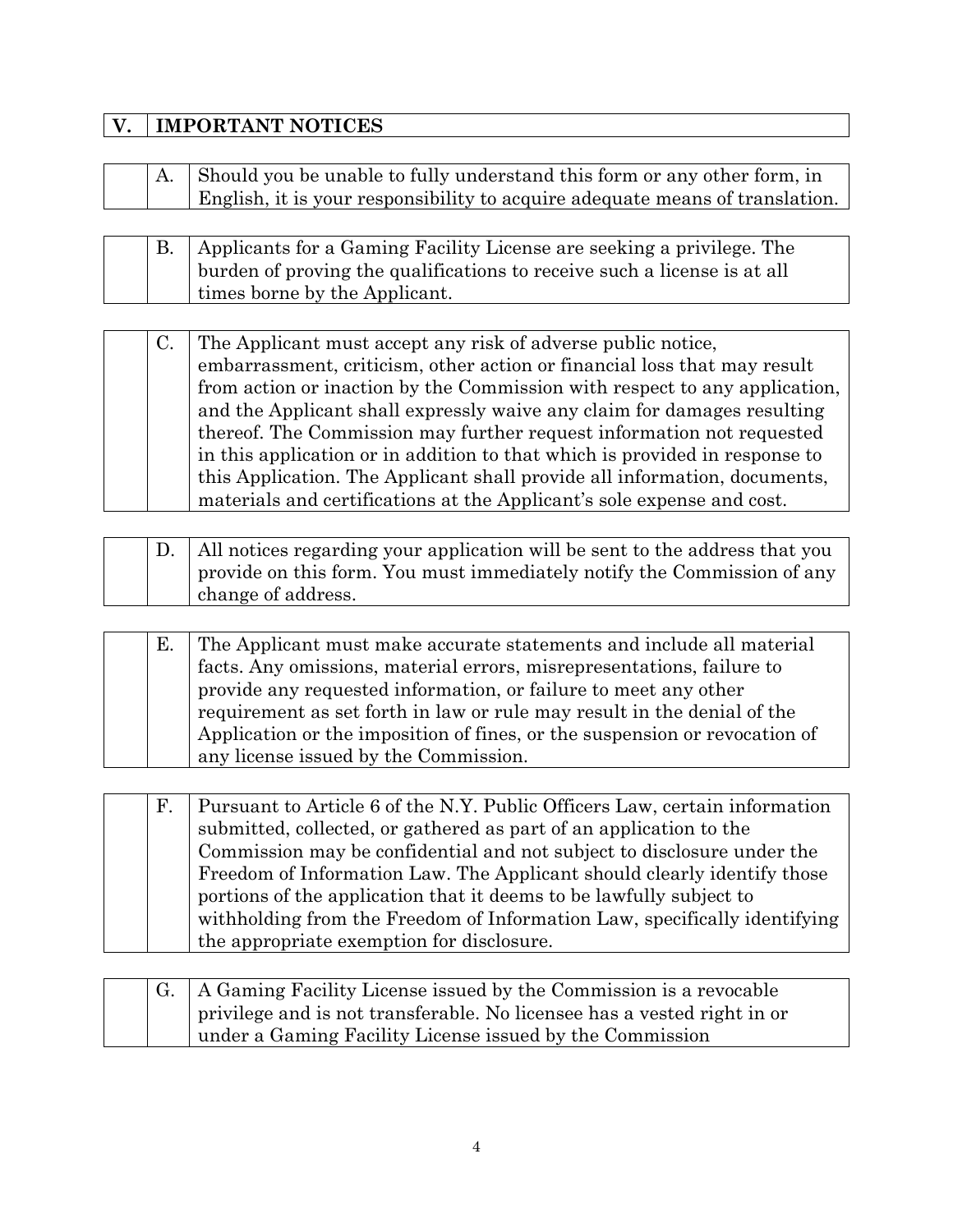## **VI. DEFINITIONS AND FORMATTING**

The definitions in Section 1301 of the N.Y. Racing, Pari-Mutuel Wagering and Breeding Law and the rules promulgated thereunder apply to this Application and shall control.

Where relevant, formatting for dates should reflect day, month and year.

- END -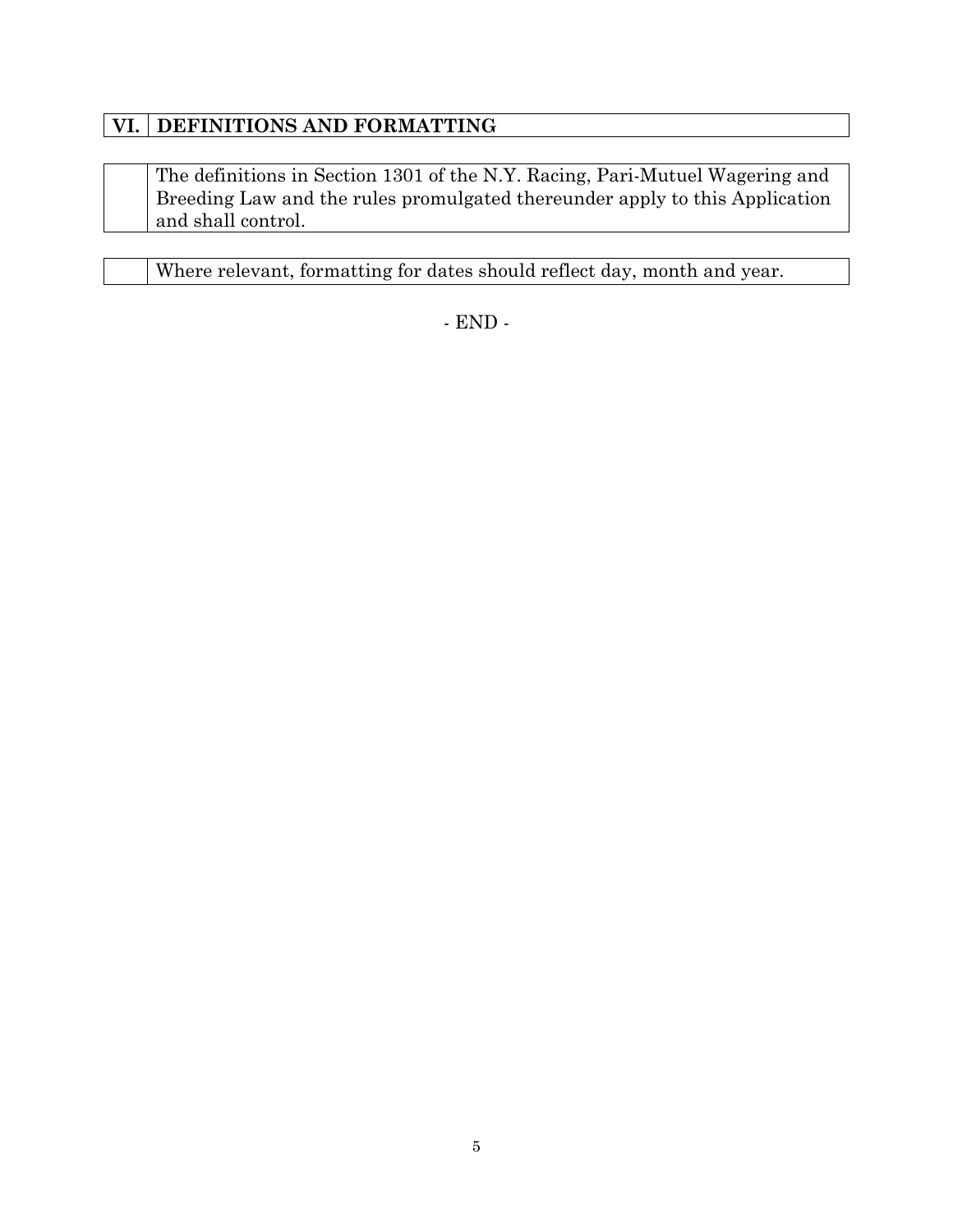## **GENERAL INFORMATION**

## **NAME OF APPLICANT ENTITY**

## **D/B/A OR TRADE NAME(S)**

| PERSON TO BE CONTACTED IN REFERENCE TO THIS APPLICATION |                  |  |
|---------------------------------------------------------|------------------|--|
| Name                                                    | Title            |  |
|                                                         |                  |  |
|                                                         |                  |  |
| E-Mail Address                                          | Telephone Number |  |
|                                                         |                  |  |
|                                                         |                  |  |

| THE PRINCIPAL BUSINESS ADDRESS OF THE ENTITY |                               |              |          |
|----------------------------------------------|-------------------------------|--------------|----------|
| <b>Street Location (Number/Street)</b>       | City                          | <b>State</b> | Zip Code |
|                                              |                               |              |          |
|                                              |                               |              |          |
| Country                                      | Telephone: (Area Code) Number |              |          |
|                                              |                               |              |          |
|                                              |                               |              |          |
| Mailing Address (if different)               |                               |              |          |
|                                              |                               |              |          |
|                                              |                               |              |          |
| Web Site (URL)                               |                               |              |          |
|                                              |                               |              |          |
|                                              |                               |              |          |

Check the appropriate box:

| This form is being submitted as an initial application for a gaming<br>facility license.                                                        |
|-------------------------------------------------------------------------------------------------------------------------------------------------|
| This form is being submitted as an application for the renewal of a<br>gaming facility license. The current gaming facility license expires on: |
| The above named entity holds stock in<br>which is an applicant for an initial gaming facility license or renewal.                               |
| Other. Please attach written explanation.                                                                                                       |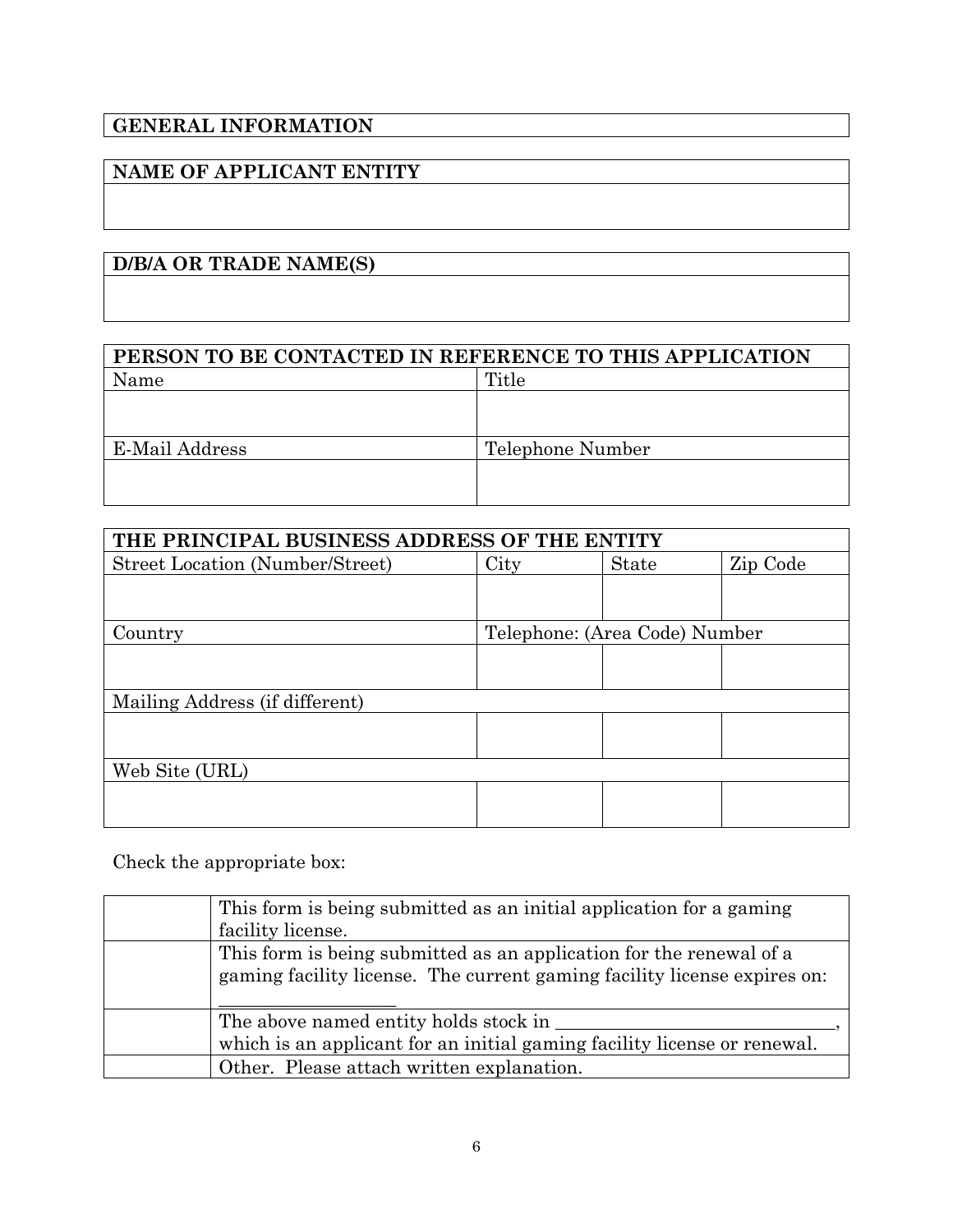| ITEM 1. | <b>FORMATION</b>      |                                          |
|---------|-----------------------|------------------------------------------|
|         |                       |                                          |
|         |                       | Provide the date and place of formation. |
|         | Date                  |                                          |
|         | Place of<br>Formation |                                          |

| Persons Forming the Entity.                                           |
|-----------------------------------------------------------------------|
| Use Attachment 1B to provide information for each incorporator of the |
| corporation.                                                          |

## **ITEM 2. OTHER NAMES AND ADDRESSES OF THE ENTITY**

| A. | Use Attachment 2A to list all other names under which the entity has |
|----|----------------------------------------------------------------------|
|    | conducted business and give the approximate time periods during      |
|    | which these names were being used.                                   |
|    |                                                                      |

| Use Attachment 2B to provide information about all other addresses      |
|-------------------------------------------------------------------------|
| presently used by the entity and all addresses from which the entity is |
| presently doing business.                                               |
|                                                                         |

| C. | Use Attachment 2C to provide information on all addresses, other than  |
|----|------------------------------------------------------------------------|
|    | those listed in Item 2B, which the entity held or from which it was    |
|    | conducting business during the last ten (10) year period, and give the |
|    | approximate time periods during which such addresses were held.        |

## **ITEM 3. DESCRIPTION OF PRESENT BUSINESS**

Provide as Attachment 3 a description of the business conducted and intended to be conducted by the entity and its parent, holding, subsidiary and intermediary entities and the general development of such business during the past five (5) years, or such shorter period as the entity or its parent, subsidiary and intermediary entities may have been engaged in business. The description shall include information on matters such as the following:

|            | Competitive conditions in the industry or industries involved and the<br>competitive position of the entity, if known.                                                                                               |
|------------|----------------------------------------------------------------------------------------------------------------------------------------------------------------------------------------------------------------------|
|            |                                                                                                                                                                                                                      |
| <b>B</b> . | The principal products produced and services rendered by the entity<br>and its parent, intermediary and subsidiary entities, the principal<br>markets for said products or services and the methods of distribution. |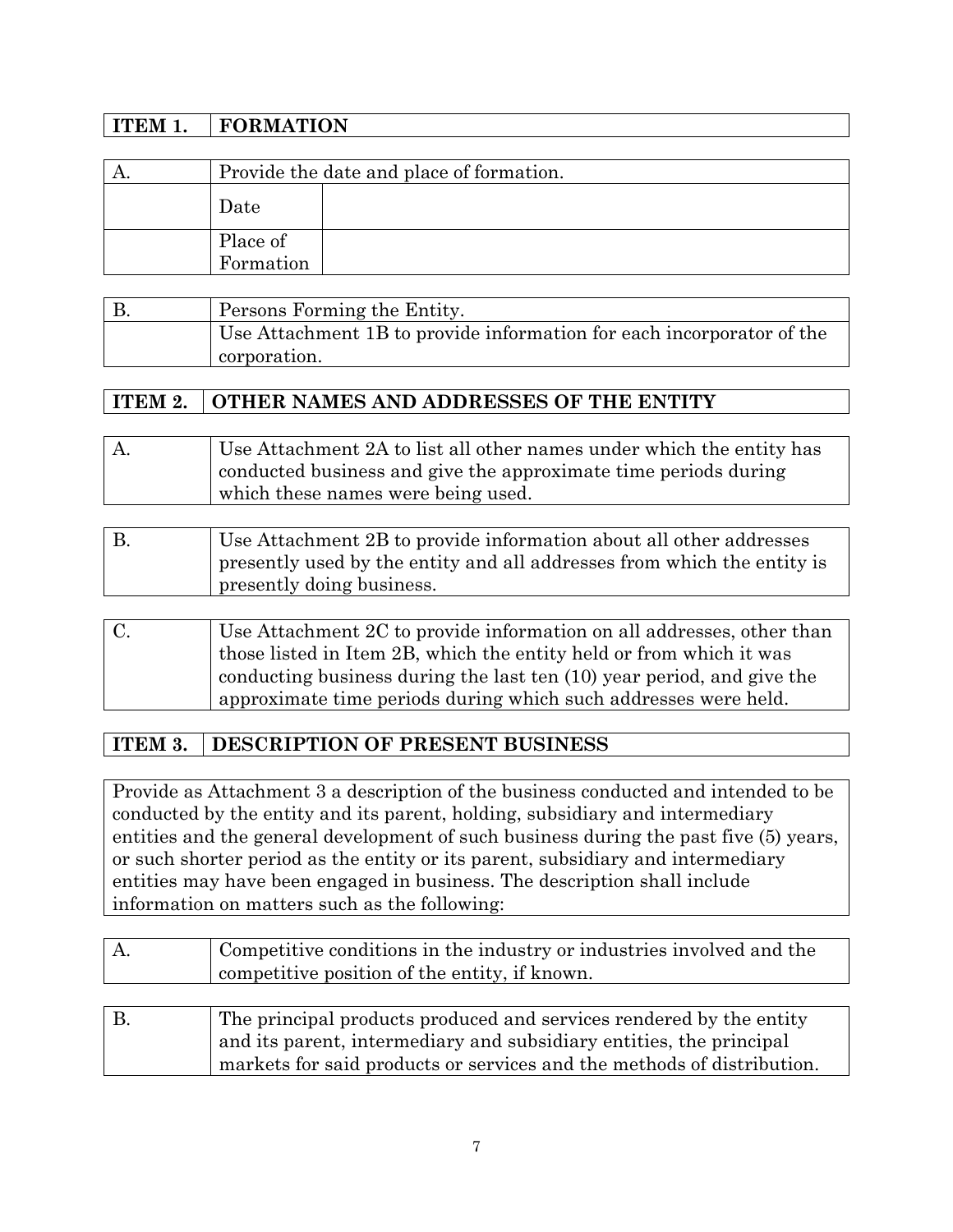| $\overline{a}$ | The sources and availability of raw materials essential to the business<br>of the entity. |
|----------------|-------------------------------------------------------------------------------------------|
|                |                                                                                           |
|                | The importance to the business and the duration and effect of, all                        |

| held. |  |  | material patents, trademarks, licenses, franchises and concessions |  |  |  |  |
|-------|--|--|--------------------------------------------------------------------|--|--|--|--|
|       |  |  |                                                                    |  |  |  |  |
|       |  |  |                                                                    |  |  |  |  |

| Ε. | In describing developments, provide information such as the following: |
|----|------------------------------------------------------------------------|
|    | the nature and results of any bankruptcy, receivership or similar      |
|    | proceedings with respect to the entity or its parent, intermediary or  |
|    | subsidiary entities; the nature and results of any other material      |
|    | reorganization, readjustment or succession of the entity or any of its |
|    | subsidiaries; the acquisition or disposition of any material amount of |
|    | assets otherwise than in the ordinary course of business; and any      |
|    | material changes in the mode of conducting the business.               |
|    |                                                                        |

## **ITEM 4. DESCRIPTION OF FORMER BUSINESS**

Provide as Attachment 4 a description of any former business, not listed in response to Item 3, which the entity or any parent, intermediary or subsidiary company engaged in during the last ten (10) year period and the reasons for the cessation of such business. Also indicate the approximate time period during which each such business was conducted.

## **ITEM 5. DIRECTORS AND TRUSTEES**

Use Attachment 5 to provide information for each director and trustee of the corporation. Each director and trustee of the entity must complete and file a Multi-Jurisdictional Personal History Disclosure Form and New York Supplement.

These forms are available for download at www.gaming.ny.gov/casinoforms

## **ITEM 6. FORMER DIRECTORS AND TRUSTEES**

Use Attachment 6 to provide information for each person, not listed in response to Item 5, who held the position of director or trustee of the entity during the last ten  $(10)$  years.

## **ITEM 7. OFFICERS**

Use Attachment 7 to provide information for each officer of the entity. Officers include all persons serving as president, secretary, treasurer, chairman of the board, vice-president, general/corporate counsel or any such other officers as may be prescribed by the entity's governing documents. Each person noted below must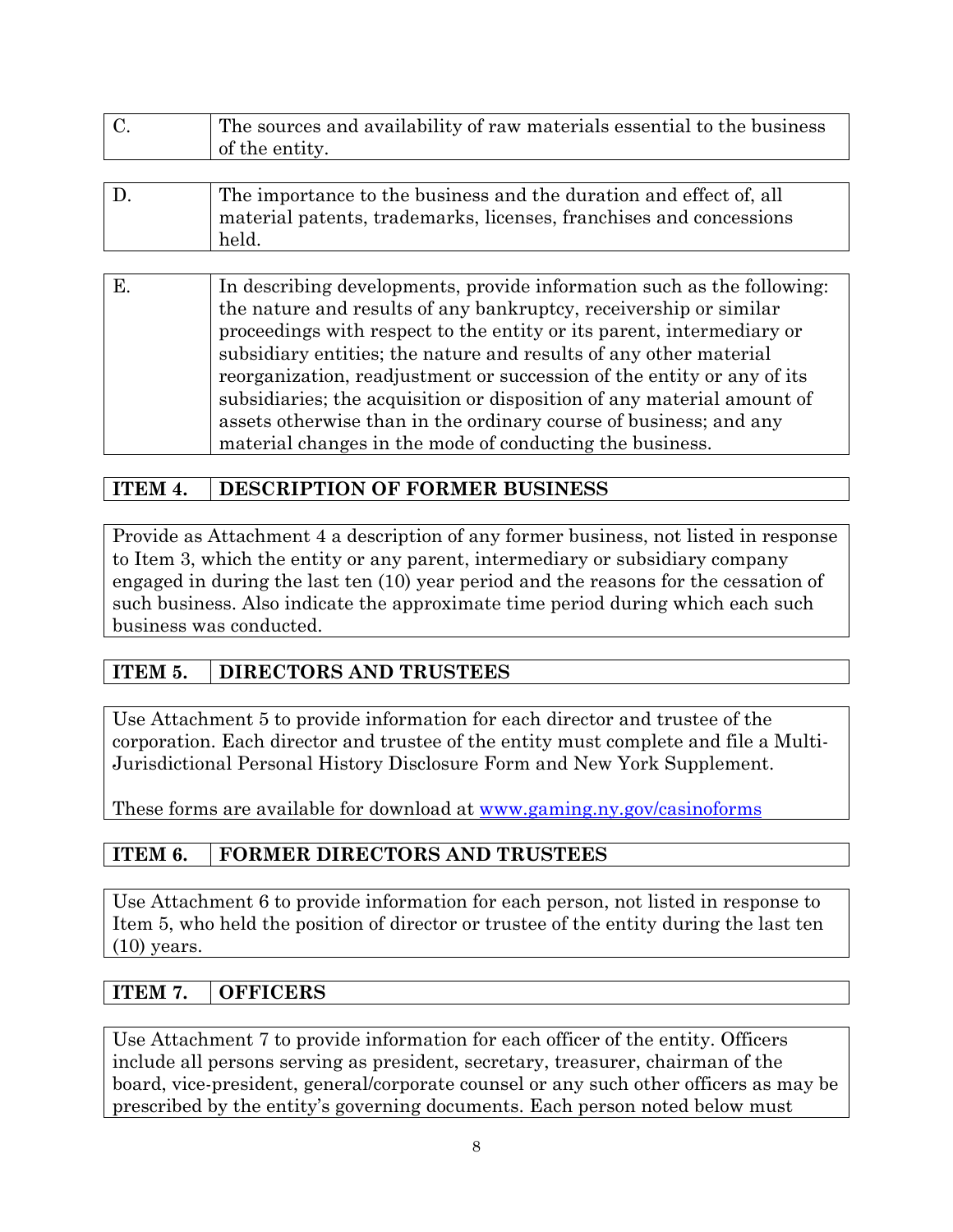complete and file a Multi-Jurisdictional Personal History Disclosure Form and New York Supplement Form. Please be aware that the Commission may, in its discretion, order additional persons associated with the entity to file such Forms if it appears that such persons should be qualified in order to effectuate the purposes of licensing.

## **ITEM 8. FORMER OFFICERS**

Use Attachment 8 to provide information for each person, not listed in response to Item 7, who was an officer of the entity during the last ten (10) year period. Officers include all persons serving as president, secretary, treasurer, chairman of the board, vice-president or any such other offices as may be prescribed by the entity's governing documents.

## **ITEM 9. COMPENSATION OF OFFICERS AND DIRECTORS**

Use Attachment 9 to provide information regarding the amount of total annual compensation received during the last calendar year and the amount to be received during the subsequent calendar year by each director, trustee and officer of the entity, whether such compensation is in the form of salary, wages, commissions, fees, stock options, bonuses or otherwise.

## **ITEM 10. COMPENSATION OVER \$250,000**

Use Attachment 10 to provide information for each person, other than those listed in response to Item 9, who currently receives, or who reasonably can be expected to receive within one (1) calendar year from the date of this form, compensation as described in Item 9 that exceeds \$250,000 per year.

## **ITEM 11. BONUS, PROFIT SHARING, PENSION, RETIREMENT, DEFERRED COMPENSATION & SIMILAR PLANS**

Provide as Attachment 11 a description of all bonus, profit sharing, pension, retirement, deferred compensation and similar plans in existence or to be created by the entity. This description shall include, but not be limited to:

1. the title or name of the plan;

2. the identity and address of the trustee of the plan or the person administering such plan;

3. the material features of the plan;

4. the methods of financing the plan;

5. the identity of each class of person who is or will participate in the plan;

6. the approximate number of persons in each such class;

7. the amounts distributed under the plan to each class of persons during the last fiscal year if the plan was in effect during that time.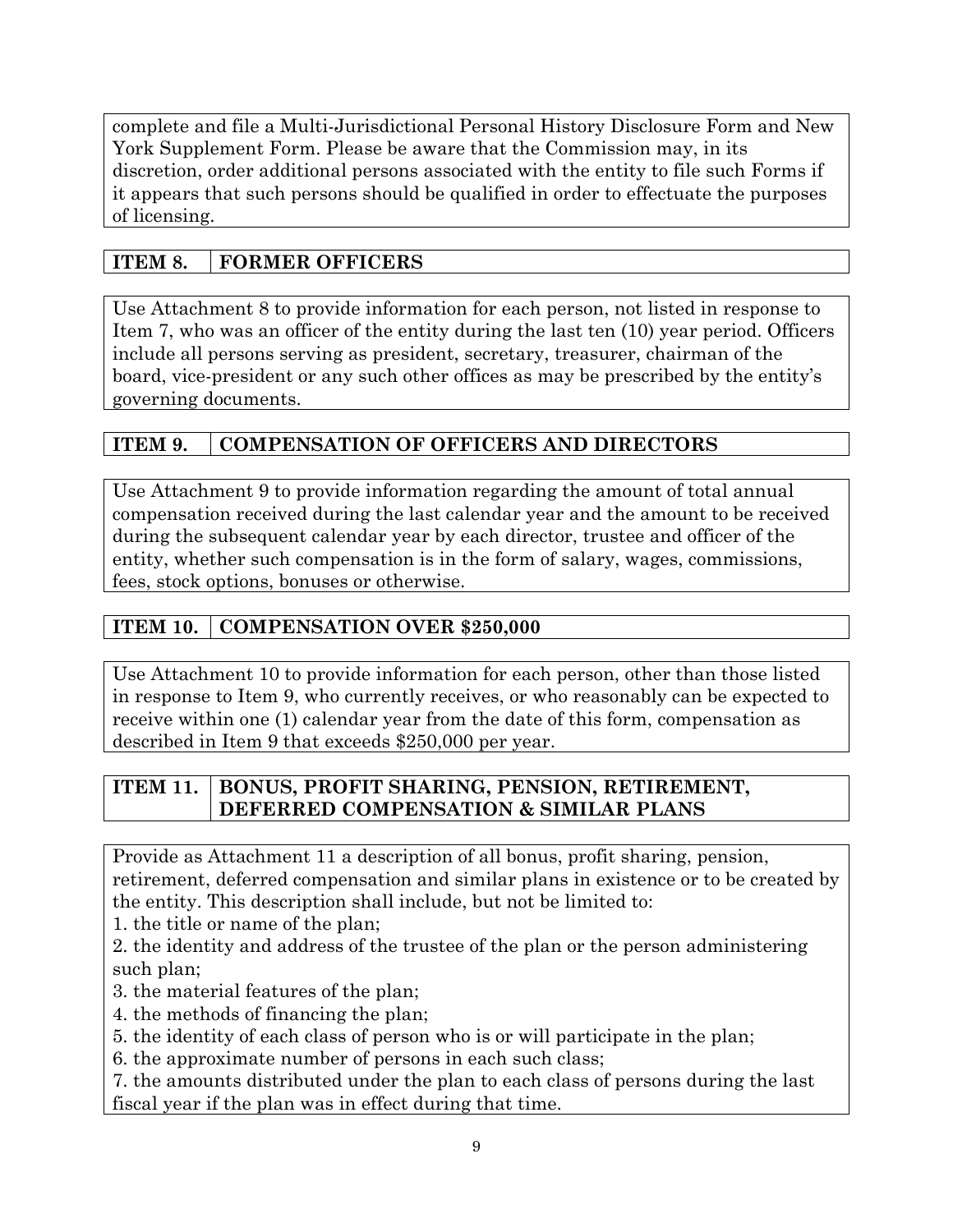## **ITEM 12. STOCK/OWNERSHIP DESCRIPTION**

Describe the nature, type, number of authorized and issued shares, terms, conditions, rights and privileges of all classes of voting, non-voting and other stock issued, or to be issued, or other similar indicia of ownership by the entity including the number of shares of each class of stock authorized or to be authorized and the number of shares of each class of stock outstanding (i.e., not held by or on behalf of the issuer) or other similar information applicable to other indicia of ownership as of this date.

If the rights of holders of any class of stock or other indicia of ownership may be modified otherwise than by a vote of a majority or more of the outstanding shares so affected, voting as a class, so state and explain briefly.

## **ITEM 13. VOTING OWNERS**

Use Attachment 13 to provide information for each person or entity holding of record or having a beneficial interest in any voting stock or other indicia of ownership issued by the entity. This information must be provided as of a date no more than sixty (60) days prior to the date of this application. If the entity submitting this form is an applicant for a gaming license, or is a non-public holding or intermediary entity of such an applicant, then a completed Gaming Facility License Application Form, Multi-Jurisdictional Personal History Disclosure Form and New York Supplement Form, as the case may be, must be filed for each person or entity holding or having a beneficial interest in the voting ownership of the entity unless the Commission has granted a waiver of the qualification requirements as to such person or entity. If the entity submitting this form is a publicly traded holding company of an applicant for a gaming license, then a completed Gaming Facility License Application Form or Multi-Jurisdictional Personal History Disclosure Form and New York Supplement Form, as the case may be, must be filed for each person or entity holding or having a beneficial interest in the voting ownership of the entity unless the Commission has granted a waiver of the qualification requirement as to such persons or entity.

## **ITEM 14. NON-VOTING OWNERS**

Use Attachment 14 to provide information for each person or entity holding of record or having a beneficial interest in any non-voting indicia of ownership issued by the entity. This information must be provided as of a date no more than sixty (60) days prior to the date of this application. If the entity submitting this form is an applicant for a gaming license, or is a non-public holding or intermediary entity of such an applicant, then a completed Gaming Facility License Application Form or Multi-Jurisdictional Personal History Disclosure Form and New York Supplement Form, as the case may be, must be filed for each person or entity holding or having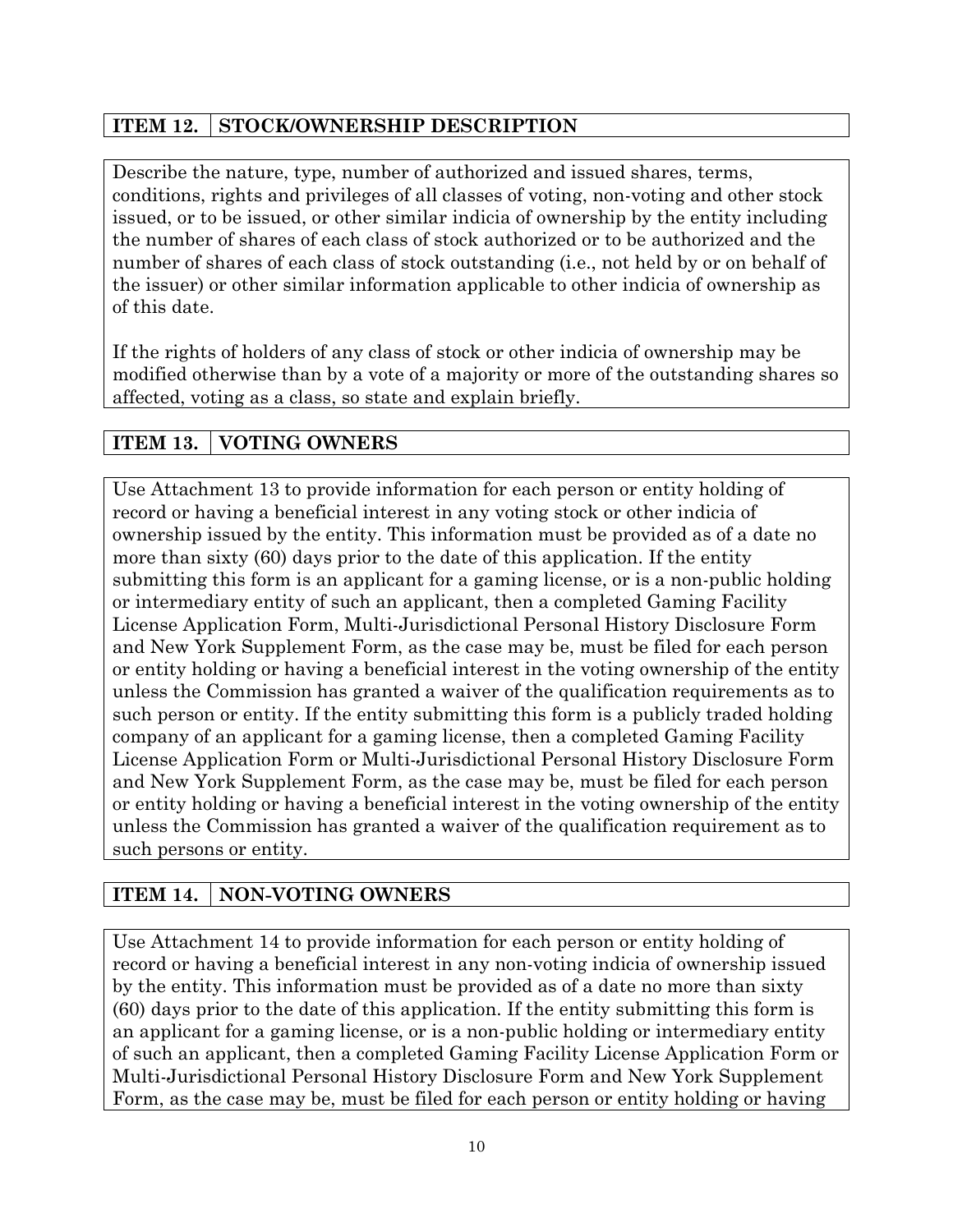a beneficial interest in the non-voting ownership of the entity unless the Commission has granted a waiver of the qualification requirements as to such person or entity. If the entity submitting this form is a publicly traded holding company of an applicant for a gaming license, then a completed Gaming Facility License Application Form or Multi-Jurisdictional Personal History Disclosure Form and New York Supplement Form, as the case may be, must be filed for each person or entity holding or having a beneficial interest in the non-voting ownership of the entity unless the Commission has granted a waiver of the qualification requirement as to such persons or entity.

## **ITEM 15. DESCRIPTION OF LONG TERM DEBT**

Provide as Attachment 15 a description of the nature, type, terms, covenants, conditions and priorities of all outstanding bonds, loans, mortgages, trust deeds, notes, debentures or other forms of indebtedness issued or executed (including loans made by owners), or to be issued or executed, by the entity, which mature more than one (1) year from the date of issuance or which, by their terms, are renewable for a period of more than one year from the date of issuance OR provide a specific cross-reference to the applicable document(s) filed with this application that contain(s) all of the requested information.

## **ITEM 16. HOLDERS OF LONG TERM DEBT**

Use Attachment 16 to provide information for each person or entity holding any outstanding bonds, loans, mortgages, trust deeds, notes, debentures or other forms of indebtedness executed or issued by the entity, which mature more than one year from the date of issuance or which, by their terms, are renewable for a period of more than one year from the date of issuance. Persons or entities listed below may be required by the Commission to submit a completed Gaming Facility License Application Form or Multi-Jurisdictional Personal History Disclosure Form and New York Supplement Form, as the case may be.

## **ITEM 17. OTHER INDEBTEDNESS AND SECURITY DEVICES**

Provide as Attachment 17 a description of the nature, type, terms, conditions and covenants of all outstanding loans, mortgages, trust deeds, pledges, lines of credit, or other evidence of indebtedness or security devices utilized by the entity other than those described in response to Items 15 and 16 OR provide a specific crossreference to the applicable document(s) filed with this application that contain(s) all of the requested information.

## **ITEM 18. HOLDERS OF OTHER INDEBTEDNESS**

Use Attachment 18 to provide information with respect to each holder of any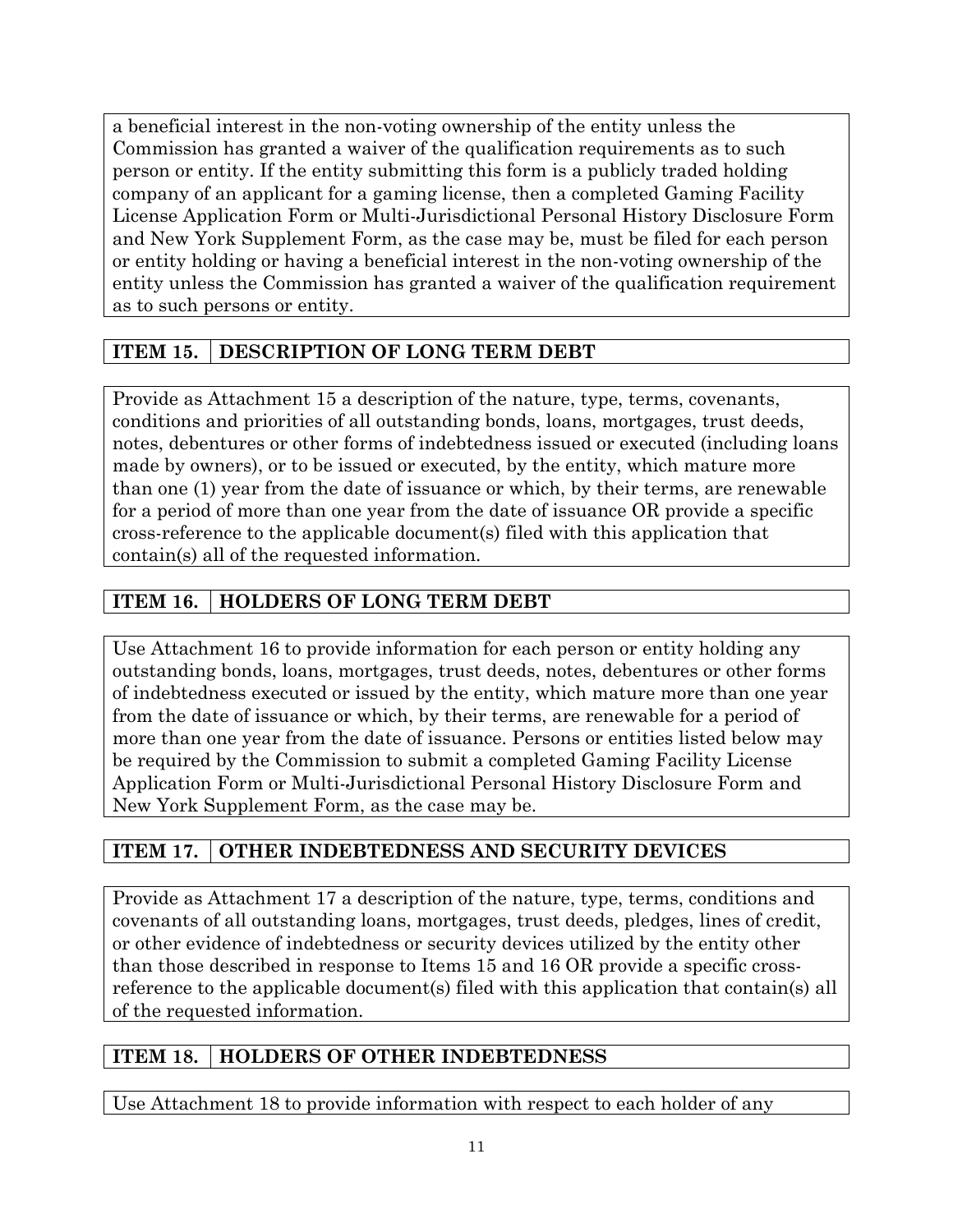outstanding loan, mortgage, trust deed, pledge or other evidence of indebtedness or security device described in response to Item 17. Persons listed in response to this item may be required by the Commission to submit a completed Gaming Facility License Application Form or Multi-Jurisdictional Personal History Disclosure Form and New York Supplement Form, as the case may be.

## **ITEM 19. SECURITIES OPTIONS**

| A | Provide as Attachment 19A a detailed description of any options           |
|---|---------------------------------------------------------------------------|
|   | existing or to be created with respect to securities issued by the entity |
|   | which description shall include, but not be limited to the title and      |
|   | amount of securities subject to option, the year or years during which    |
|   | the options were or will be granted, the conditions under which the       |
|   | options were or will be granted, the consideration for granting the       |
|   | option and the year or years during which, and the terms under which,     |
|   | optionees became or will become, entitled to exercise the options, and    |
|   | when such options expire OR include as Attachment 19A copies of any       |
|   | outstanding option plans or proxy statements that provide the             |
|   | requested information. For the purpose of this Application, option shall  |
|   | mean right, warrant or option to subscribe to or purchase any securities  |
|   | or other form of ownership issued by the entity.                          |

| Use Attachment 19B to provide information regarding all persons |
|-----------------------------------------------------------------|
| I holding the options described in Item 19A.                    |

## **ITEM 20. FINANCIAL INSTITUTIONS**

Use Attachment 20 to provide information with respect to each bank, savings and loan association or other financial institution, whether domestic or foreign, in which the entity has or has had an account over the last ten (10) year period regardless of whether such account was held in the name of the entity, a nominee of the entity or was otherwise under the direct or indirect control of the entity.

## **ITEM 21. CONTRACTS AND SUPPLIERS**

Use Attachment 21 to provide information with respect to all persons with whom the entity has contracts or agreements of \$250,000 or more in value or from whom the entity has received \$250,000 or more in goods or services in the past six (6) months. This reporting obligation includes real estate and vehicle leases. Employment contracts need only be listed if, by their terms, they exceed one (1) year in duration.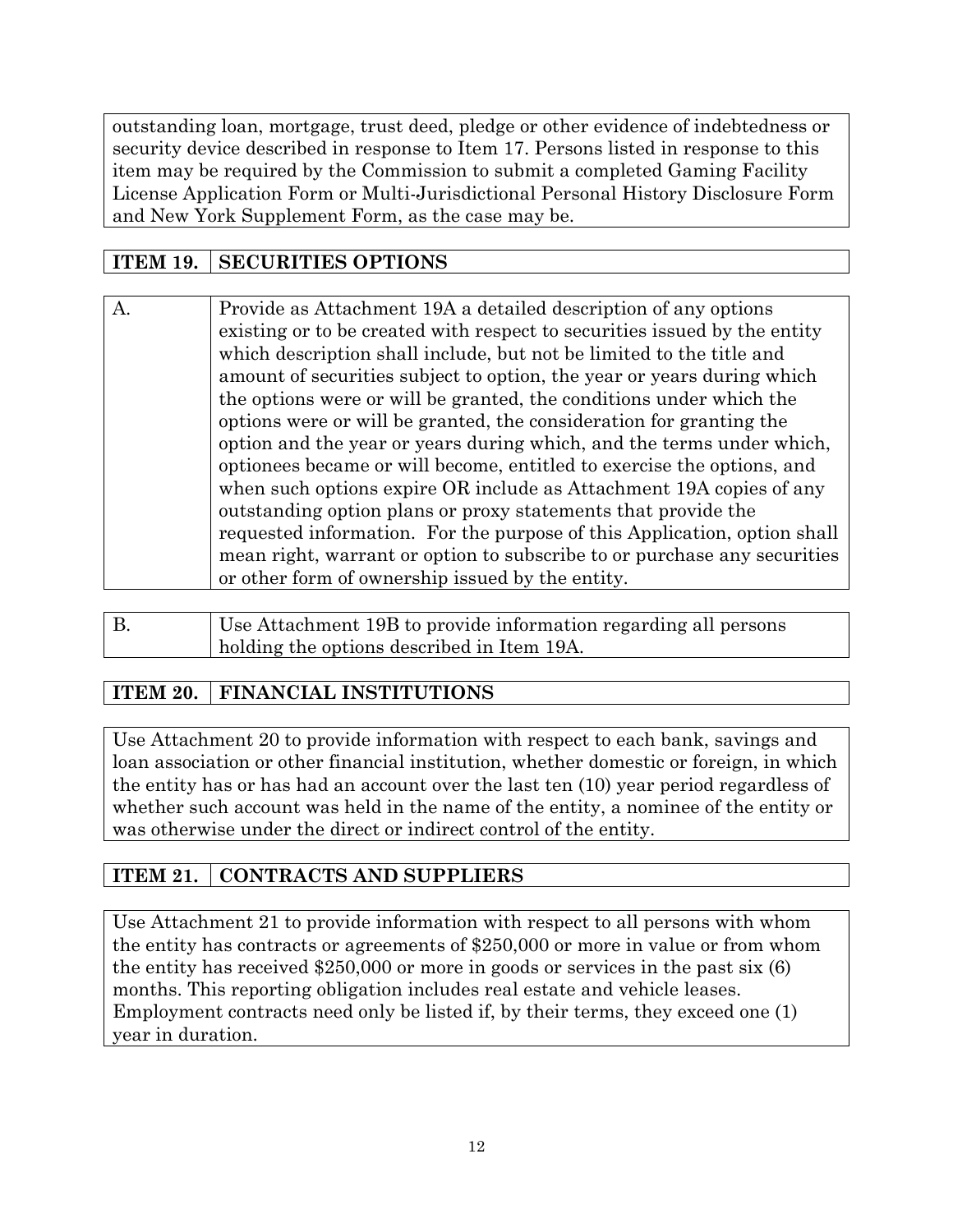## **ITEM 22. OTHER OWNERSHIP INTERESTS HELD BY THE ENTITY**

Use Attachment 22 to provide information about each entity in which the entity holds stock.

## **ITEM 23. INSIDER TRANSACTIONS**

Use Attachment 23 to provide information for each change that occurred within the last five (5) years preceding this application in the beneficial ownership of the equity of the entity on the part of any person who is indirectly or directly a beneficial owner of more than ten (10) percent of any class of interest in the entity or who is or was within that period a director or officer of the entity. Include changes resulting from (a) gift, (b) purchase, (c) sale, (d) exercise of an option to purchase, (e) exercise of an option to sell, (f) grant or receipt of a put or (g) grant or receipt of a call.

## **ITEM 24. CRIMINAL HISTORY**

The next question asks about any charges or offenses the entity or any of its directors, trustees or officers may have committed or had filed against them. Prior to answering this question, carefully review the definitions and instructions that follow.

| DEFINITIONS. For purposes of this question: |                                                                        |  |  |  |
|---------------------------------------------|------------------------------------------------------------------------|--|--|--|
|                                             | "Charge" includes any indictment, complaint, information, summons, or  |  |  |  |
|                                             | other notice of the alleged commission of any "offense."               |  |  |  |
|                                             | "Offense" includes all felonies, crimes, high misdemeanors, disorderly |  |  |  |
|                                             | persons offenses, and petty disorderly offenses.                       |  |  |  |

| INSTRUCTIONS. |                 |                                                                      |  |  |  |  |
|---------------|-----------------|----------------------------------------------------------------------|--|--|--|--|
| 1.            |                 | Answer "yes" and provide all information to the best of your ability |  |  |  |  |
|               | <b>EVEN IF:</b> |                                                                      |  |  |  |  |
|               | А.              | The entity, its directors, trustees, or officers did not             |  |  |  |  |
|               |                 | commit the offense charged;                                          |  |  |  |  |
|               | В.              | The charges were dismissed;                                          |  |  |  |  |
|               | C.              | The entity, its directors, trustees, or officers were not            |  |  |  |  |
|               |                 | convicted; or                                                        |  |  |  |  |
|               | D.              | The charges or offenses happened a long time ago.                    |  |  |  |  |
| 2.            | Answer "no" IF: |                                                                      |  |  |  |  |
|               | А.              | The records relating to the charges have been expunged or            |  |  |  |  |
|               |                 | sealed by court order; AND                                           |  |  |  |  |
|               | Β.              | Attached to this application is a copy of the expungement            |  |  |  |  |
|               |                 | or sealing order labeled as Attachment 24.                           |  |  |  |  |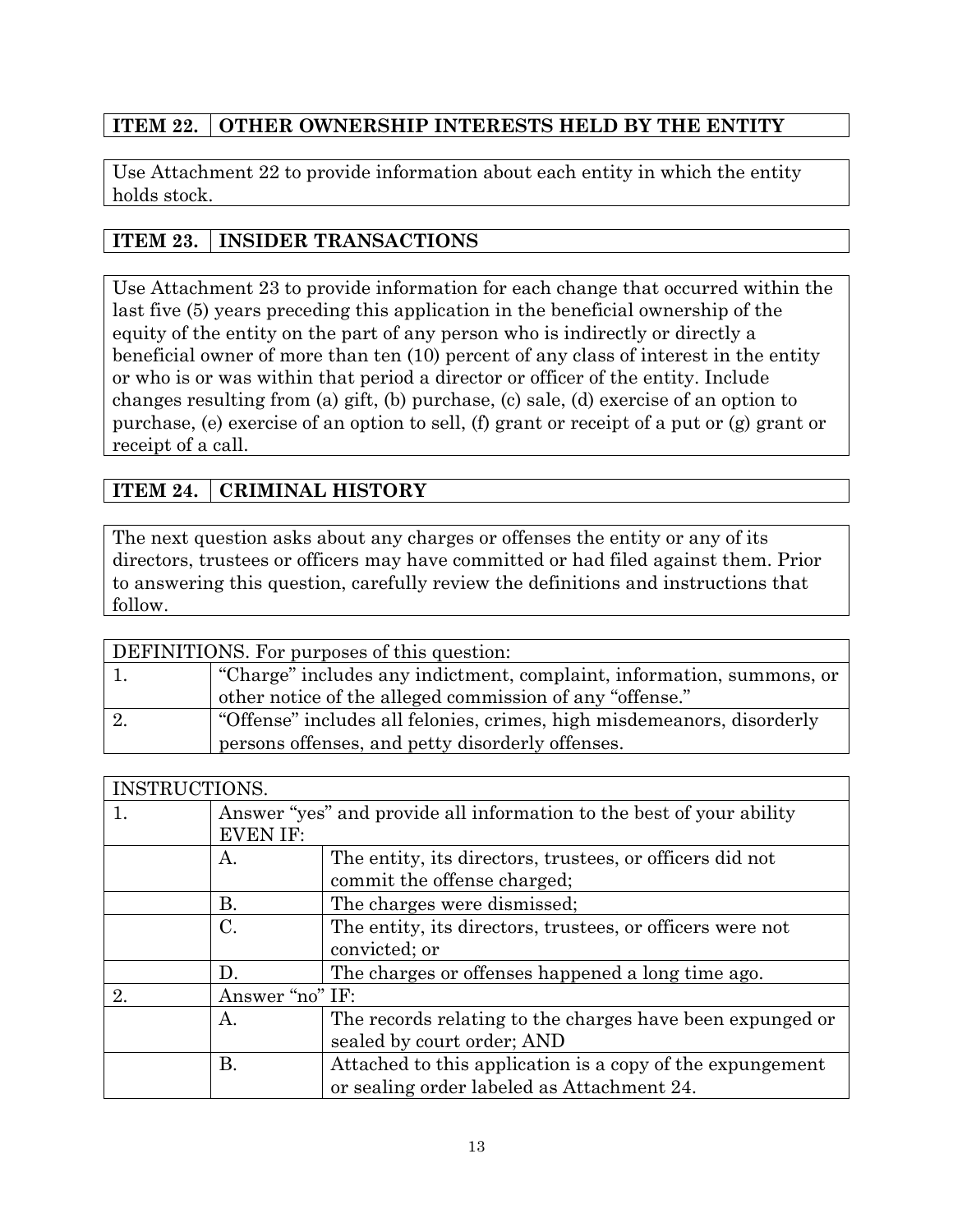| Has the entity or any of its subsidiaries, directors, trustees<br>or officers ever been indicted, charged with or convicted of<br>a criminal or disorderly persons offense or been a party to<br>or named as an unindicted co-conspirator in any criminal<br>proceeding in this State or any other jurisdiction? | Yes | $\rm No$ |
|------------------------------------------------------------------------------------------------------------------------------------------------------------------------------------------------------------------------------------------------------------------------------------------------------------------|-----|----------|
|------------------------------------------------------------------------------------------------------------------------------------------------------------------------------------------------------------------------------------------------------------------------------------------------------------------|-----|----------|

If yes, use Attachment 24 to provide information for each indictment, charge or conviction.

## **ITEM 25.** TESTIMONY, INVESTIGATIONS OR POLYGRAPHS

| Has the entity, any of its subsidiaries, directors, trustees   |     |          |
|----------------------------------------------------------------|-----|----------|
| or officers ever been called to testify before, been the       |     |          |
| subject of an investigation conducted by, or requested to      |     |          |
| take a polygraph exam by any governmental agency, court,       | Yes | $\rm No$ |
| committee, grand jury or investigatory body (municipal,        |     |          |
| state, county, provincial, federal, national, etc.) other than |     |          |
| in response to minor traffic related offenses?                 |     |          |

If yes, use Attachment 25 to provide information about any such testimony, investigation or polygraph exam.

## **ITEM 26. TESTIMONY, INVESTIGATIONS OR POLYGRAPH REFUSALS**

| Has the entity, or any of its subsidiaries, directors,         |     |          |
|----------------------------------------------------------------|-----|----------|
| trustees or officers ever refused to testify before, to answer |     |          |
| a question asked by, or to take a polygraph exam               | Yes | $\rm No$ |
| administered by any governmental agency, court,                |     |          |
| committee, grand jury or investigatory body (municipal,        |     |          |
| state, county, provincial, federal, national, etc.)?           |     |          |

If yes, use Attachment 26 to provide information about any such testimony, investigation or polygraph refusal.

## **ITEM 27. EXISTING LITIGATION**

Provide as Attachment 27 a description of all present civil litigation and that resolved within the previous five (5) years to which the entity, its parent or any subsidiary is presently a party whether in this State or in another jurisdiction. Do not include any litigation in which the damages may not reasonably be expected to exceed \$100,000, or litigation in which damages may be expected to exceed \$100,000, but which involve claims against the entity which are fully and completely covered under an insurance policy held by the entity with a licensed insurance carrier. This description must include the title and docket number of the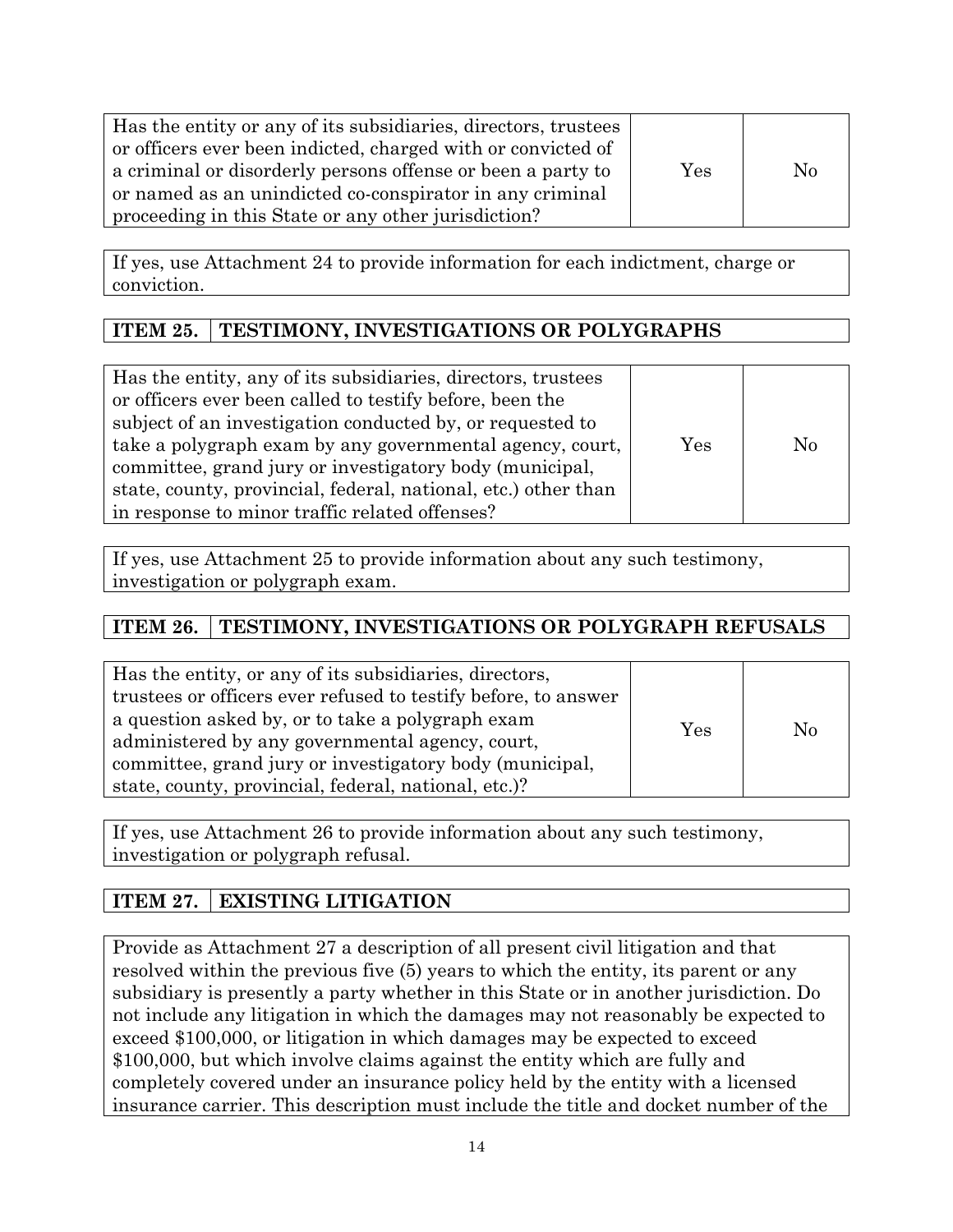litigation, the name and location of the court before which it is pending, the identity of all parties to the litigation and the general nature of all claims being made.

| <b>ITEM 28.   ANTITRUST, TRADE REGULATION &amp; SECURITIES</b> |
|----------------------------------------------------------------|
| JUDGMENTS; STATUTORY AND REGULATORY VIOLATIONS                 |
|                                                                |

|  | Has the entity ever had a judgment, order,<br>consent decree or consent order pertaining to<br>a violation or alleged violation of the federal<br>antitrust, trade regulation or securities laws,<br>or similar laws of any state, province or<br>country entered against it? | Yes | $\overline{N}$ |
|--|-------------------------------------------------------------------------------------------------------------------------------------------------------------------------------------------------------------------------------------------------------------------------------|-----|----------------|
|--|-------------------------------------------------------------------------------------------------------------------------------------------------------------------------------------------------------------------------------------------------------------------------------|-----|----------------|

|  | In the past ten $(10)$ years, has the entity had a<br>judgment, order, consent decree or consent<br>order pertaining to any state or federal<br>statute, regulation or code that resulted in a<br>fine or penalty of \$50,000 or more entered<br>against it? | Yes | No |
|--|--------------------------------------------------------------------------------------------------------------------------------------------------------------------------------------------------------------------------------------------------------------|-----|----|
|--|--------------------------------------------------------------------------------------------------------------------------------------------------------------------------------------------------------------------------------------------------------------|-----|----|

If yes to either question, use Attachment 28 to provide information for each judgment, order, consent decree or consent order.

| <b>ITEM 29. BANKRUPTCY OR INSOLVENCY PROCEEDINGS &amp;</b> |
|------------------------------------------------------------|
| <b>APPOINTED RECEIVER, AGENT OR TRUSTEE</b>                |

| Has the entity, its parent or any intermediary |                      |          |
|------------------------------------------------|----------------------|----------|
| entities had any petition under any provision  |                      |          |
| of the Federal Bankruptcy Code or under any    | $\operatorname{Yes}$ | $\rm No$ |
| state insolvency law filed by or against it in |                      |          |
| the last ten year period?                      |                      |          |

| Has the entity, its parent or any intermediary<br>company sought relief under any provision of<br>the Federal Bankruptcy Code or under any<br>state insolvency law in the last ten year<br>period? | Yes | No |
|----------------------------------------------------------------------------------------------------------------------------------------------------------------------------------------------------|-----|----|
|                                                                                                                                                                                                    |     |    |

If yes to either question 29A or 29B, use Attachment 29A to provide information for each bankruptcy or insolvency proceeding.

| Has any receiver, fiscal agent, trustee,        |     |    |
|-------------------------------------------------|-----|----|
| reorganization trustee, or similar officer been | Yes | Nc |
| appointed in the last ten year period by a      |     |    |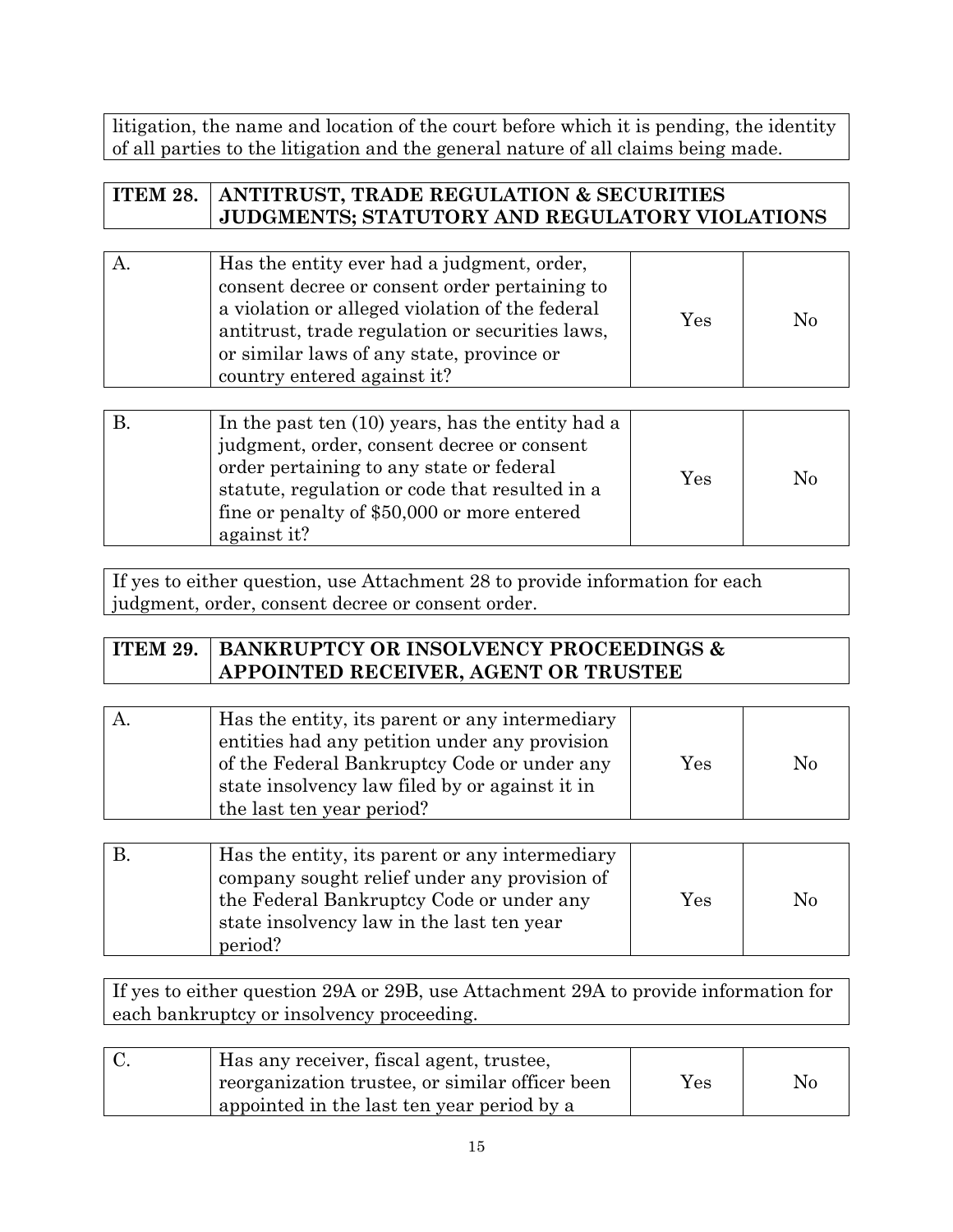| court for the business or property of the entity<br>or its parent, holding, intermediary or |  |
|---------------------------------------------------------------------------------------------|--|
| subsidiary entities?                                                                        |  |

If yes to any of the above questions, use Attachment 29C to provide information for each proceeding.

| <b>ITEM 30. LICENSES</b>                                                                                                                                                                 |     |          |
|------------------------------------------------------------------------------------------------------------------------------------------------------------------------------------------|-----|----------|
|                                                                                                                                                                                          |     |          |
| During the last ten (10) year period, has the<br>entity, its parent or any subsidiary ever had<br>any license or certificate issued by a<br>government agency in this State or any other | Yes | $\rm No$ |

If yes, use Attachment 30A to provide information for each license or certificate denied, suspended or revoked.

jurisdiction, denied, suspended or revoked?

| Has the entity, its parent or any subsidiary<br>ever applied in any jurisdiction for a license,<br>permit or other authorization to participate in<br>lawful gambling operations (including casino | Yes | $\rm No$ |
|----------------------------------------------------------------------------------------------------------------------------------------------------------------------------------------------------|-----|----------|
| gaming, horse racing, dog racing, pari-mutuel                                                                                                                                                      |     |          |
| operation, lottery, sports betting, etc.)?                                                                                                                                                         |     |          |

If yes, use Attachment 30B to provide information about each license, permit or other authorization applied for.

## **ITEM 31. CONTRIBUTIONS AND DISBURSEMENTS OF ENTITY**

| During the last ten (10) year period, has the<br>entity, its parent or any subsidiary, director,<br>officer, or employee or any third party acting<br>for or on behalf of the entity made any bribes<br>or kickbacks or made any payments alleged to<br>have been bribes or kickbacks to any<br>employee, company or organization to obtain | $\operatorname{Yes}$ | No |
|---------------------------------------------------------------------------------------------------------------------------------------------------------------------------------------------------------------------------------------------------------------------------------------------------------------------------------------------|----------------------|----|
| favorable treatment?                                                                                                                                                                                                                                                                                                                        |                      |    |

| During the last ten (10) year period, has the<br>entity, its parent or any subsidiary, director,<br>officer or employee or any third party acting<br>for or on behalf of the entity made any bribes<br>or kickbacks or made any payments alleged to | Yes | $\rm No$ |
|-----------------------------------------------------------------------------------------------------------------------------------------------------------------------------------------------------------------------------------------------------|-----|----------|
|-----------------------------------------------------------------------------------------------------------------------------------------------------------------------------------------------------------------------------------------------------|-----|----------|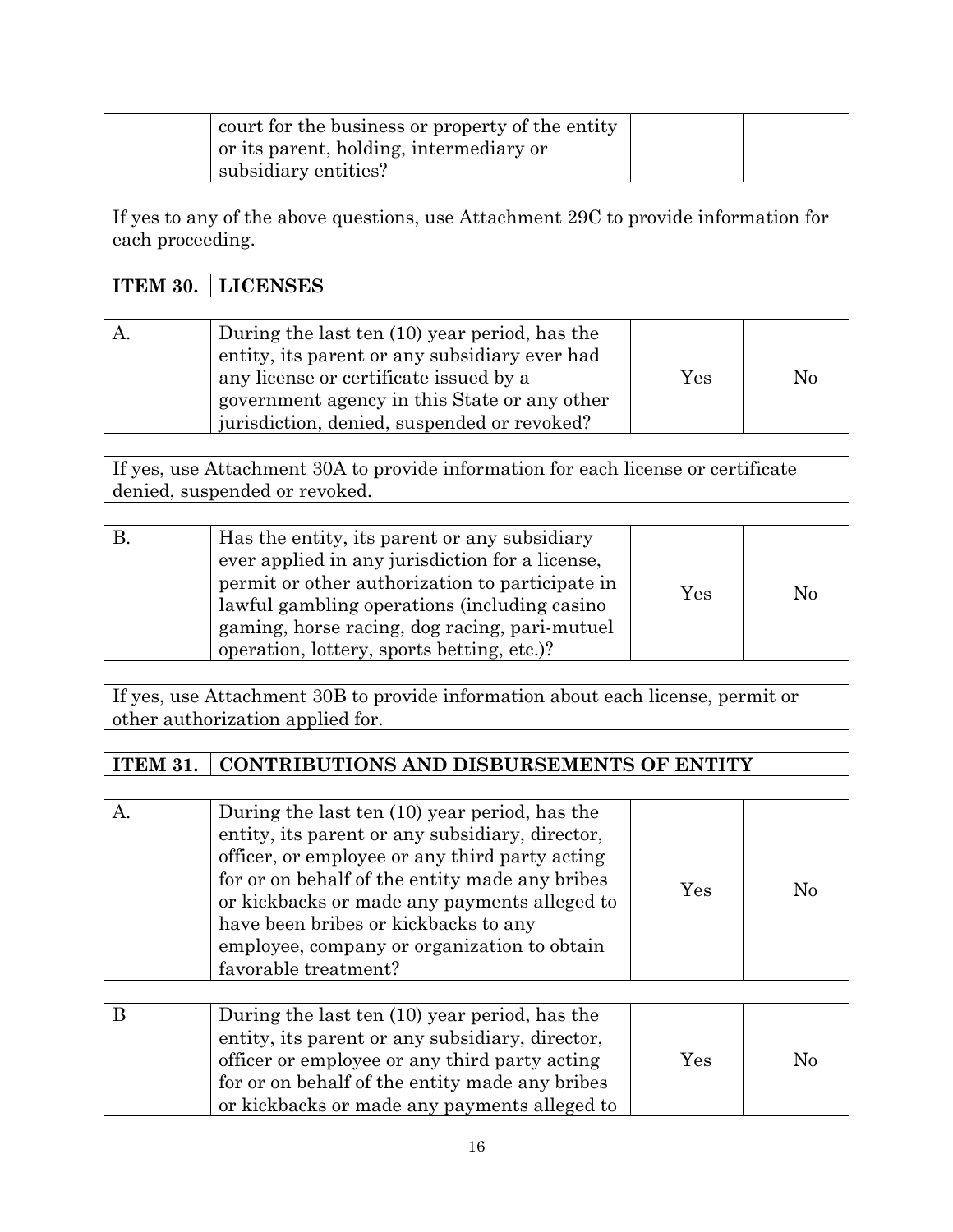|    | have been bribes or kickbacks to any<br>government official, domestic or foreign, to<br>obtain favorable treatment?                                                                                                                                                                                                         |     |                |
|----|-----------------------------------------------------------------------------------------------------------------------------------------------------------------------------------------------------------------------------------------------------------------------------------------------------------------------------|-----|----------------|
| C. | During the last ten (10) year period, has the<br>entity, its parent company, any subsidiary or<br>related entity or individual donated or loaned<br>funds for the purpose of opposing or<br>supporting any government, political party,<br>candidate or committee, either domestic or<br>foreign?                           | Yes | $\rm No$       |
| D. | During the last ten year period, has the<br>entity, its parent company, any subsidiary or<br>related entity or individual donated or loaned<br>property or any other thing of value for the<br>purpose of opposing or supporting any<br>government, political party, candidate or<br>committee, either domestic or foreign? | Yes | $\rm No$       |
| Ε. | During the last ten (10) year period, did the<br>entity, its parent or any subsidiary, make any<br>loans, donations or other disbursements to<br>directors, officers or employees for the purpose<br>of reimbursing such individuals for political<br>contributions, either foreign or domestic?                            | Yes | No             |
| F. | During the last ten (10) year period, has the<br>entity, its parent or any subsidiary<br>maintained any bank account, domestic or<br>foreign, not reflected on the entity's books or<br>records?                                                                                                                            | Yes | N <sub>0</sub> |
| G. | During the last ten (10) year period, has the<br>entity, its parent or any subsidiary<br>maintained any numbered account or any<br>account in the name of a nominee for the<br>entity?                                                                                                                                      | Yes | No             |
| Η. | List the names and addresses of any present<br>or former directors, officers, employees or<br>third parties who would have knowledge or<br>information concerning the questions<br>affirmatively answered under this item.                                                                                                  | Yes | $\rm No$       |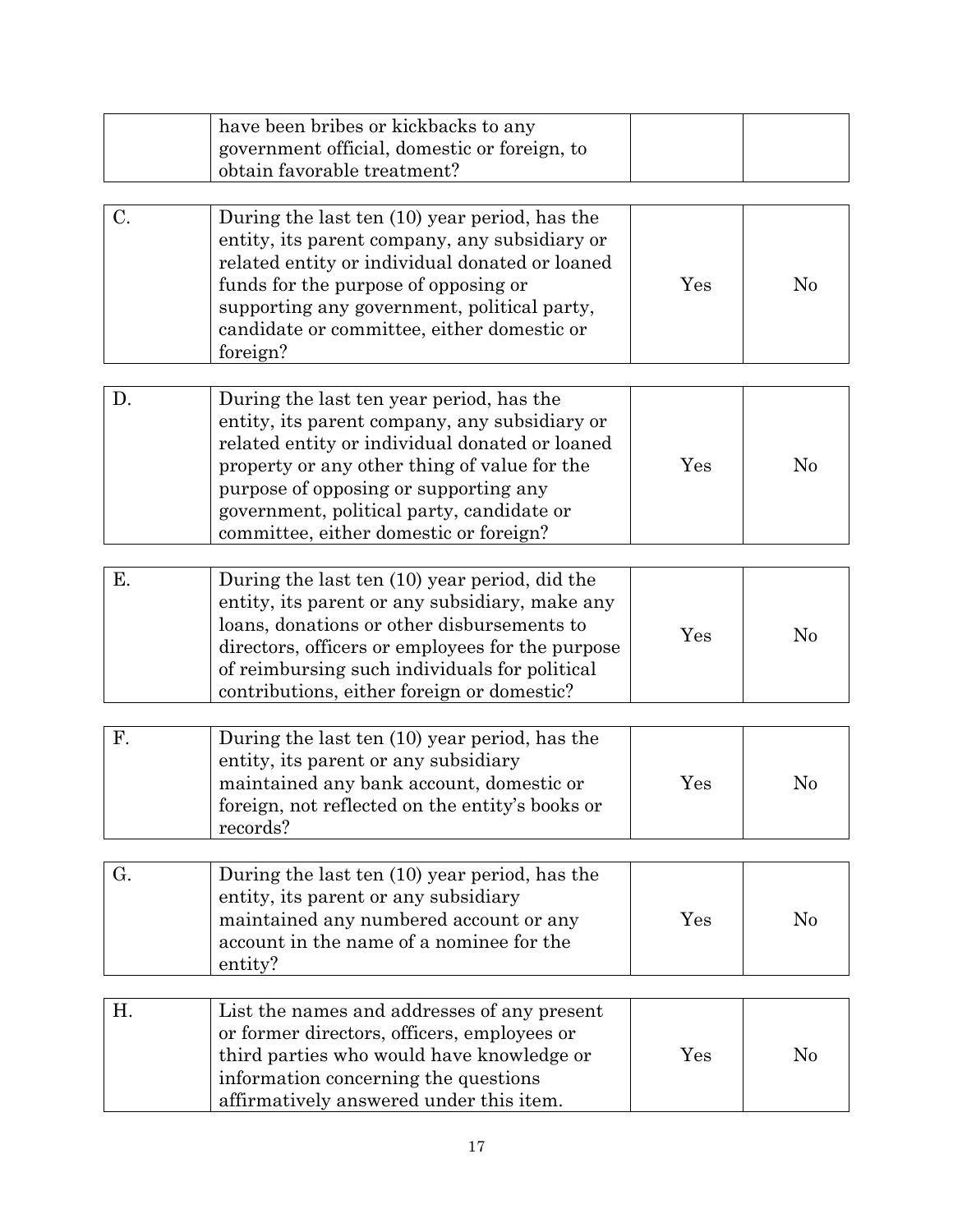|    | <b>ITEM 32.   FINANCIAL STATEMENTS</b>                                 |  |
|----|------------------------------------------------------------------------|--|
| А. | Provide as Attachment 32A an audited financial statement which shall   |  |
|    | include but not be limited to an income statement, balance sheet,      |  |
|    | statement of sources and application of funds and all notes to such    |  |
|    | statements and related financial schedules, for the last fiscal year   |  |
|    | prepared in accordance with Regulation S-X under the Securities Act of |  |
|    | 1933, the Securities Exchange Act of 1934, the Public Utility Holding  |  |
|    | Company Act of 1935, and the Investment Company Act of 1940.           |  |

| $\mathbf{B}$ | Provide as Attachment 32B copies of all financial statements prepared    |
|--------------|--------------------------------------------------------------------------|
|              | in the last five (5) years with respect to the entity and any exceptions |
|              | taken to such statements by the independent auditor retained by the      |
|              | entity, and the management response thereto.                             |

## **ITEM 33. ANNUAL REPORTS**

| A. | Provide as Attachment 33A a copy of all annual reports of the entity |
|----|----------------------------------------------------------------------|
|    | that were submitted to shareholders or other persons during the last |
|    | five $(5)$ years.                                                    |
|    |                                                                      |

| В. | In addition to the information required in Item 33A, an entity that is a |
|----|--------------------------------------------------------------------------|
|    | registrant under the Securities Act of 1933 or the Securities Exchange   |
|    | Act of 1934 is to submit a copy of all annual reports prepared on Form   |
|    | 10K pursuant to Sections 13 or 15(d) of the Securities Exchange Act of   |
|    | 1934 and filed within the last five (5) years. Identify these as         |
|    | Attachment 33B.                                                          |

## **ITEM 34. QUARTERLY REPORTS**

Provide as Attachment 34 a copy of the last quarterly unaudited financial statements prepared by or for the entity. If the entity is a registrant with the Securities Exchange Commission (SEC), a copy of the Form 10Q last filed with the SEC may be provided in response to this item.

## **ITEM 35. INTERIM REPORTS**

Provide as Attachment 35 a copy of any current report prepared due to the occurrence of any of the following events: change in control of the entity, acquisition or disposition of assets, bankruptcy or receivership proceedings, changes in the entity's certifying accountant or other material events. If the entity is a registrant with the SEC, a copy of the most recent Form 8K filed with the SEC may be provided in response to this item.

## **ITEM 36. PRESS RELEASES**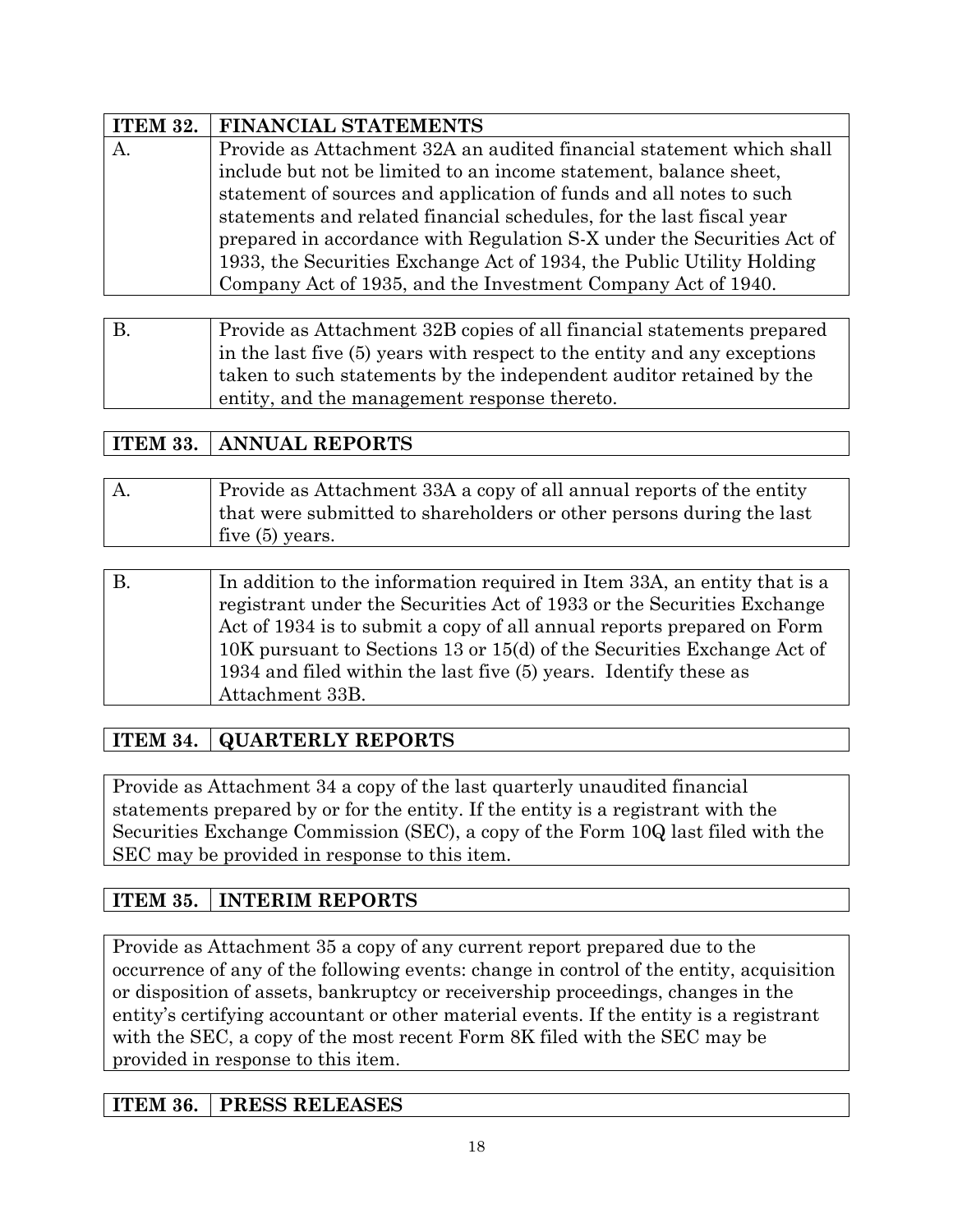Provide as Attachment 36 a copy of each press release issued by the entity during the past five (5) years.

## **ITEM 37. PROXY AND INFORMATION STATEMENT**

Provide as Attachment 37 a copy of the last definitive Proxy or Information Statement filed pursuant to Section 14 of the Securities Exchange Act of 1934.

## **ITEM 38. REGISTRATION STATEMENT**

Provide as Attachment 38 a copy of all Registration Statements filed in the last five (5) years pursuant to the Securities Act of 1933.

## **ITEM 39. REPORTS OF ACCOUNTANTS**

Provide as Attachment 39 a copy of all reports and correspondence, other than those previously included in this application, submitted in the last five (5) years by independent auditors for the entity which pertain to the issuance of financial statements, managerial advisory services, or internal control recommendations. Include the name, address and telephone number of the current outside auditor(s).

## **ITEM 40. ARTICLES OF INCORPORATION, CHARTER, BY-LAWS**

Provide as Attachment 40 a certified copy of the Articles of Incorporation, Charter and By-Laws of the entity, or, if entity is in other than corporate form, all governing documents, with all amendments and proposed amendments to date.

## **ITEM 41. ORGANIZATIONAL CHART**

| А. | Provide as Attachment 41A a current ownership organizational chart of<br>the entity, its parent entity and each subsidiary of the entity. |
|----|-------------------------------------------------------------------------------------------------------------------------------------------|
|    |                                                                                                                                           |

B. Provide as Attachment 41B a functional table of organization for the entity filing this Gaming Facility License Application Form including position descriptions and the names of persons holding such positions.

## **ITEM 42. TAX RETURNS**

Provide as Attachment 42 a copy of all federal IRS tax returns filed by the entity within the past five  $(5)$  years, including, but not limited to, all 1120 Forms (U.S. Corporate Income Tax Return) and 941 Forms (Employer's Quarterly Federal Tax Return).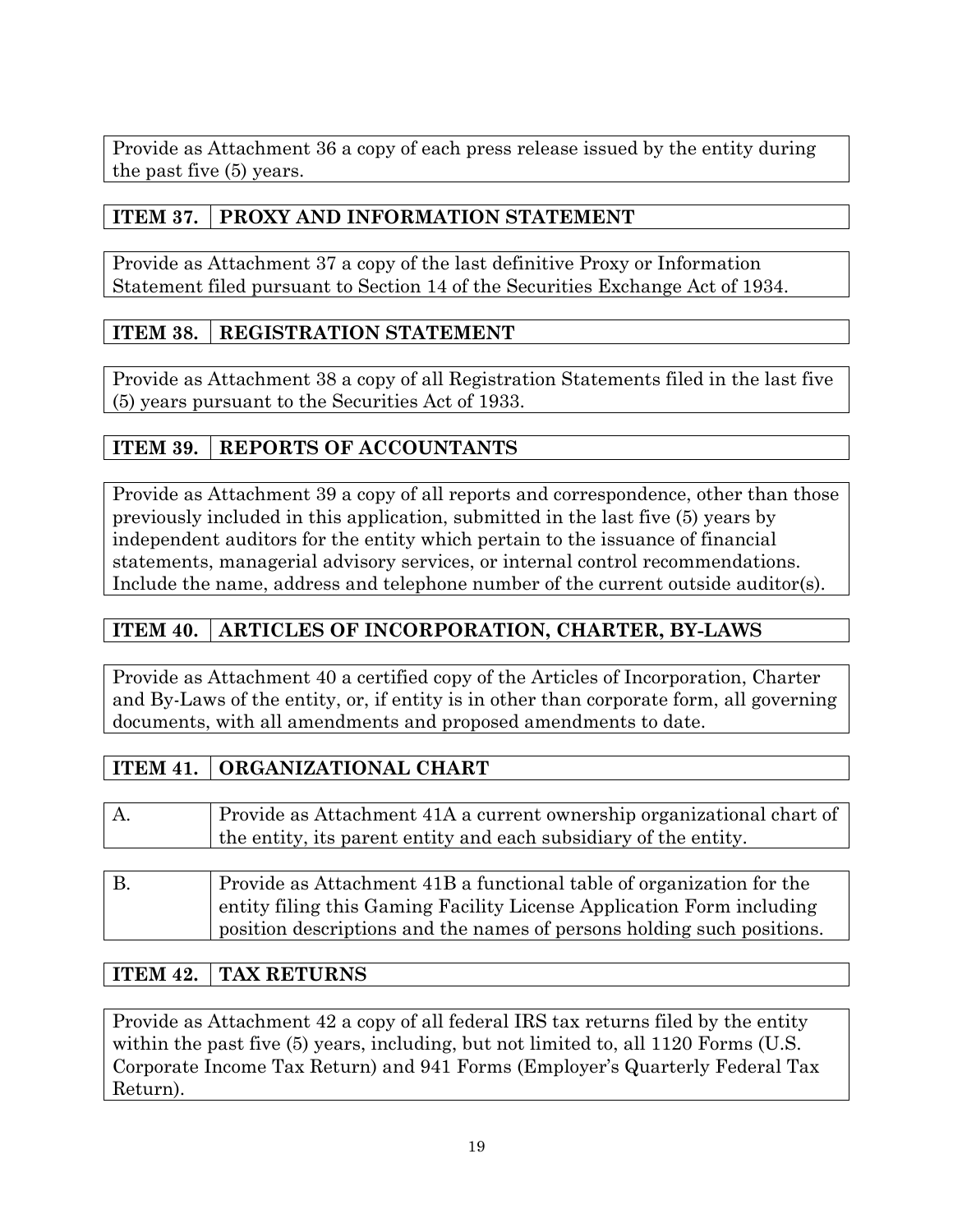## **ITEM 43. ATTACHMENTS**

On the following chart indicate with a checkmark  $(\forall)$  which attachments are included with this application. If an attachment is not applicable, indicate N/A. Please note that attachment numbers with an asterisk (\*) are attachments you are to provide or create and do not contain corresponding charts.

| <b>ITEM</b>    | <b>ATTACHMENT DESCRIPTION</b>               | <b>STATUS</b> |
|----------------|---------------------------------------------|---------------|
| 1B             | PERSONS FORMING THE ENTITY                  |               |
| 2A             | ALL OTHER NAMES USED                        |               |
| 2B             | OTHER NAMES AND ADDRESSES OF THE ENTITY     |               |
|                | PRESENTLY USED                              |               |
| 2C             | OTHER NAMES AND ADDRESSES OF THE ENTITY     |               |
|                | <b>USED IN PAST 10 YEARS</b>                |               |
| 3              | DESCRIPTION OF PRESENT BUSINESS             |               |
| $\overline{4}$ | DESCRIPTION OF FORMER BUSINESS              |               |
| $\overline{5}$ | DIRECTORS AND TRUSTEES                      |               |
| $\,6$          | FORMER DIRECTORS AND TRUSTEES               |               |
| $\overline{7}$ | <b>OFFICERS</b>                             |               |
| $8\,$          | <b>FORMER OFFICERS</b>                      |               |
| 9              | COMPENSATION OF OFFICERS AND DIRECTORS      |               |
| 10             | <b>COMPENSATION OVER \$250,000</b>          |               |
| 11             | BONUS, PROFIT SHARING, PENSION, RETIREMENT, |               |
|                | DEFERRED COMPENSATION & SIMILAR PLANS       |               |
| 13             | <b>VOTING OWNERS</b>                        |               |
| 14             | NON-VOTING OWNERS                           |               |
| 15             | DESCRIPTION OF LONG TERM DEBT               |               |
| 16             | HOLDERS OF LONG TERM DEBT                   |               |
| 17             | OTHER INDEBTEDNESS AND SECURITY DEVICES     |               |
| 18             | HOLDERS OF OTHER INDEBTEDNESS               |               |
| 19A            | <b>SECURITIES OPTIONS</b>                   |               |
| 19B            | HOLDERS OF SECURITIES OPTIONS               |               |
| 20             | FINANCIAL INSTITUTIONS                      |               |
| 21             | CONTRACTS AND SUPPLIERS                     |               |
| 22             | OTHER OWNERSHIP INTERESTS HELD BY THE       |               |
|                | <b>ENTITY</b>                               |               |
| 23             | <b>INSIDER TRANSACTIONS</b>                 |               |
| 24             | CRIMINAL HISTORY                            |               |
| 25             | TESTIMONY, INVESTIGATIONS OR POLYGRAPHS     |               |
| 26             | TESTIMONY, INVESTIGATIONS OR POLYGRAPH      |               |
|                | <b>REFUSALS</b>                             |               |
| 27             | <b>EXISTING LITIGATION</b>                  |               |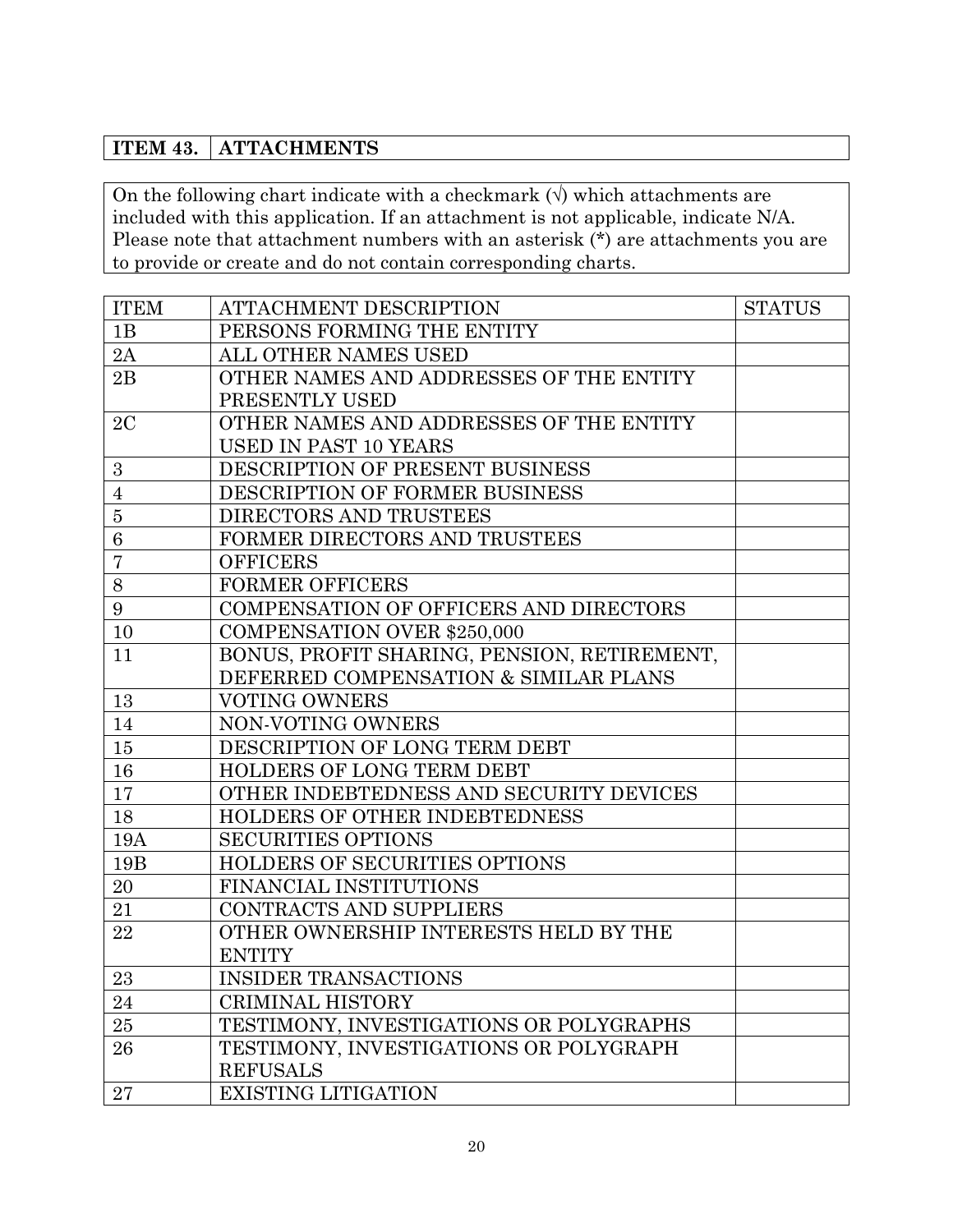| 28  | ANTITRUST, TRADE REGULATION & SECURITIES |
|-----|------------------------------------------|
|     | JUDGMENTS; STATUTORY AND REGULATORY      |
|     | <b>VIOLATIONS</b>                        |
| 29A | BANKRUPTCY OR INSOLVENCY PROCEEDINGS &   |
|     | APPOINTED RECEIVER, AGENT OR TRUSTEE:    |
|     | BANKRUPTCY OR INSOLVENCY                 |
| 29C | BANKRUPTCY OR INSOLVENCY PROCEEDINGS &   |
|     | APPOINTED RECEIVER, AGENT OR TRUSTEE     |
| 30A | GOVERNMENT LICENSE DISAPPROVALS          |
| 30B | <b>GAMING LICENSES</b>                   |
| 32A | FINANCIAL STATEMENTS: AUDITED FINANCIAL  |
|     | STATEMENT FOR THE LAST FISCAL YEAR       |
| 32B | FINANCIAL STATEMENTS: FINANCIAL          |
|     | STATEMENTS FOR THE LAST FIVE YEARS       |
| 33A | ANNUAL REPORTS: LAST FIVE YEARS          |
| 33B | SEC FORM 10K ANNUAL REPORTS: LAST FIVE   |
|     | <b>YEARS</b>                             |
| 34  | <b>QUARTERLY REPORTS</b>                 |
| 35  | <b>INTERIM REPORTS</b>                   |
| 36  | PRESS RELEASES                           |
| 37  | PROXY AND INFORMATION STATEMENT          |
| 38  | REGISTRATION STATEMENT                   |
| 39  | REPORTS OF ACCOUNTANTS                   |
| 40  | ARTICLES OF INCORPORATION, CHARTER, BY-  |
|     | LAWS                                     |
| 41A | CURRENT OWNERSHIP ORGANIZATIONAL CHART   |
| 41B | FUNCTIONAL ORGANIZATIONAL CHART          |
| 42  | <b>TAX RETURNS</b>                       |

## **ITEM 44. AFFIDAVITS AND SIGNATURES**

The President or any officer of the entity authorized to affirm may complete the affidavit. The remaining documents are to be signed by the President or any officer of the entity authorized to affirm and sign the documents.

The President or any officer of the entity authorized to affirm may complete the affidavit. The remaining documents are to be signed by the President or any officer of the entity authorized to affirm and sign the documents.

- END -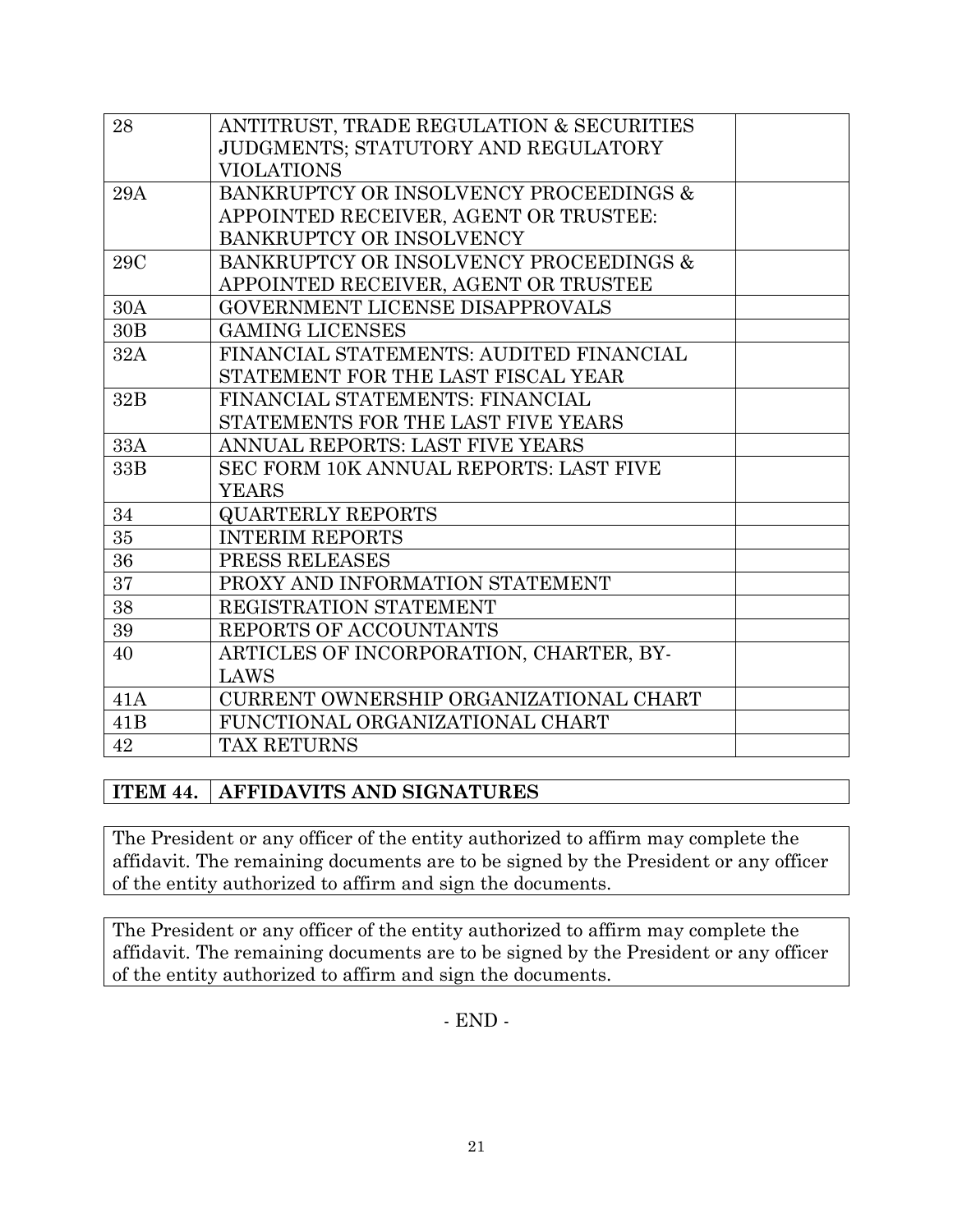|                                                          | <b>AFFIDAVIT</b>                                                                                                                                                                                                                                                                                                                                                                                                                                                                                                                                                                                                          |
|----------------------------------------------------------|---------------------------------------------------------------------------------------------------------------------------------------------------------------------------------------------------------------------------------------------------------------------------------------------------------------------------------------------------------------------------------------------------------------------------------------------------------------------------------------------------------------------------------------------------------------------------------------------------------------------------|
| $\begin{tabular}{c} \bf STATE OF \end{tabular}$          |                                                                                                                                                                                                                                                                                                                                                                                                                                                                                                                                                                                                                           |
| COUNTY OF                                                | SS:                                                                                                                                                                                                                                                                                                                                                                                                                                                                                                                                                                                                                       |
| $\,$ I, $\_\_\_\_\_\_\_\$ (NAME OF PRESIDENT OR OFFICER) |                                                                                                                                                                                                                                                                                                                                                                                                                                                                                                                                                                                                                           |
|                                                          |                                                                                                                                                                                                                                                                                                                                                                                                                                                                                                                                                                                                                           |
|                                                          | (NAME OF ENTITY)                                                                                                                                                                                                                                                                                                                                                                                                                                                                                                                                                                                                          |
| punishment.                                              | the entity identified below, being duly sworn according to law, on my oath, depose and say that I<br>make this statement on behalf of the entity, and that the above statements are true and correct to<br>the best of my knowledge and belief, and that this statement is executed with the knowledge that<br>any misrepresentation or failure to reveal information may be deemed sufficient cause for the refusal<br>to issue, or the revocation of, a license. Further, that I am voluntarily submitting this statement and<br>understand that misleading statements may subject me to criminal or other sanctions or |
|                                                          |                                                                                                                                                                                                                                                                                                                                                                                                                                                                                                                                                                                                                           |
|                                                          | <b>NAME OF ENTITY</b>                                                                                                                                                                                                                                                                                                                                                                                                                                                                                                                                                                                                     |
|                                                          | Signature                                                                                                                                                                                                                                                                                                                                                                                                                                                                                                                                                                                                                 |
|                                                          | Title                                                                                                                                                                                                                                                                                                                                                                                                                                                                                                                                                                                                                     |
|                                                          |                                                                                                                                                                                                                                                                                                                                                                                                                                                                                                                                                                                                                           |

On this \_\_\_\_ day of \_\_\_\_\_\_\_\_\_\_\_\_\_\_ 20\_, before me, the undersigned notary public, personally appeared \_\_\_\_\_\_\_\_\_\_\_\_\_\_\_\_\_\_\_\_\_\_\_\_\_\_\_\_\_\_\_\_\_, proved to me through satisfactory evidence of identification, to be the person who signed the preceding or attached document in my presence, and who swore or affirmed to me that the contents of the document are truthful and accurate to the best of (his)(her) knowledge and belief.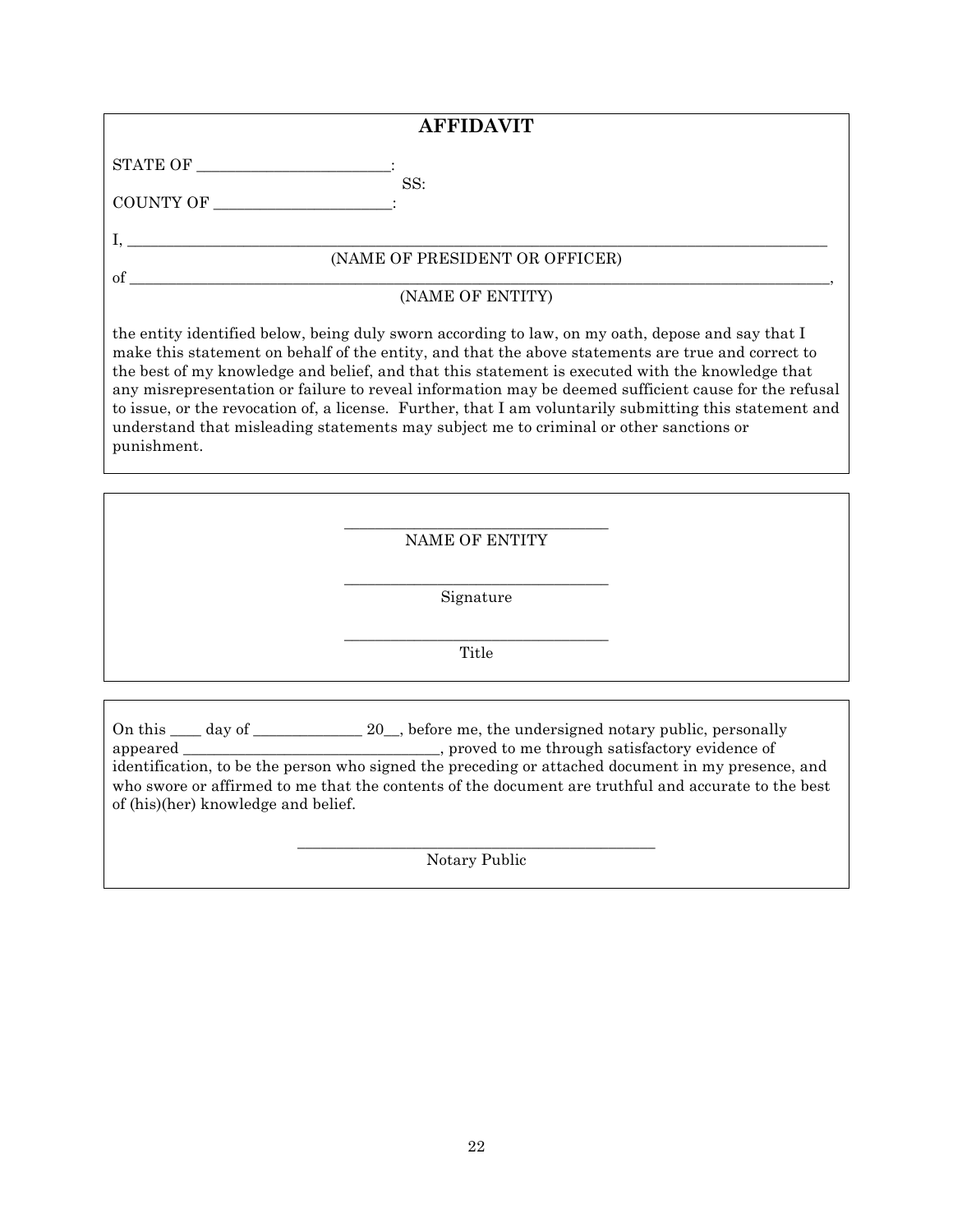## **RELEASE AUTHORIZATION**

To All Courts, Probation Departments, Selective Service Boards, Employers, Educational Institutions, Banks, Financial and Other Such Institutions, and all Governmental Agencies – federal, state and local, without exception, both foreign and domestic.

On behalf of \_\_\_\_\_\_\_\_\_\_\_\_\_\_\_\_\_\_\_\_\_\_\_\_\_\_\_\_\_\_\_\_\_\_\_\_\_\_\_\_\_\_\_\_\_\_\_\_\_\_\_\_\_\_\_\_\_\_\_\_\_\_\_\_\_\_\_\_\_\_\_\_\_\_\_\_\_\_\_\_,

### (NAME OF ENTITY)

I, \_\_\_\_\_\_\_\_\_\_\_\_\_\_\_\_\_\_\_\_\_\_\_\_\_\_\_\_\_\_\_\_\_\_\_\_\_\_\_\_\_\_\_\_\_\_\_\_\_\_\_\_\_\_\_\_\_\_\_\_\_\_\_\_\_\_\_\_\_\_\_\_\_\_\_\_\_\_\_\_\_\_\_\_\_\_\_\_\_\_

### (NAME OF PRESIDENT OR OFFICER)

have authorized the New York State Gaming Commission, and its authorized agents and representatives to conduct a full investigation into the background of said entity.

Therefore, you are hereby authorized to release any and all information pertaining to the said entity, documentary or otherwise, as requested by any employee, agent or representative of the New York State Gaming Commission provided that he or she certifies to you that said entity has an application pending before the New York State Gaming Commission or that said entity is presently a licensee or registrant required to be qualified or licensed under the laws of the State of New York.

This authorization shall supersede and countermand any prior request or authorization to the contrary.

A photostatic copy of this authorization will be considered as effective and valid as the original.

\_\_\_\_\_\_\_\_\_\_\_\_\_\_\_\_\_\_\_\_\_\_\_\_\_\_\_\_\_\_\_\_\_\_ NAME OF ENTITY

\_\_\_\_\_\_\_\_\_\_\_\_\_\_\_\_\_\_\_\_\_\_\_\_\_\_\_\_\_\_\_\_\_\_ Signature

\_\_\_\_\_\_\_\_\_\_\_\_\_\_\_\_\_\_\_\_\_\_\_\_\_\_\_\_\_\_\_\_\_\_ Title

On this \_\_\_\_ day of \_\_\_\_\_\_\_\_\_\_\_\_\_ 20\_, before me, the undersigned notary public, personally appeared \_\_\_\_\_\_\_\_\_\_\_\_\_\_\_\_\_\_\_\_\_\_\_\_\_\_\_\_\_\_\_\_\_, proved to me through satisfactory evidence of identification, to be the person who signed the preceding or attached document in my presence, and who swore or affirmed to me that the contents of the document are truthful and accurate to the best of (his)(her) knowledge and belief.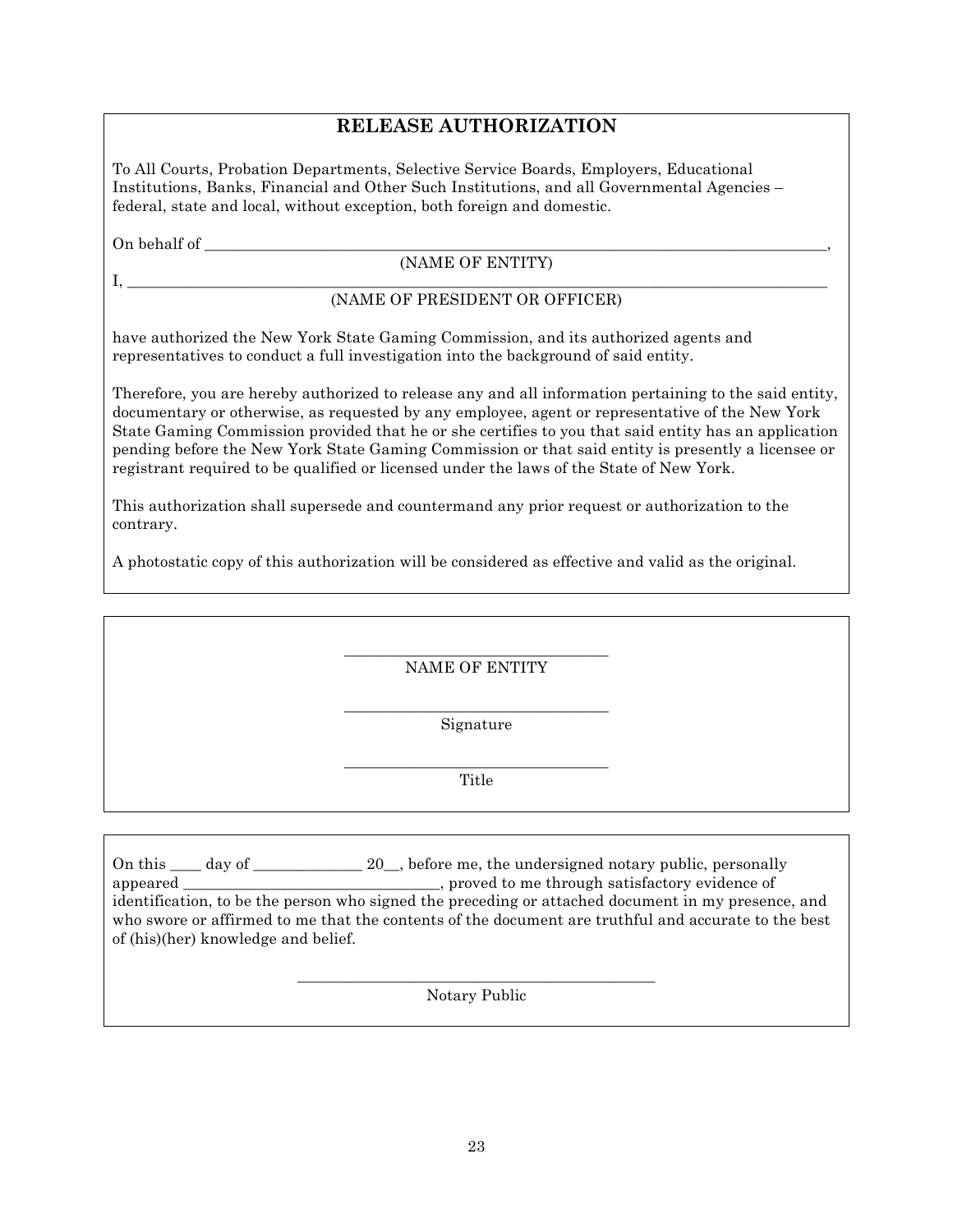## **CONSENT TO INSPECTIONS, SEARCHES AND SEIZURES**

On behalf of \_\_\_\_\_\_\_\_\_\_\_\_\_\_\_\_\_\_\_\_\_\_\_\_\_\_\_\_\_\_\_\_\_\_\_\_\_\_\_\_\_\_\_\_\_\_\_\_\_\_\_\_\_\_\_\_\_\_\_\_\_\_\_\_\_\_\_\_\_\_\_\_\_\_\_\_\_\_\_\_,

### (NAME OF ENTITY)

### I, \_\_\_\_\_\_\_\_\_\_\_\_\_\_\_\_\_\_\_\_\_\_\_\_\_\_\_\_\_\_\_\_\_\_\_\_\_\_\_\_\_\_\_\_\_\_\_\_\_\_\_\_\_\_\_\_\_\_\_\_\_\_\_\_\_\_\_\_\_\_\_\_\_\_\_\_\_\_\_\_\_\_\_\_\_\_\_\_\_\_ , (NAME OF PRESIDENT OR OFFICER)

hereby consent to all inspections, searches and seizures and the supplying of handwriting exemplars required by the New York State Gaming Commission or its agents.

The said entity is aware of its right secured by the Constitution of the United States and by the Constitution of the State of New York not to consent to such inspections, searches and seizures and I expressly waive and forego that right on behalf of said entity.

### \_\_\_\_\_\_\_\_\_\_\_\_\_\_\_\_\_\_\_\_\_\_\_\_\_\_\_\_\_\_\_\_\_\_ NAME OF ENTITY

\_\_\_\_\_\_\_\_\_\_\_\_\_\_\_\_\_\_\_\_\_\_\_\_\_\_\_\_\_\_\_\_\_\_ Signature

\_\_\_\_\_\_\_\_\_\_\_\_\_\_\_\_\_\_\_\_\_\_\_\_\_\_\_\_\_\_\_\_\_\_ Title

On this \_\_\_\_ day of \_\_\_\_\_\_\_\_\_\_\_\_\_ 20\_, before me, the undersigned notary public, personally appeared \_\_\_\_\_\_\_\_\_\_\_\_\_\_\_\_\_\_\_\_\_\_\_\_\_\_\_\_, proved to me through satisfactory evidence of identification, to be the person who signed the preceding or attached document in my presence, and who swore or affirmed to me that the contents of the document are truthful and accurate to the best of (his)(her) knowledge and belief.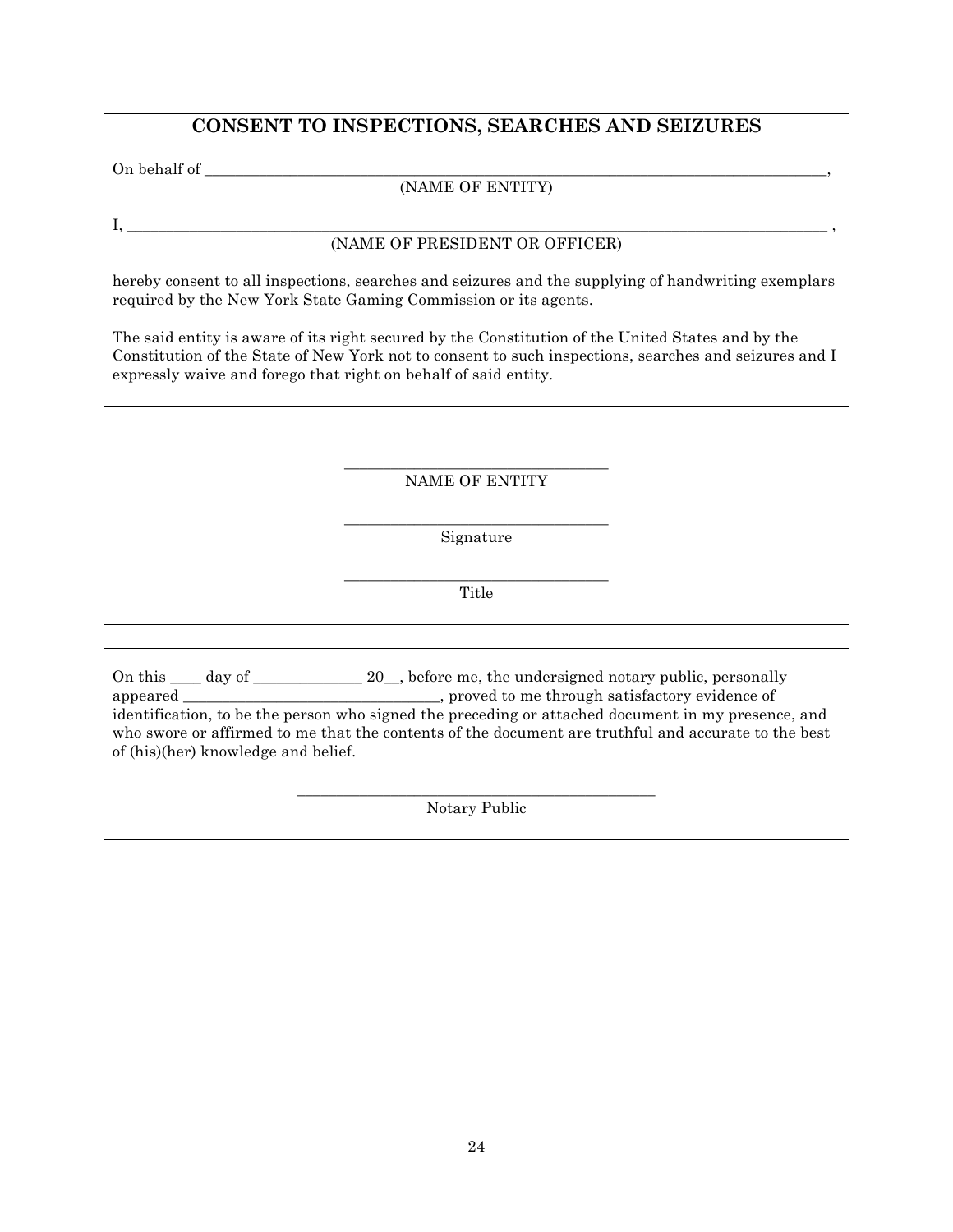## **WAIVER OF LIABILITY**

On behalf of \_\_\_\_\_\_\_\_\_\_\_\_\_\_\_\_\_\_\_\_\_\_\_\_\_\_\_\_\_\_\_\_\_\_\_\_\_\_\_\_\_\_\_\_\_\_\_\_\_\_\_\_\_\_\_\_\_\_\_\_\_\_\_\_\_\_\_\_\_\_\_\_\_\_\_\_\_\_\_\_\_,

### (NAME OF ENTITY) I, \_\_\_\_\_\_\_\_\_\_\_\_\_\_\_\_\_\_\_\_\_\_\_\_\_\_\_\_\_\_\_\_\_\_\_\_\_\_\_\_\_\_\_\_\_\_\_\_\_\_\_\_\_\_\_\_\_\_\_\_\_\_\_\_\_\_\_\_\_\_\_\_\_\_\_\_\_\_\_\_\_\_\_\_\_\_\_\_\_\_\_,

### (NAME OF PRESIDENT OR OFFICER)

hereby waive liability as to the State of New York and its instrumentalities and agents, for any damages resulting to the said entity from any disclosure or publication in any manner, other than a willfully unlawful disclosure or publication, of any material or information acquired during the licensing process or during any inquiries, investigations or hearings.

> \_\_\_\_\_\_\_\_\_\_\_\_\_\_\_\_\_\_\_\_\_\_\_\_\_\_\_\_\_\_\_\_\_\_ NAME OF ENTITY

> \_\_\_\_\_\_\_\_\_\_\_\_\_\_\_\_\_\_\_\_\_\_\_\_\_\_\_\_\_\_\_\_\_\_ Signature

> \_\_\_\_\_\_\_\_\_\_\_\_\_\_\_\_\_\_\_\_\_\_\_\_\_\_\_\_\_\_\_\_\_\_ Title

On this \_\_\_\_ day of \_\_\_\_\_\_\_\_\_\_\_\_\_ 20\_, before me, the undersigned notary public, personally appeared \_\_\_\_\_\_\_\_\_\_\_\_\_\_\_\_\_\_\_\_\_\_\_\_\_\_\_\_\_\_, proved to me through satisfactory evidence of identification, to be the person who signed the preceding or attached document in my presence, and who swore or affirmed to me that the contents of the document are truthful and accurate to the best of (his)(her) knowledge and belief.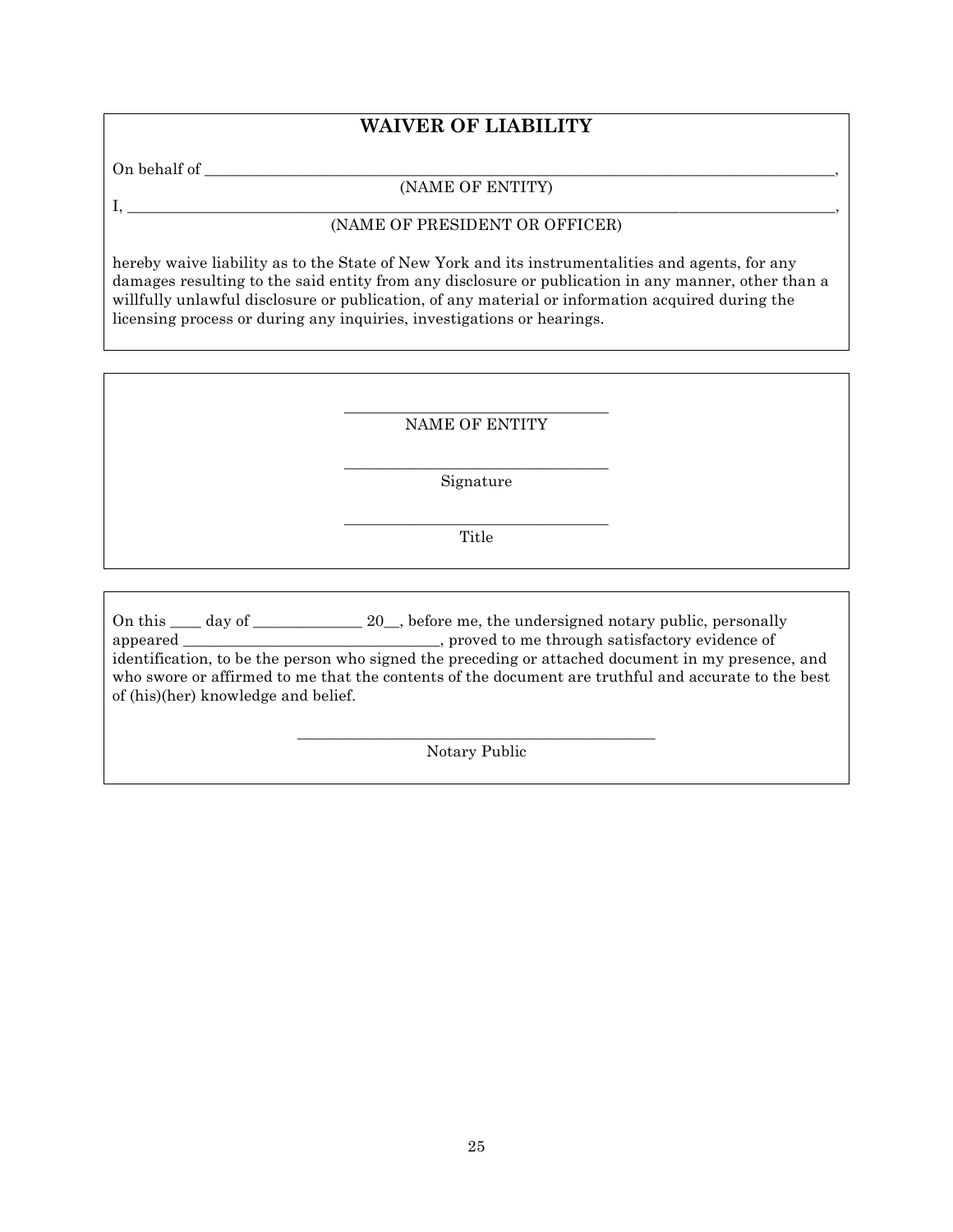# **ATTACHMENT 1B PERSONS FORMING THE ENTITY**

| <b>NAME</b> | LAST KNOWN ADDRESS | OCCUPATION(S) | DATE OF BIRTH |
|-------------|--------------------|---------------|---------------|
|             |                    |               |               |
|             |                    |               |               |
|             |                    |               |               |
|             |                    |               |               |
|             |                    |               |               |
|             |                    |               |               |
|             |                    |               |               |
|             |                    |               |               |
|             |                    |               |               |
|             |                    |               |               |
|             |                    |               |               |
|             |                    |               |               |
|             |                    |               |               |

| ¬ … | AC<br>. | Ωt | $\sim$ $\sim$ $\sim$<br> |
|-----|---------|----|--------------------------|
|     |         |    |                          |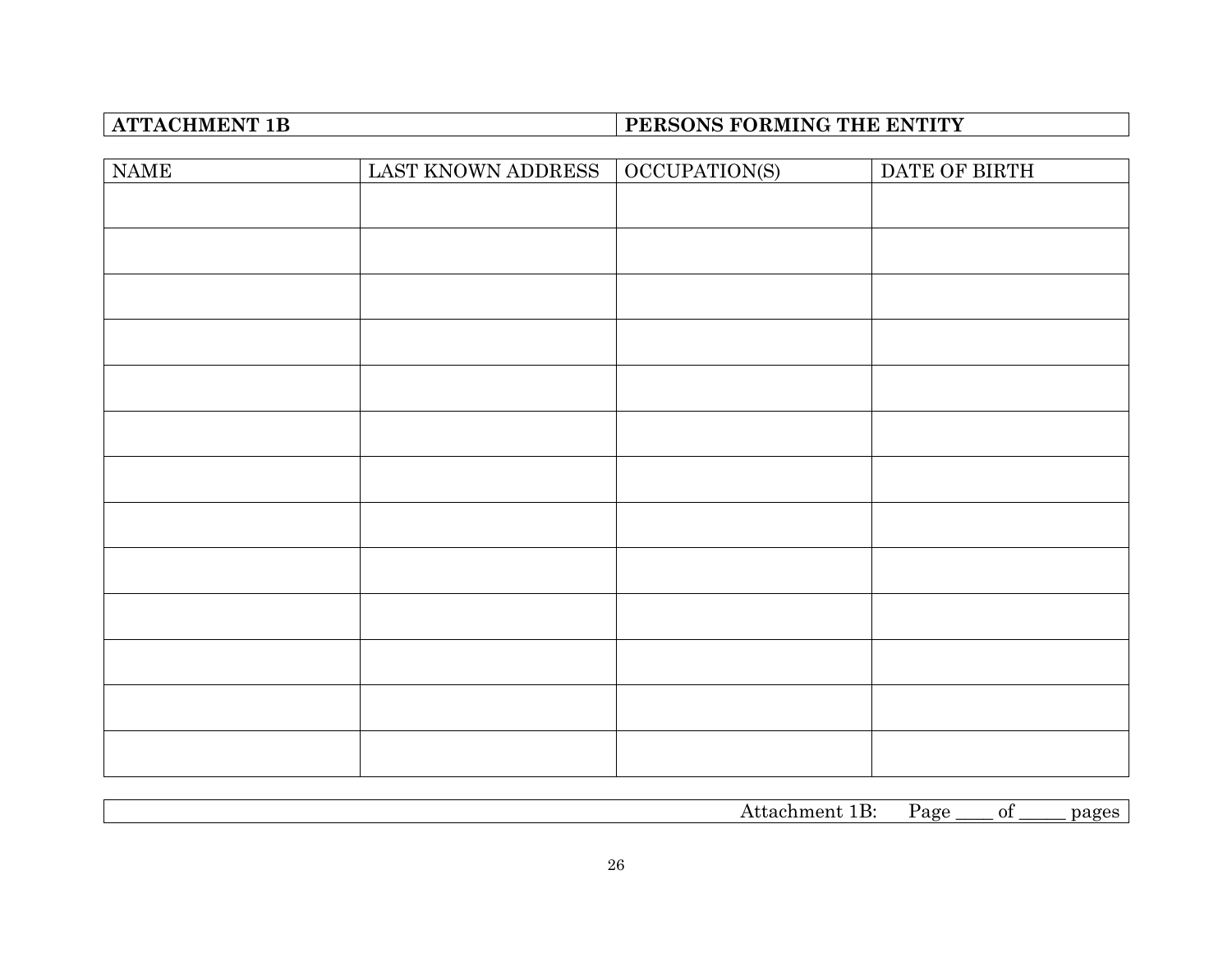# **ATTACHMENT 2A ALL OTHER NAMES USED**

| NAME USED | DATES USED   |           |
|-----------|--------------|-----------|
|           | ${\rm FROM}$ | <b>TO</b> |
|           |              |           |
|           |              |           |
|           |              |           |
|           |              |           |
|           |              |           |
|           |              |           |
|           |              |           |
|           |              |           |
|           |              |           |
|           |              |           |
|           |              |           |
|           |              |           |
|           |              |           |

Attachment 2A: Page \_\_\_\_ of \_\_\_\_\_ pages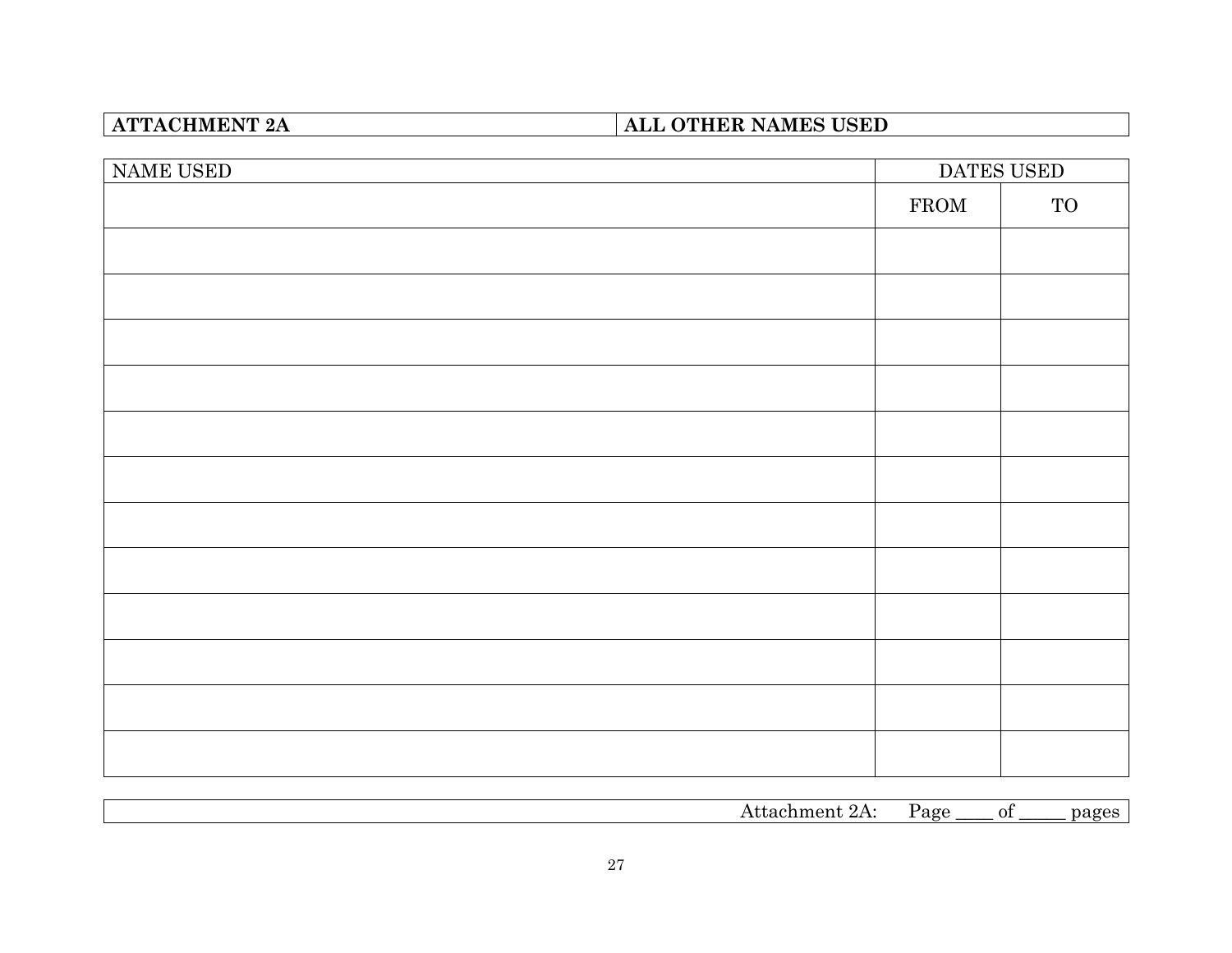## **ATTACHMENT 2B OTHER NAMES AND ADDRESSES OF THE ENTITY PRESENTLY USED**

| NUMBER AND STREET | $\overline{\text{CITY}}$ | $\operatorname{STATE}$ | ZIP CODE |
|-------------------|--------------------------|------------------------|----------|
|                   |                          |                        |          |
|                   |                          |                        |          |
|                   |                          |                        |          |
|                   |                          |                        |          |
|                   |                          |                        |          |
|                   |                          |                        |          |
|                   |                          |                        |          |
|                   |                          |                        |          |
|                   |                          |                        |          |
|                   |                          |                        |          |
|                   |                          |                        |          |
|                   |                          |                        |          |

|  | `<br>. |  |
|--|--------|--|
|  |        |  |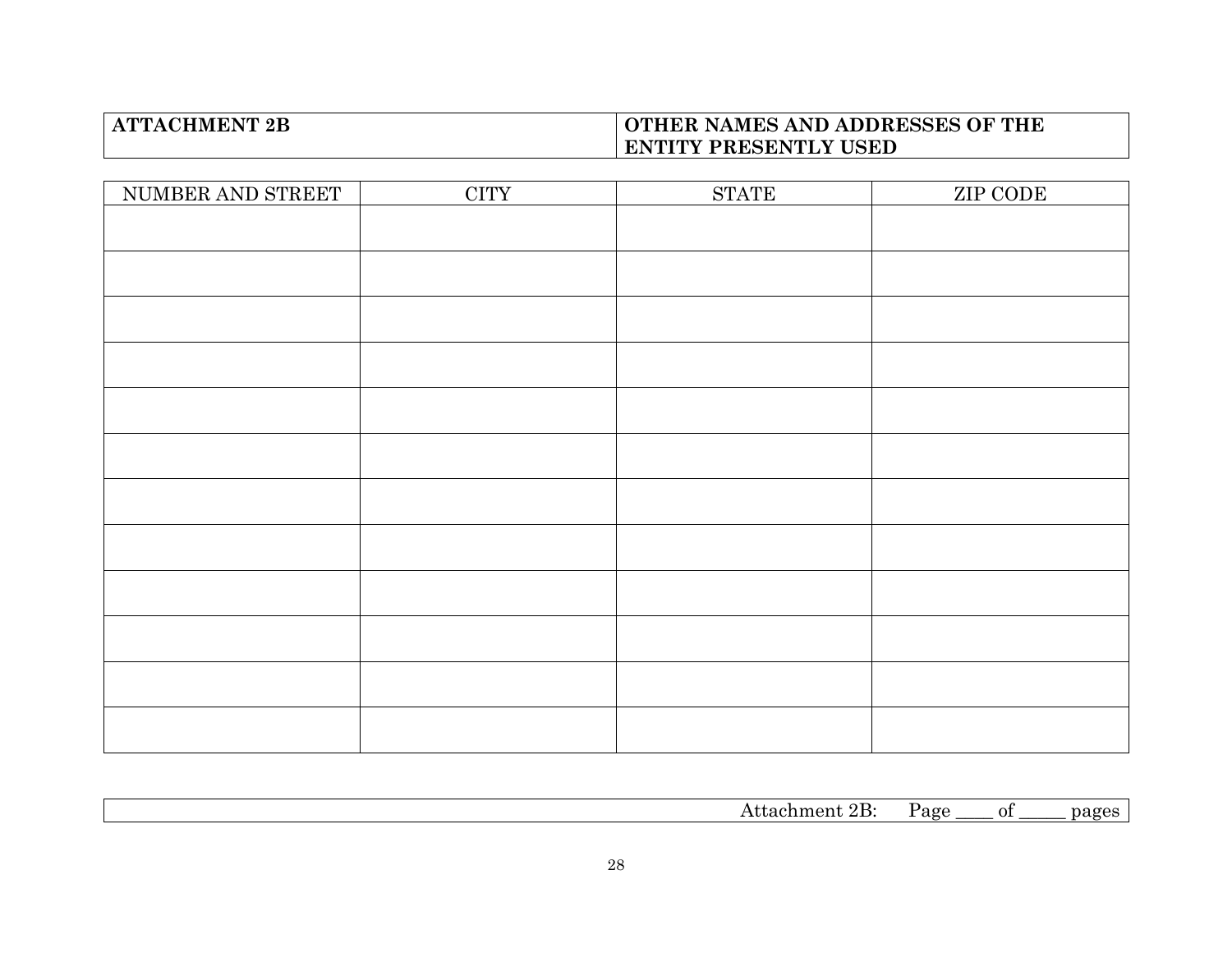## **ATTACHMENT 2C OTHER NAMES AND ADDRESSES OF THE ENTITY (Past 10 Years)**

| NUMBER AND STREET | <b>CITY</b> | <b>STATE</b> | ZIP CODE | <b>DATES</b> |           |
|-------------------|-------------|--------------|----------|--------------|-----------|
|                   |             |              |          | FROM         | <b>TO</b> |
|                   |             |              |          |              |           |
|                   |             |              |          |              |           |
|                   |             |              |          |              |           |
|                   |             |              |          |              |           |
|                   |             |              |          |              |           |
|                   |             |              |          |              |           |
|                   |             |              |          |              |           |
|                   |             |              |          |              |           |
|                   |             |              |          |              |           |
|                   |             |              |          |              |           |
|                   |             |              |          |              |           |
|                   |             |              |          |              |           |
|                   |             |              |          |              |           |

Attachment 2C: Page \_\_\_\_ of \_\_\_\_\_ pages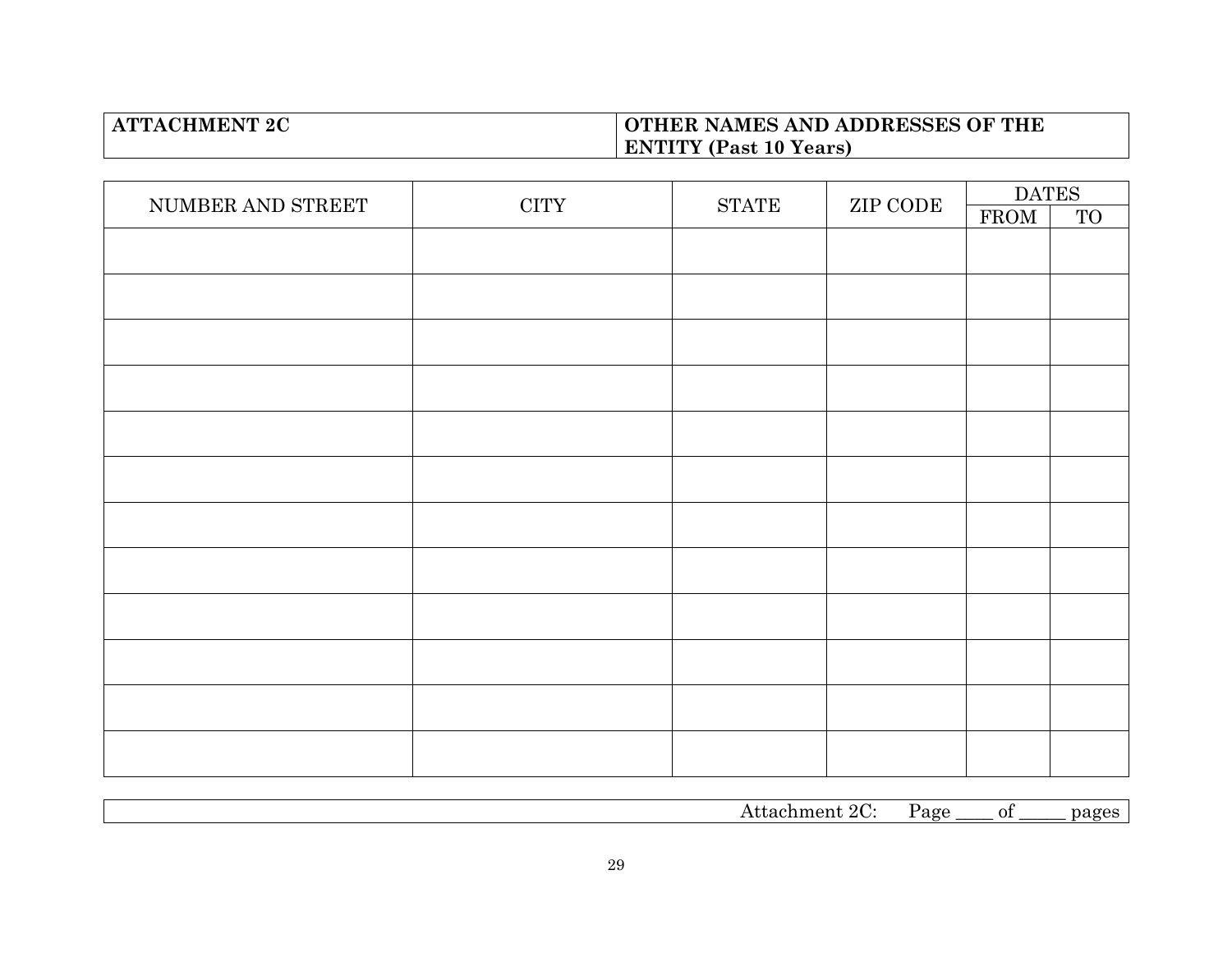# **ATTACHMENT 5 DIRECTORS AND TRUSTEES**

| NAME AND<br>HOME ADDRESS | <b>BUSINESS</b><br><b>ADDRESS</b> | TITLE WITH<br>THE ENTITY | DATE OF<br><b>BIRTH</b> | <b>DATES</b><br>OFFICE HELD |           |
|--------------------------|-----------------------------------|--------------------------|-------------------------|-----------------------------|-----------|
|                          |                                   |                          |                         | <b>FROM</b>                 | <b>TO</b> |
|                          |                                   |                          |                         |                             |           |
|                          |                                   |                          |                         |                             |           |
|                          |                                   |                          |                         |                             |           |
|                          |                                   |                          |                         |                             |           |
|                          |                                   |                          |                         |                             |           |
|                          |                                   |                          |                         |                             |           |
|                          |                                   |                          |                         |                             |           |
|                          |                                   |                          |                         |                             |           |
|                          |                                   |                          |                         |                             |           |
|                          |                                   |                          |                         |                             |           |
|                          |                                   |                          |                         |                             |           |
|                          |                                   |                          |                         |                             |           |

Attachment 5: Page \_\_\_\_ of \_\_\_\_\_ pages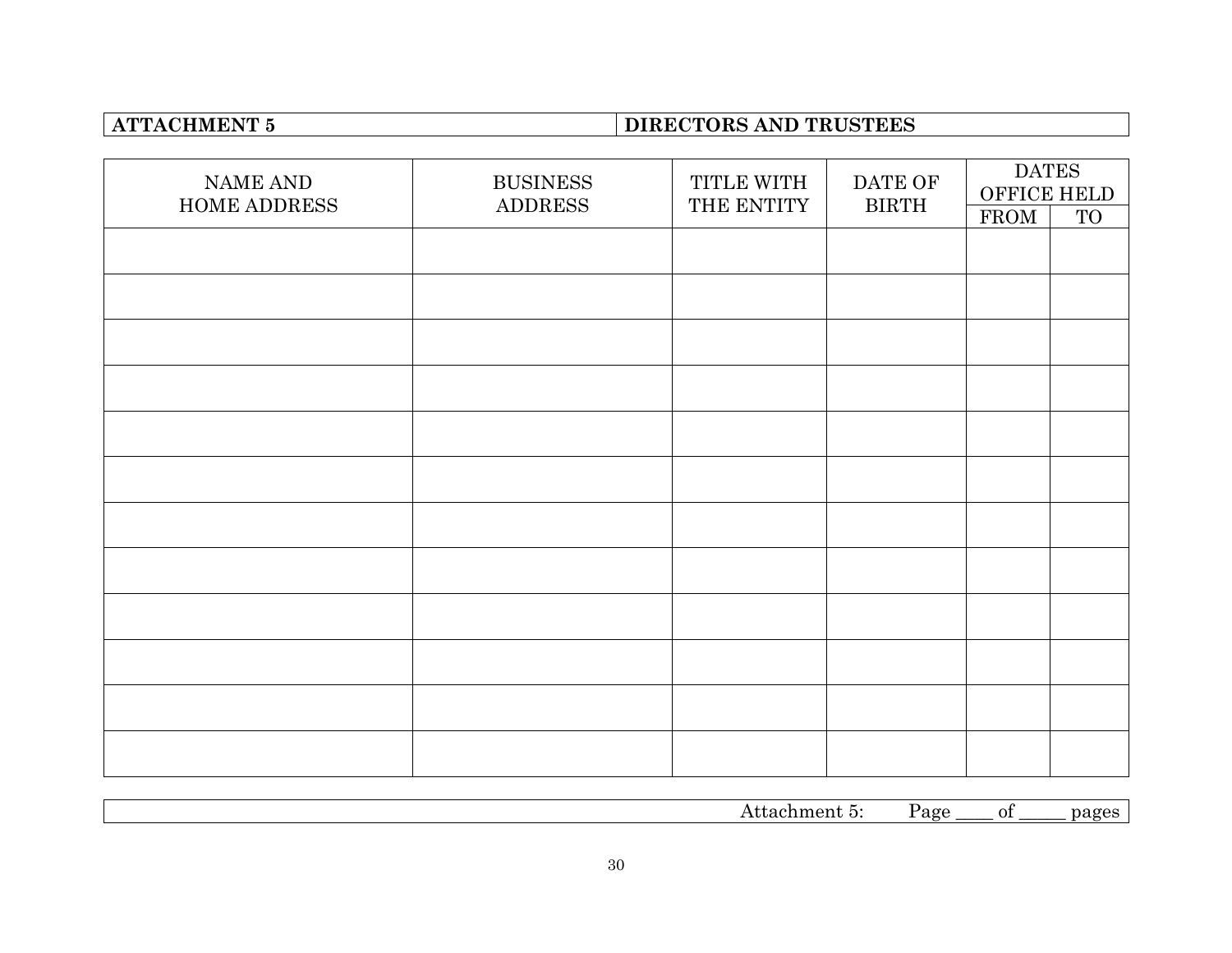# **ATTACHMENT 6 FORMER DIRECTORS AND TRUSTEES**

| NAME AND<br><b>HOME ADDRESS</b> | <b>OCCUPATION &amp;</b><br><b>BUSINESS ADDRESS</b> | DATE OF<br><b>BIRTH</b> | REASON FOR<br><b>LEAVING</b> | DATES OFFICE<br>WAS HELD |           |
|---------------------------------|----------------------------------------------------|-------------------------|------------------------------|--------------------------|-----------|
|                                 |                                                    |                         |                              | <b>FROM</b>              | <b>TO</b> |
|                                 |                                                    |                         |                              |                          |           |
|                                 |                                                    |                         |                              |                          |           |
|                                 |                                                    |                         |                              |                          |           |
|                                 |                                                    |                         |                              |                          |           |
|                                 |                                                    |                         |                              |                          |           |
|                                 |                                                    |                         |                              |                          |           |
|                                 |                                                    |                         |                              |                          |           |
|                                 |                                                    |                         |                              |                          |           |
|                                 |                                                    |                         |                              |                          |           |
|                                 |                                                    |                         |                              |                          |           |
|                                 |                                                    |                         |                              |                          |           |
|                                 |                                                    |                         |                              |                          |           |

Attachment 6: Page \_\_\_\_ of \_\_\_\_\_ pages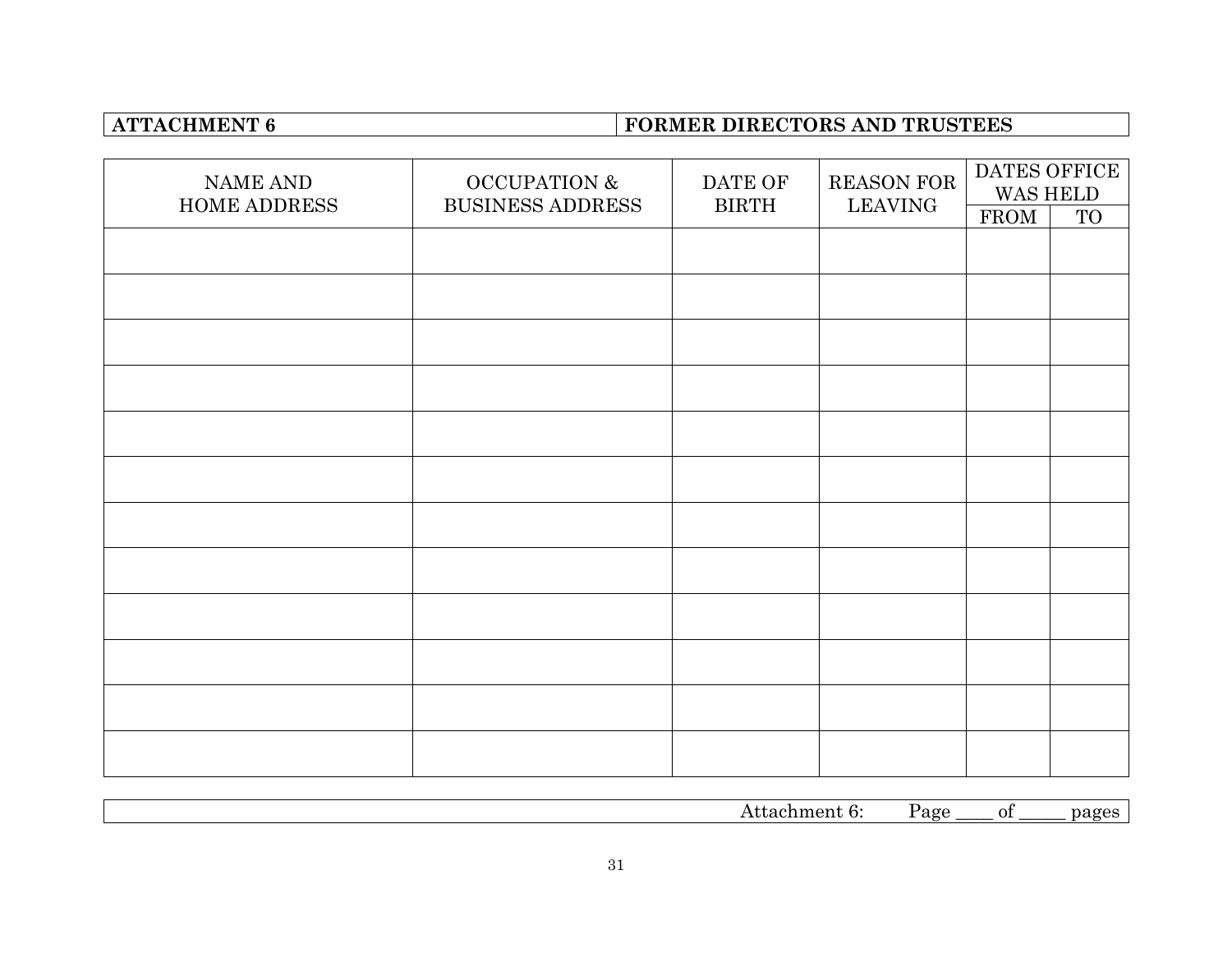| <b>ATTACHMENT 7</b> |              | <b>OFFICERS</b> |              |                              |           |
|---------------------|--------------|-----------------|--------------|------------------------------|-----------|
|                     |              |                 |              |                              |           |
| NAME AND            | <b>TITLE</b> | <b>BUSINESS</b> | DATE OF      | DATES OFFICE<br>${\tt HELD}$ |           |
| HOME ADDRESS        |              | <b>ADDRESS</b>  | <b>BIRTH</b> | FROM                         | <b>TO</b> |
|                     |              |                 |              |                              |           |
|                     |              |                 |              |                              |           |
|                     |              |                 |              |                              |           |
|                     |              |                 |              |                              |           |
|                     |              |                 |              |                              |           |
|                     |              |                 |              |                              |           |
|                     |              |                 |              |                              |           |
|                     |              |                 |              |                              |           |
|                     |              |                 |              |                              |           |
|                     |              |                 |              |                              |           |
|                     |              |                 |              |                              |           |
|                     |              |                 |              |                              |           |
|                     |              |                 |              |                              |           |

| . .<br>. oc<br>--<br>01<br>. .<br>.<br>.<br>. .<br>. . |
|--------------------------------------------------------|
|--------------------------------------------------------|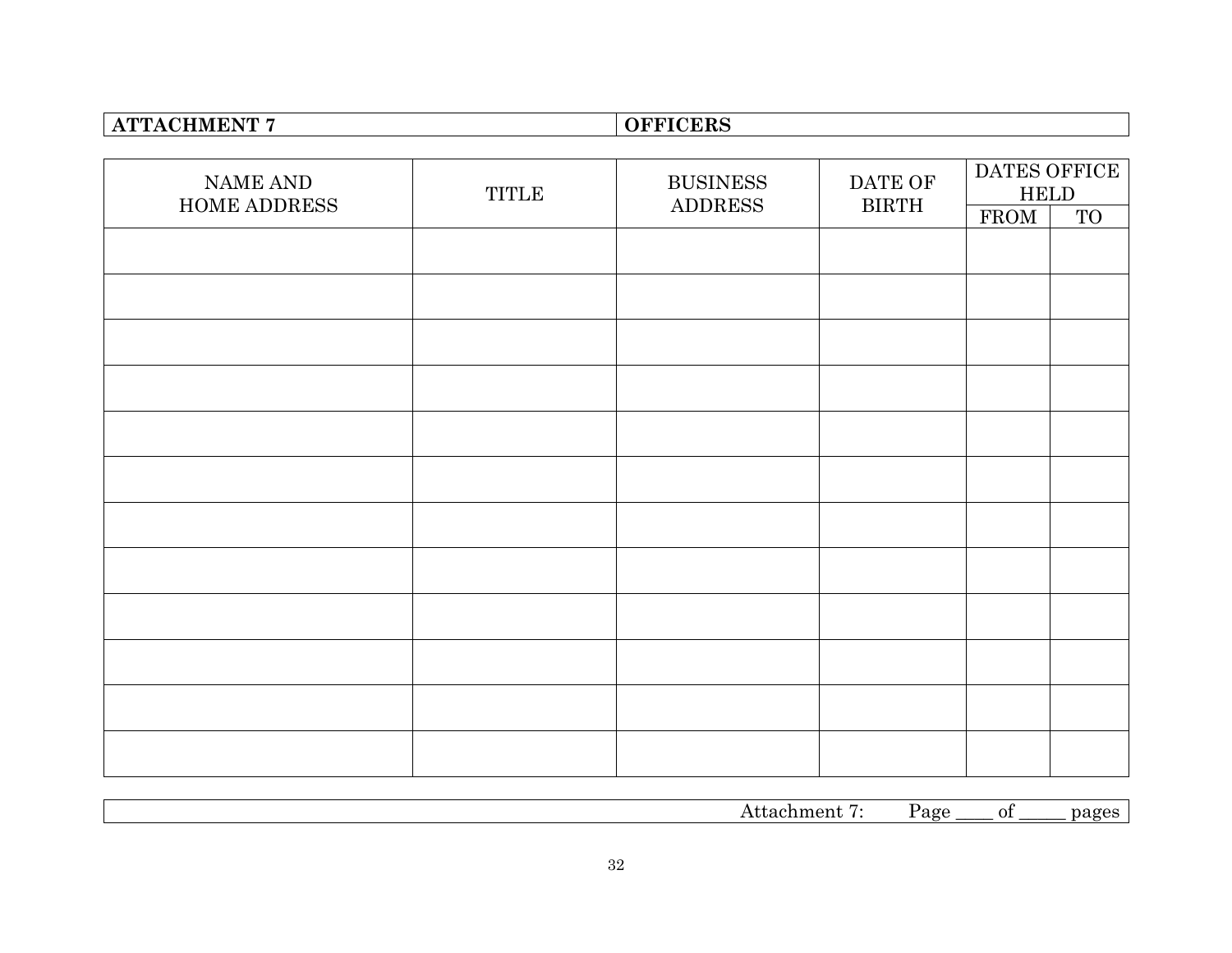# **ATTACHMENT 8 FORMER OFFICERS**

| NAME AND LAST<br>KNOWN HOME ADDRESS | OFFICE HELD | PRESENT<br><b>BUSINESS ADDRESS</b> | DATE OF<br><b>BIRTH</b> | <b>DATES</b><br><b>OFFICE HELD</b> |    |
|-------------------------------------|-------------|------------------------------------|-------------------------|------------------------------------|----|
|                                     |             |                                    |                         | <b>FROM</b>                        | TO |
|                                     |             |                                    |                         |                                    |    |
|                                     |             |                                    |                         |                                    |    |
|                                     |             |                                    |                         |                                    |    |
|                                     |             |                                    |                         |                                    |    |
|                                     |             |                                    |                         |                                    |    |
|                                     |             |                                    |                         |                                    |    |
|                                     |             |                                    |                         |                                    |    |
|                                     |             |                                    |                         |                                    |    |
|                                     |             |                                    |                         |                                    |    |
|                                     |             |                                    |                         |                                    |    |
|                                     |             |                                    |                         |                                    |    |
|                                     |             |                                    |                         |                                    |    |

| . | ∑age<br>. . | ีก1<br>ັບ⊥ | $\sim$ |
|---|-------------|------------|--------|
|   |             |            |        |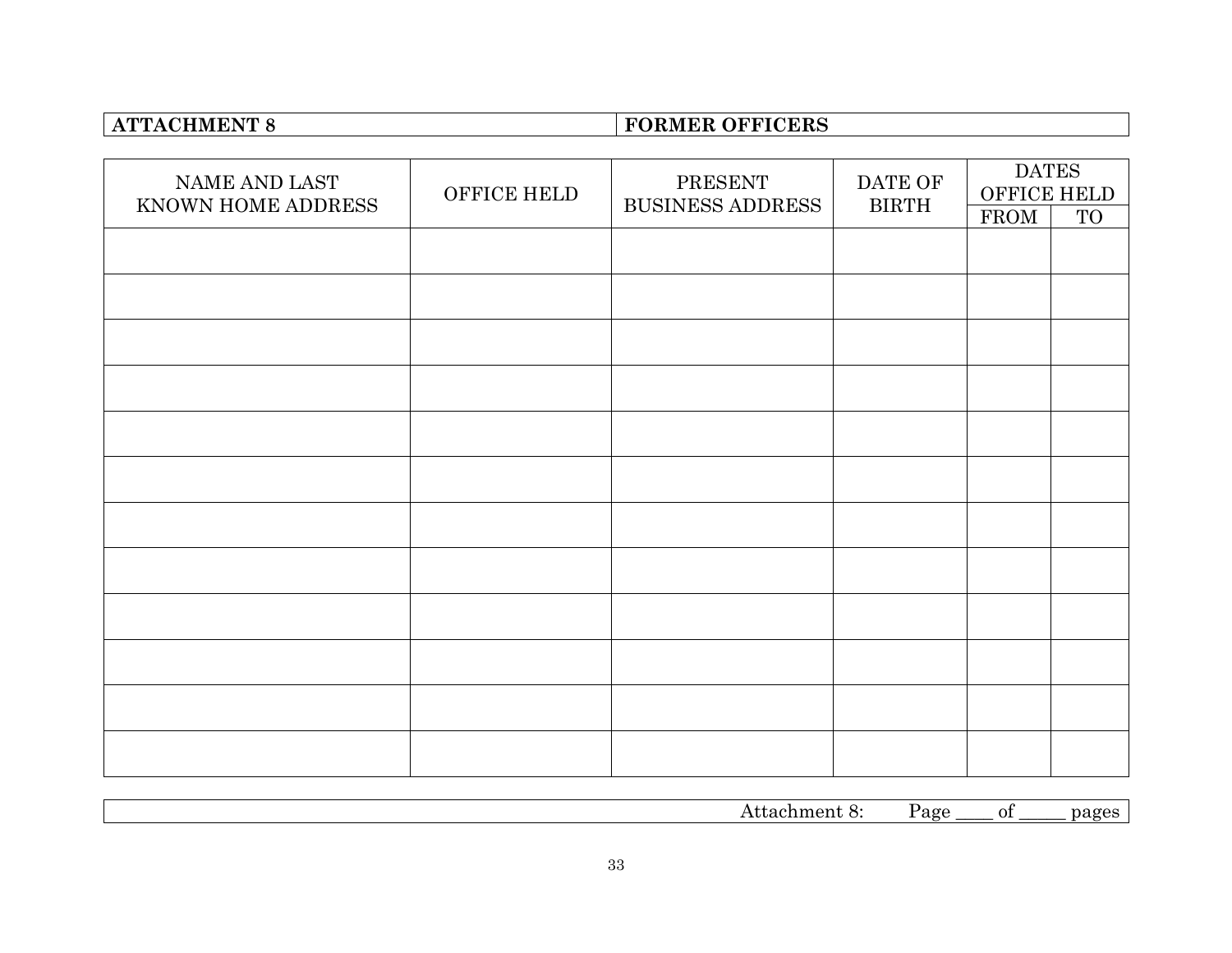## **ATTACHMENT 9 COMPENSATION OF OFFICERS AND DIRECTORS**

| <b>NAME</b> | <b>COMPENSATION LAST</b><br>CALENDAR YEAR | <b>COMPENSATION THIS</b><br>CALENDAR YEAR | FORM OF<br><b>COMPENSATION</b> |
|-------------|-------------------------------------------|-------------------------------------------|--------------------------------|
|             |                                           |                                           |                                |
|             |                                           |                                           |                                |
|             |                                           |                                           |                                |
|             |                                           |                                           |                                |
|             |                                           |                                           |                                |
|             |                                           |                                           |                                |
|             |                                           |                                           |                                |
|             |                                           |                                           |                                |
|             |                                           |                                           |                                |
|             |                                           |                                           |                                |
|             |                                           |                                           |                                |
|             |                                           |                                           |                                |

| . . | _<br>$\cdot$ | ∩1<br>ັ |  |
|-----|--------------|---------|--|
|     |              |         |  |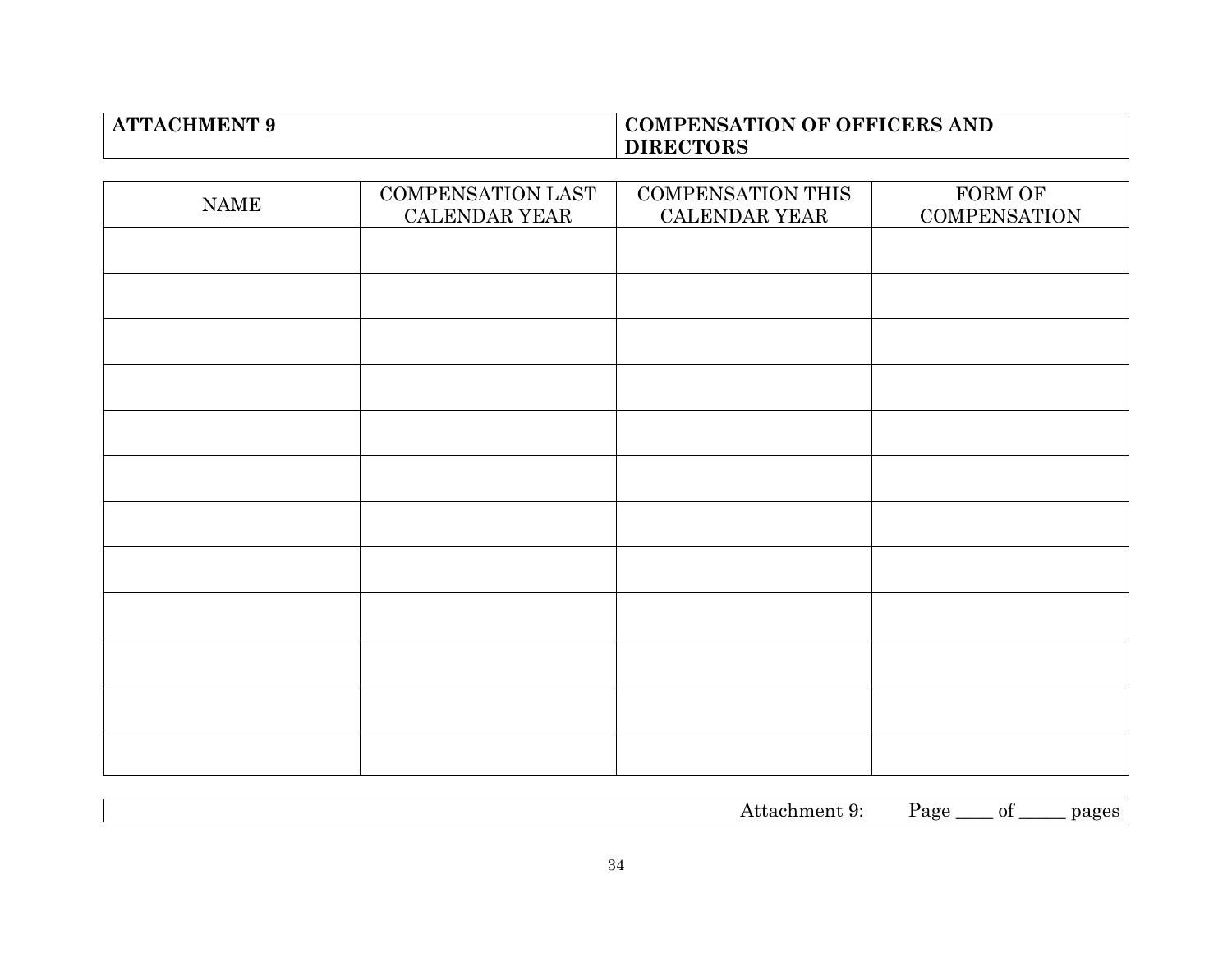# **ATTACHMENT 10 COMPENSATION OVER \$250,000**

| <b>NAME</b> | DATE OF BIRTH | <b>BUSINESS</b><br><b>ADDRESS</b> | POSITION AND<br>LENGTH OF TIME<br>WITH ENTITY | AMOUNT OF<br><b>COMPENSATION</b> |
|-------------|---------------|-----------------------------------|-----------------------------------------------|----------------------------------|
|             |               |                                   |                                               |                                  |
|             |               |                                   |                                               |                                  |
|             |               |                                   |                                               |                                  |
|             |               |                                   |                                               |                                  |
|             |               |                                   |                                               |                                  |
|             |               |                                   |                                               |                                  |
|             |               |                                   |                                               |                                  |
|             |               |                                   |                                               |                                  |
|             |               |                                   |                                               |                                  |
|             |               |                                   |                                               |                                  |
|             |               |                                   |                                               |                                  |
|             |               |                                   |                                               |                                  |

| .<br>. .<br>.<br>$\cdot$ | age | $\sim$<br>71<br>.<br>. |  |
|--------------------------|-----|------------------------|--|
|                          |     |                        |  |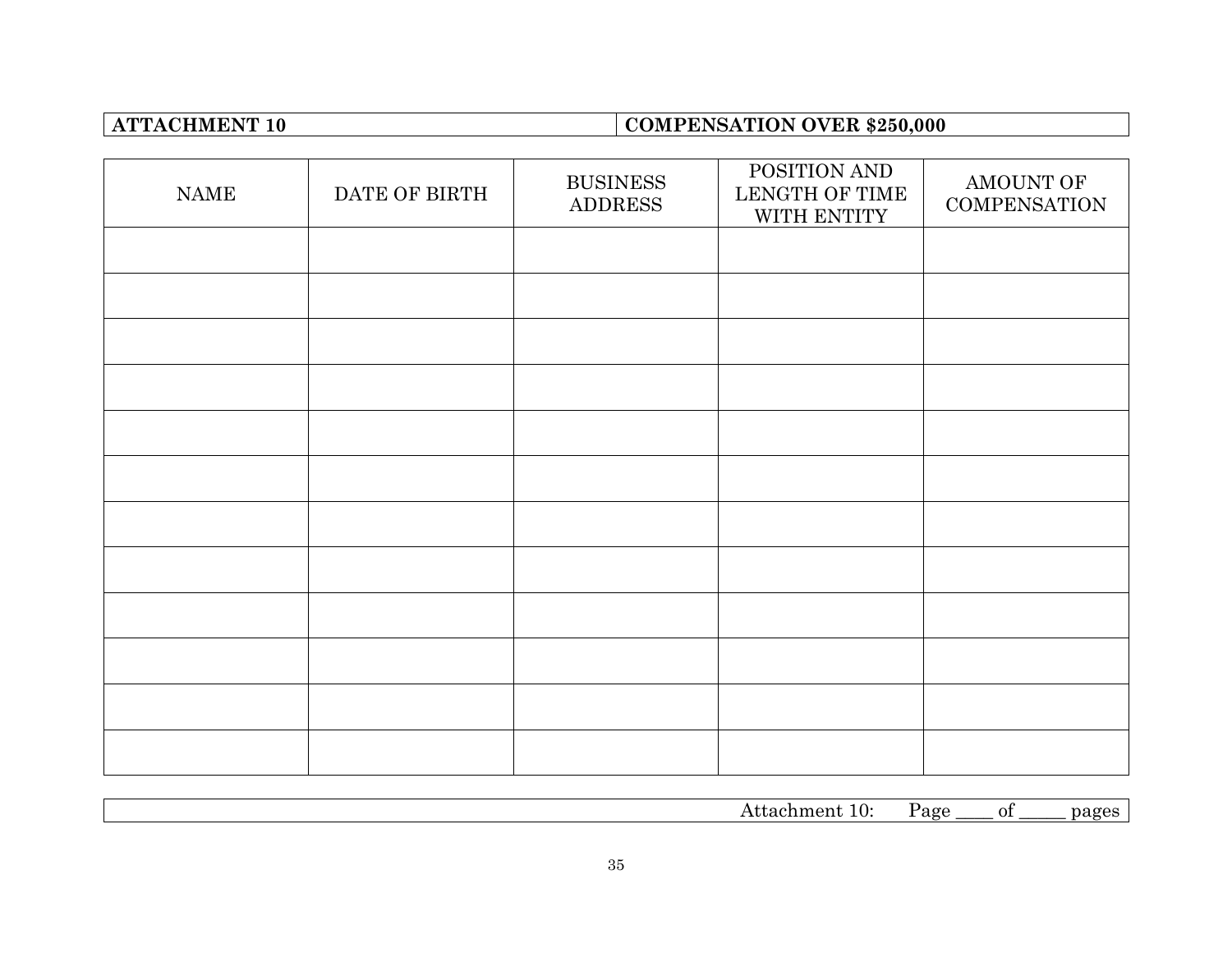# **ATTACHMENT 13 VOTING OWNERS**

| NAME AND<br><b>HOME ADDRESS</b> | DATE OF<br><b>BIRTH</b> | <b>CLASS OF VOTING</b><br><b>OWNERSHIP HELD</b> | NUMBER OF<br><b>SHARES HELD</b> | PERCENTAGE OF<br><b>OUTSTANDING</b><br>VOTING STOCK HELD |
|---------------------------------|-------------------------|-------------------------------------------------|---------------------------------|----------------------------------------------------------|
|                                 |                         |                                                 |                                 |                                                          |
|                                 |                         |                                                 |                                 |                                                          |
|                                 |                         |                                                 |                                 |                                                          |
|                                 |                         |                                                 |                                 |                                                          |
|                                 |                         |                                                 |                                 |                                                          |
|                                 |                         |                                                 |                                 |                                                          |
|                                 |                         |                                                 |                                 |                                                          |
|                                 |                         |                                                 |                                 |                                                          |
|                                 |                         |                                                 |                                 |                                                          |
|                                 |                         |                                                 |                                 |                                                          |
|                                 |                         |                                                 |                                 |                                                          |
|                                 |                         |                                                 |                                 |                                                          |

|  | . . |  |
|--|-----|--|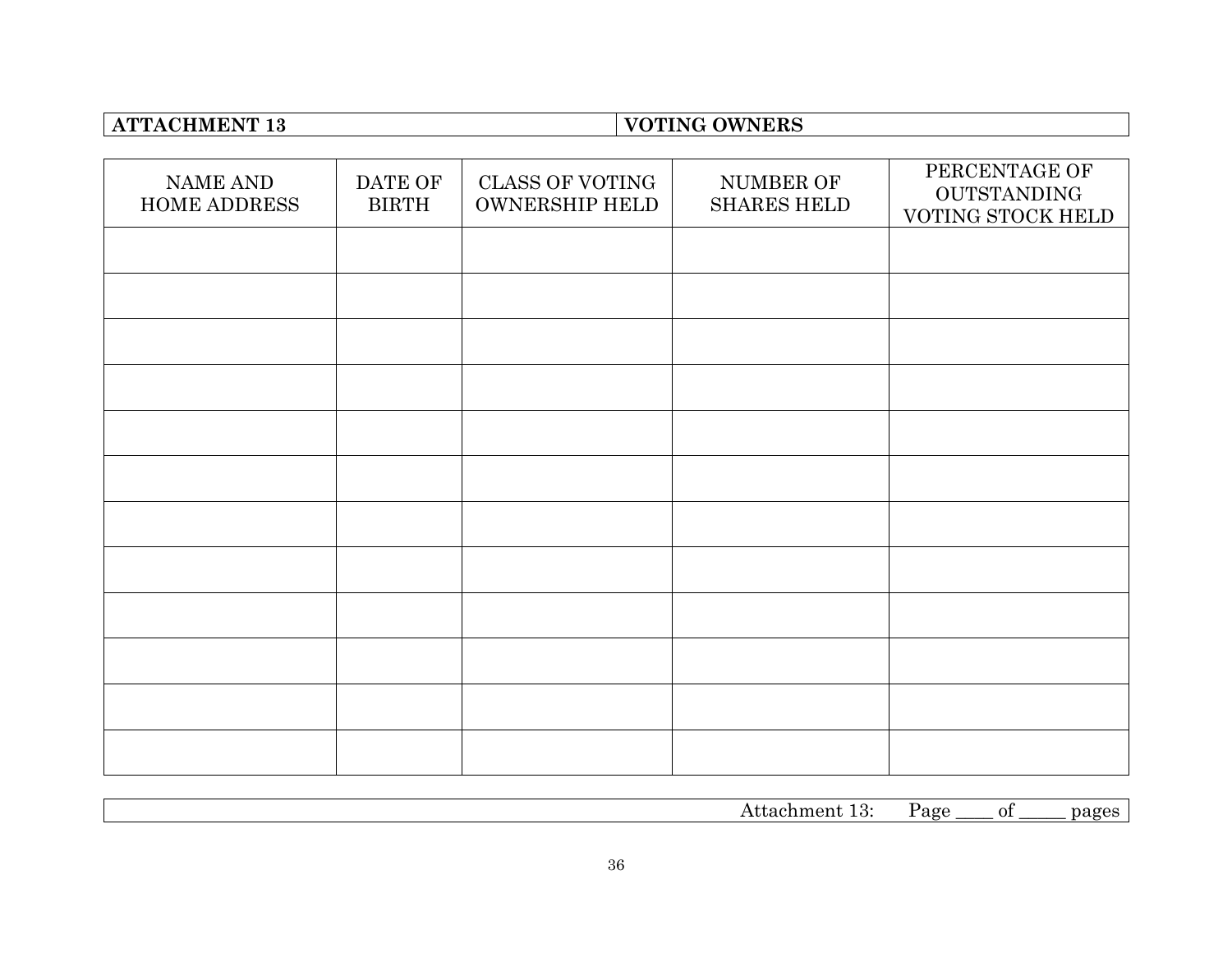# **ATTACHMENT 14 NON-VOTING OWNERS**

| NAME AND<br>HOME ADDRESS | DATE OF<br><b>BIRTH</b> | <b>CLASS OF</b><br>NON-VOTING<br><b>OWNERSHIP HELD</b> | NUMBER OF<br>NON-VOTING<br><b>SHARES HELD</b> | PERCENTAGE OF<br>OUTSTANDING NON-<br>VOTING STOCK HELD |
|--------------------------|-------------------------|--------------------------------------------------------|-----------------------------------------------|--------------------------------------------------------|
|                          |                         |                                                        |                                               |                                                        |
|                          |                         |                                                        |                                               |                                                        |
|                          |                         |                                                        |                                               |                                                        |
|                          |                         |                                                        |                                               |                                                        |
|                          |                         |                                                        |                                               |                                                        |
|                          |                         |                                                        |                                               |                                                        |
|                          |                         |                                                        |                                               |                                                        |
|                          |                         |                                                        |                                               |                                                        |
|                          |                         |                                                        |                                               |                                                        |
|                          |                         |                                                        |                                               |                                                        |
|                          |                         |                                                        |                                               |                                                        |
|                          |                         |                                                        |                                               |                                                        |

| $- - -$<br>¬ ப…<br>.<br>. . | age | ОI | $\sim$ |
|-----------------------------|-----|----|--------|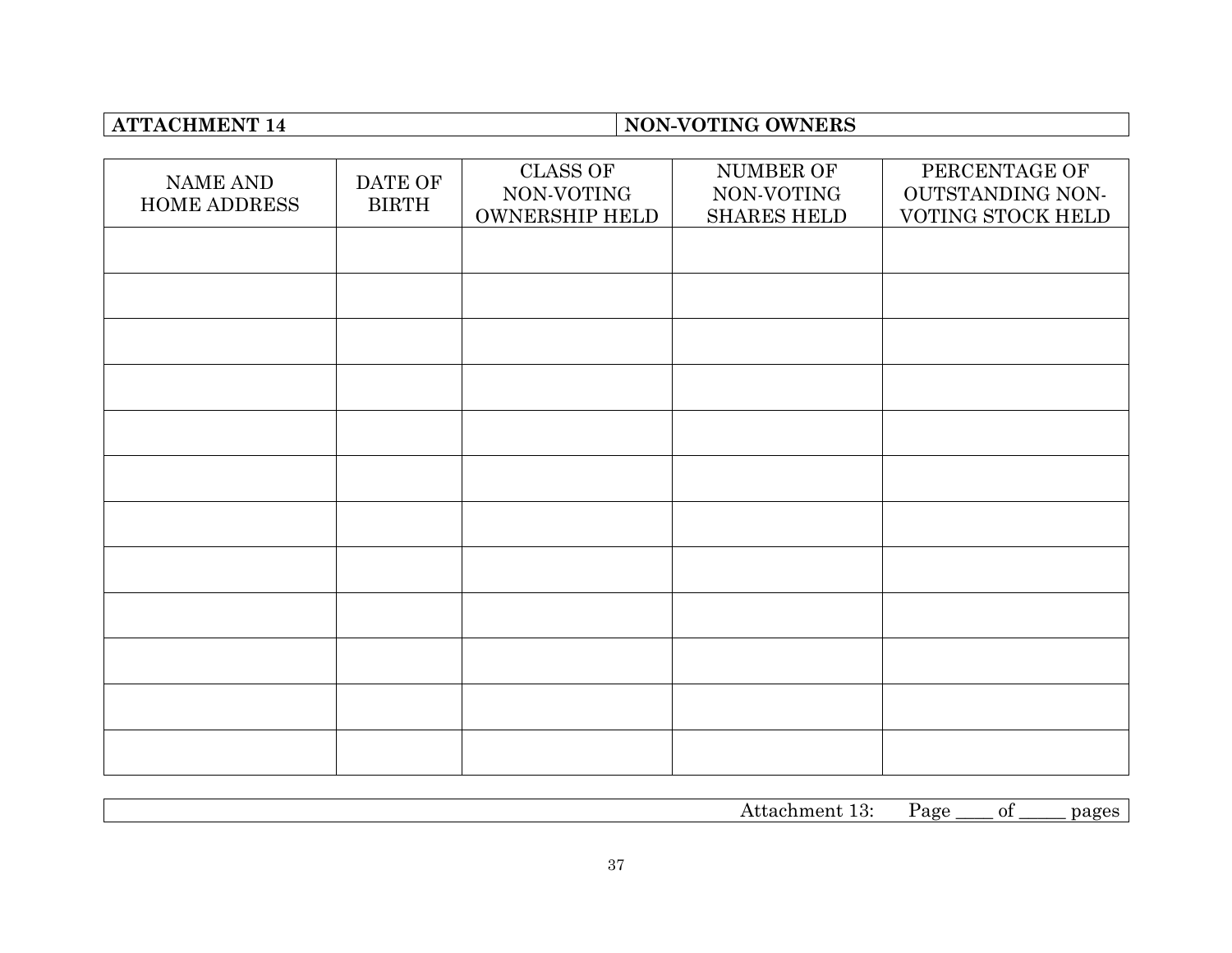# **ATTACHMENT 16 HOLDERS OF LONG TERM DEBT**

| <b>NAME AND</b><br><b>ADDRESS</b> | DATE OF<br><b>BIRTH</b> | TYPE AND CLASS<br>OF DEBT<br><b>INSTRUMENT HELD</b> | <b>DOLLAR AMOUNT</b><br>OF DEBT HELD<br>(Original Amount and<br>Current Balance) |
|-----------------------------------|-------------------------|-----------------------------------------------------|----------------------------------------------------------------------------------|
|                                   |                         |                                                     |                                                                                  |
|                                   |                         |                                                     |                                                                                  |
|                                   |                         |                                                     |                                                                                  |
|                                   |                         |                                                     |                                                                                  |
|                                   |                         |                                                     |                                                                                  |
|                                   |                         |                                                     |                                                                                  |
|                                   |                         |                                                     |                                                                                  |
|                                   |                         |                                                     |                                                                                  |
|                                   |                         |                                                     |                                                                                  |
|                                   |                         |                                                     |                                                                                  |
|                                   |                         |                                                     |                                                                                  |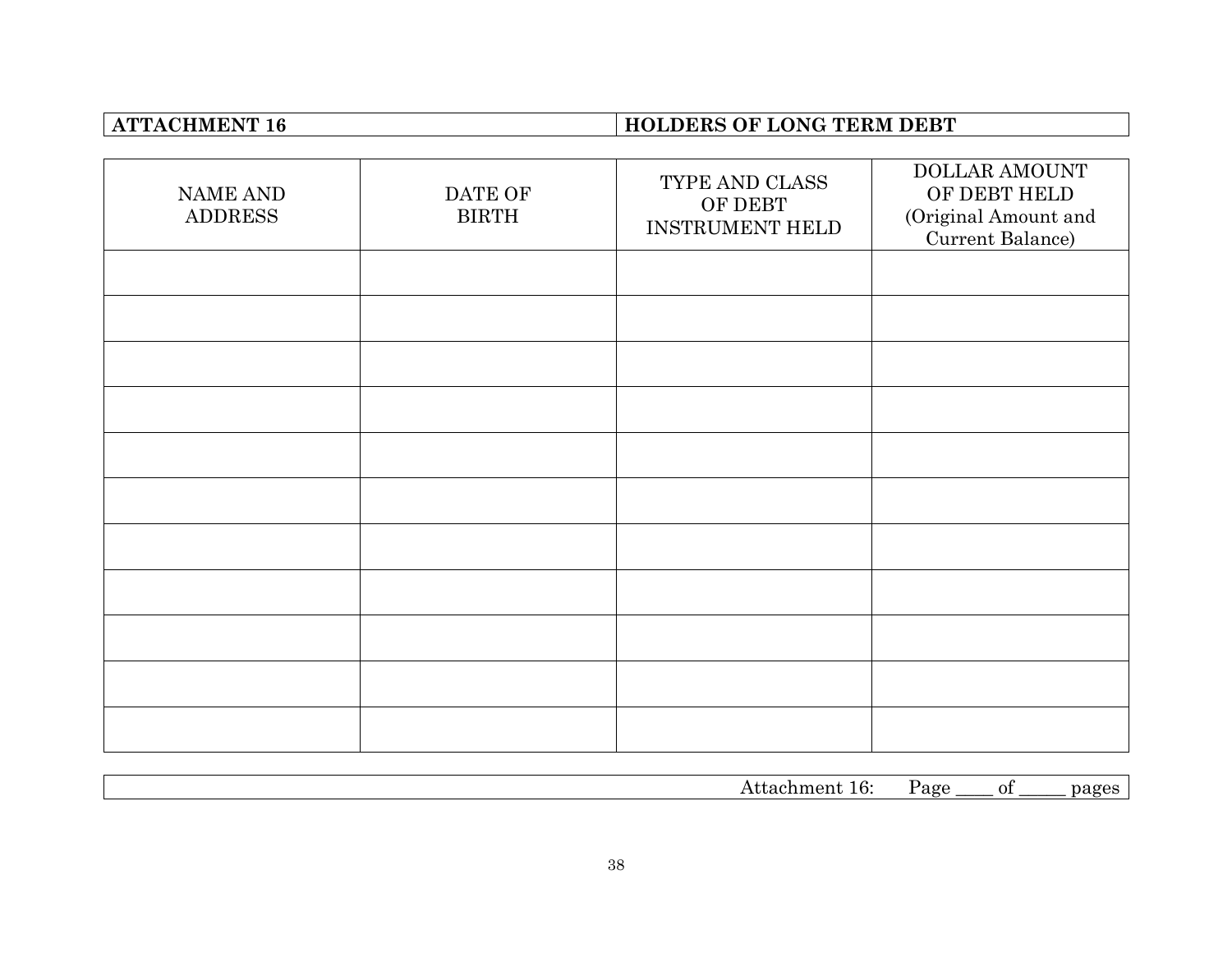# **ATTACHMENT 18 HOLDERS OF OTHER INDEBTEDNESS**

| NAME AND<br><b>ADDRESS</b> | DATE OF<br><b>BIRTH</b> | TYPE OF DEBT<br><b>INSTRUMENT HELD</b> | DOLLAR AMOUNT<br>OF DEBT HELD<br>(Original Amount and<br>Current Balance) |
|----------------------------|-------------------------|----------------------------------------|---------------------------------------------------------------------------|
|                            |                         |                                        |                                                                           |
|                            |                         |                                        |                                                                           |
|                            |                         |                                        |                                                                           |
|                            |                         |                                        |                                                                           |
|                            |                         |                                        |                                                                           |
|                            |                         |                                        |                                                                           |
|                            |                         |                                        |                                                                           |
|                            |                         |                                        |                                                                           |
|                            |                         |                                        |                                                                           |
|                            |                         |                                        |                                                                           |
|                            |                         |                                        |                                                                           |

|  | $-1$ | ℩<br>. | . |
|--|------|--------|---|
|  |      |        |   |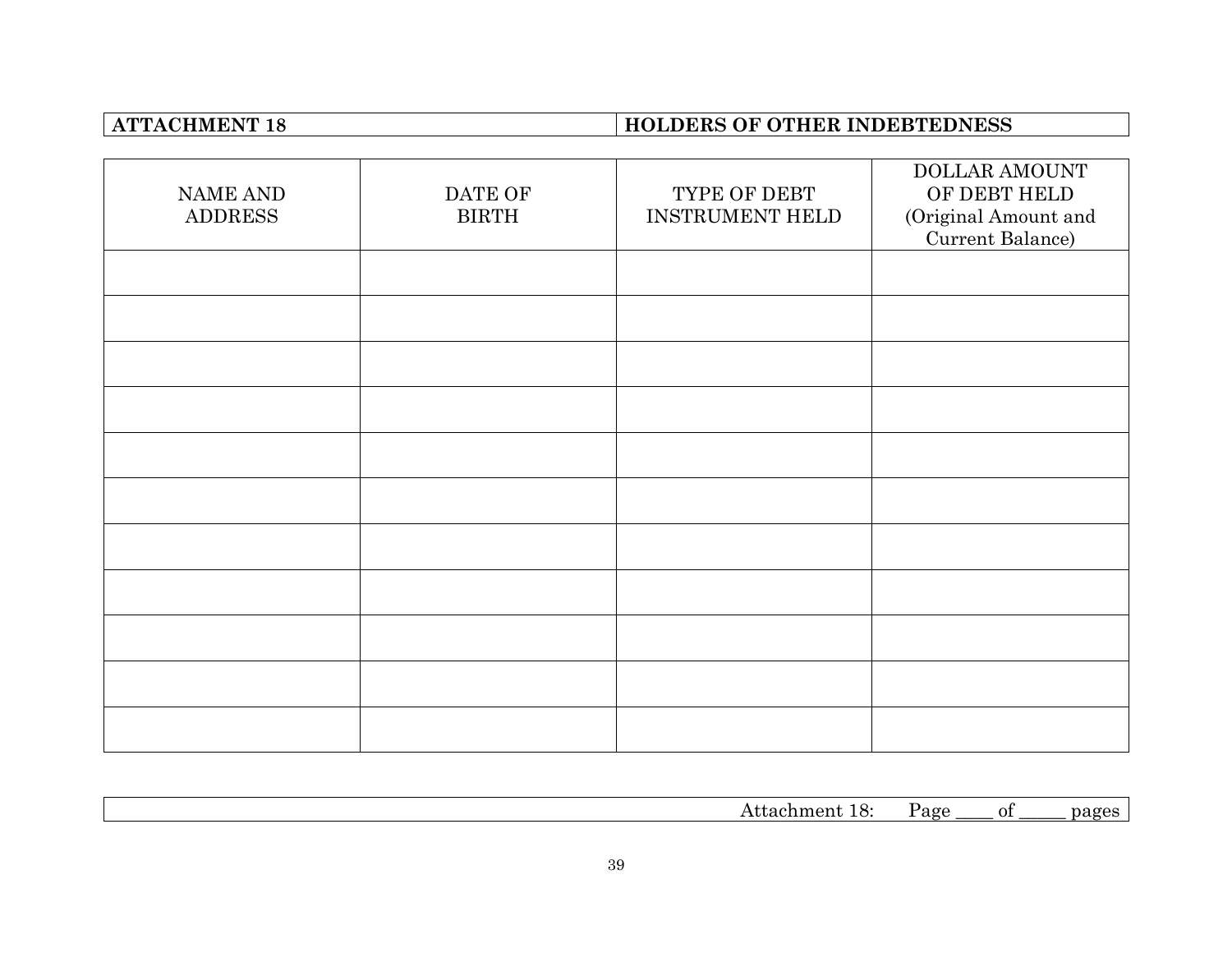# **ATTACHMENT 19B SECURITIES OPTIONS**

| <b>NAME</b> | ADDRESS OF<br>BENEFICIAL OWNER | <b>OPTIONS</b><br>${\tt HELD}$ | MARKET VALUE<br>AT ISSUANCE |
|-------------|--------------------------------|--------------------------------|-----------------------------|
|             |                                |                                |                             |
|             |                                |                                |                             |
|             |                                |                                |                             |
|             |                                |                                |                             |
|             |                                |                                |                             |
|             |                                |                                |                             |
|             |                                |                                |                             |
|             |                                |                                |                             |
|             |                                |                                |                             |
|             |                                |                                |                             |
|             |                                |                                |                             |
|             |                                |                                |                             |

|  | Ħ<br>. | $\overline{\phantom{a}}$ |
|--|--------|--------------------------|
|  |        |                          |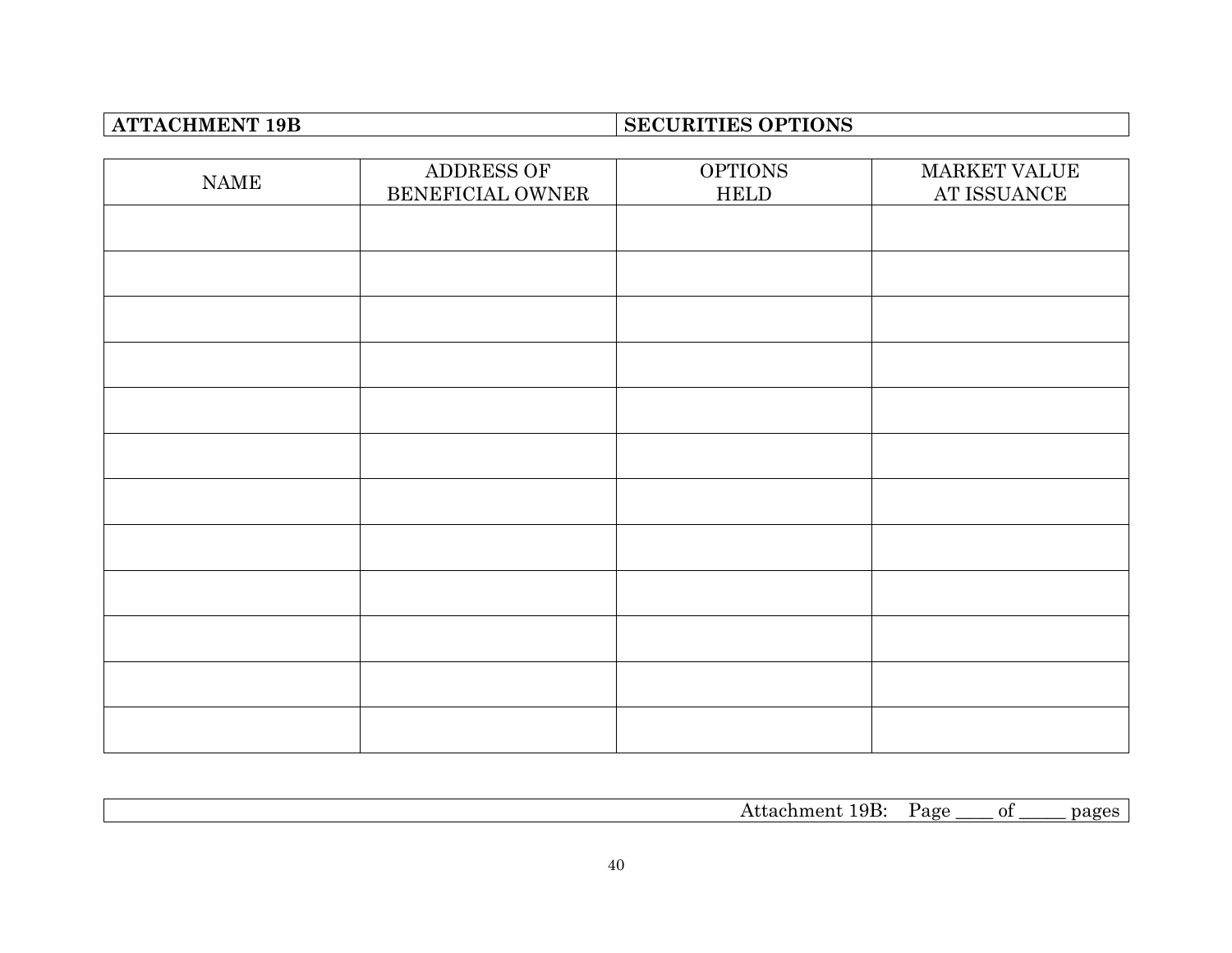# **ATTACHMENT 20 FINANCIAL INSTITUTIONS**

| <b>NAME</b><br>AND ADDRESS | TYPE OF    | $\operatorname{ACCOUNT}$ | TIME PERIOD<br>ACCOUNT HELD<br>NUMBER(S) |    |
|----------------------------|------------|--------------------------|------------------------------------------|----|
|                            | ACCOUNT(S) |                          | FROM                                     | TO |
|                            |            |                          |                                          |    |
|                            |            |                          |                                          |    |
|                            |            |                          |                                          |    |
|                            |            |                          |                                          |    |
|                            |            |                          |                                          |    |
|                            |            |                          |                                          |    |
|                            |            |                          |                                          |    |
|                            |            |                          |                                          |    |
|                            |            |                          |                                          |    |
|                            |            |                          |                                          |    |
|                            |            |                          |                                          |    |
|                            |            |                          |                                          |    |

| 70.<br>. .<br>$\sim$<br>$\overline{\phantom{a}}$ | $\sim$<br><br>. . |  |
|--------------------------------------------------|-------------------|--|
|                                                  |                   |  |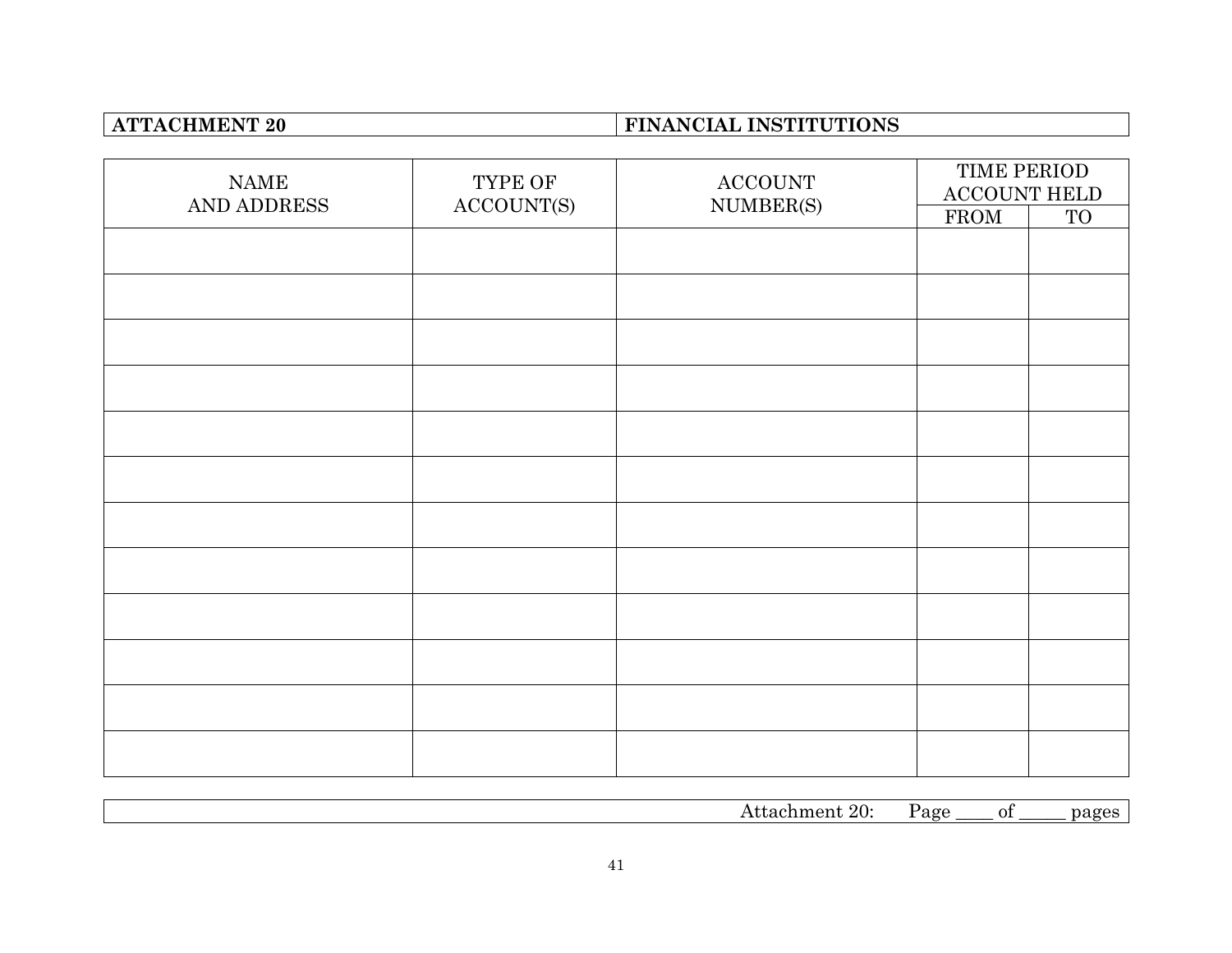# **ATTACHMENT 21 CONTRACTS AND SUPPLIERS**

| $\ensuremath{\mathsf{NAME}}$ | <b>ADDRESS</b> | NATURE OF CONTRACT OR<br>GOODS OR SERVICES SUPPLIED |
|------------------------------|----------------|-----------------------------------------------------|
|                              |                |                                                     |
|                              |                |                                                     |
|                              |                |                                                     |
|                              |                |                                                     |
|                              |                |                                                     |
|                              |                |                                                     |
|                              |                |                                                     |
|                              |                |                                                     |
|                              |                |                                                     |
|                              |                |                                                     |
|                              |                |                                                     |
|                              |                |                                                     |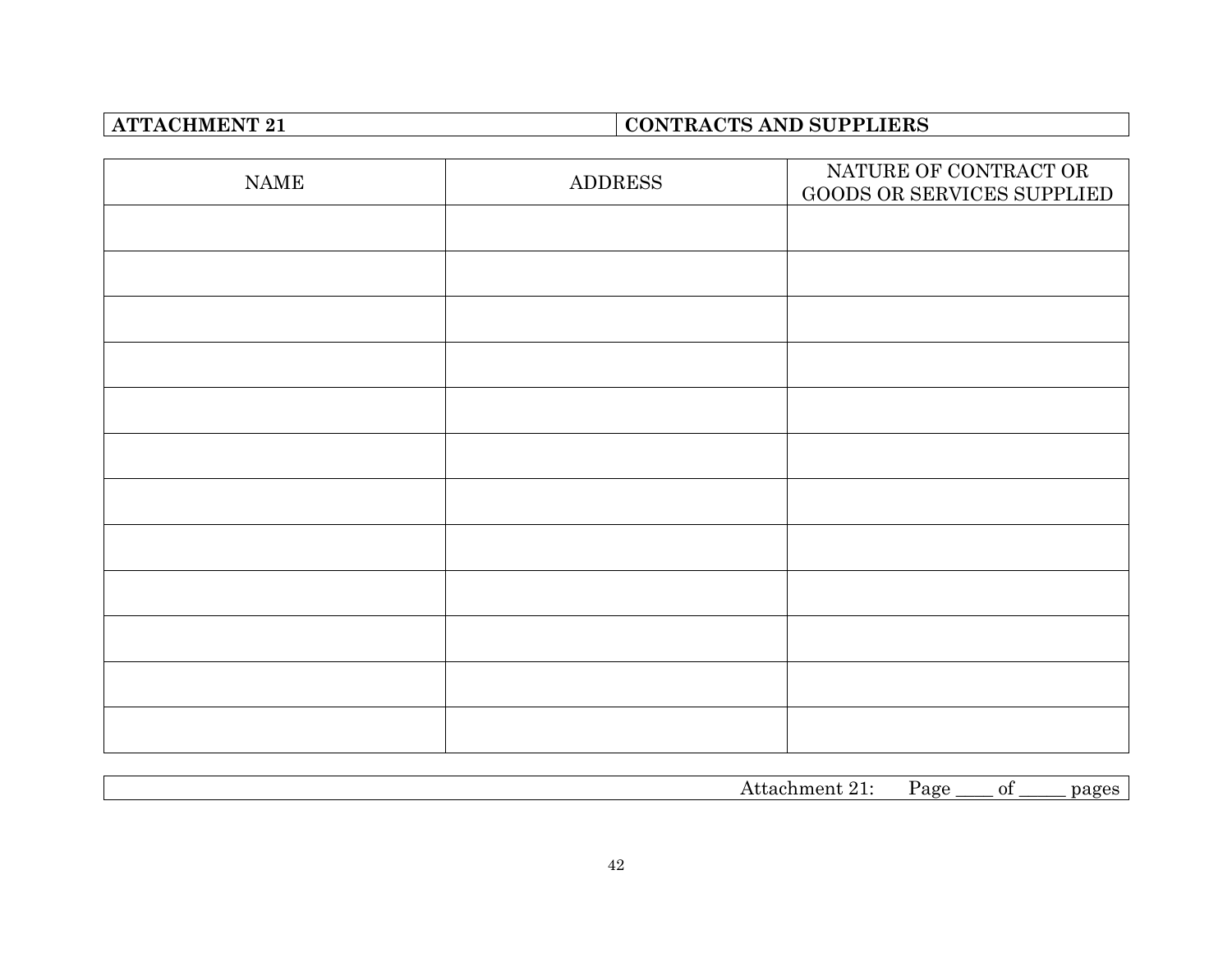## **ATTACHMENT 22 OTHER OWNERSHIP INTERESTS HELD BY THE ENTITY**

| <b>NAME AND</b><br>ADDRESS OF<br><b>COMPANY</b> | TYPE OF<br><b>INTEREST HELD</b> | PURCHASE PRICE<br>PER INTEREST | NUMBER OF<br><b>INTERESTS HELD</b> | PERCENTAGE OF<br>OWNERSHIP,<br>IF MORE THAN<br>FIVE (5) PERCENT |
|-------------------------------------------------|---------------------------------|--------------------------------|------------------------------------|-----------------------------------------------------------------|
|                                                 |                                 |                                |                                    |                                                                 |
|                                                 |                                 |                                |                                    |                                                                 |
|                                                 |                                 |                                |                                    |                                                                 |
|                                                 |                                 |                                |                                    |                                                                 |
|                                                 |                                 |                                |                                    |                                                                 |
|                                                 |                                 |                                |                                    |                                                                 |
|                                                 |                                 |                                |                                    |                                                                 |
|                                                 |                                 |                                |                                    |                                                                 |
|                                                 |                                 |                                |                                    |                                                                 |
|                                                 |                                 |                                |                                    |                                                                 |
|                                                 |                                 |                                |                                    |                                                                 |

|  | `<br>. . |  |
|--|----------|--|
|  |          |  |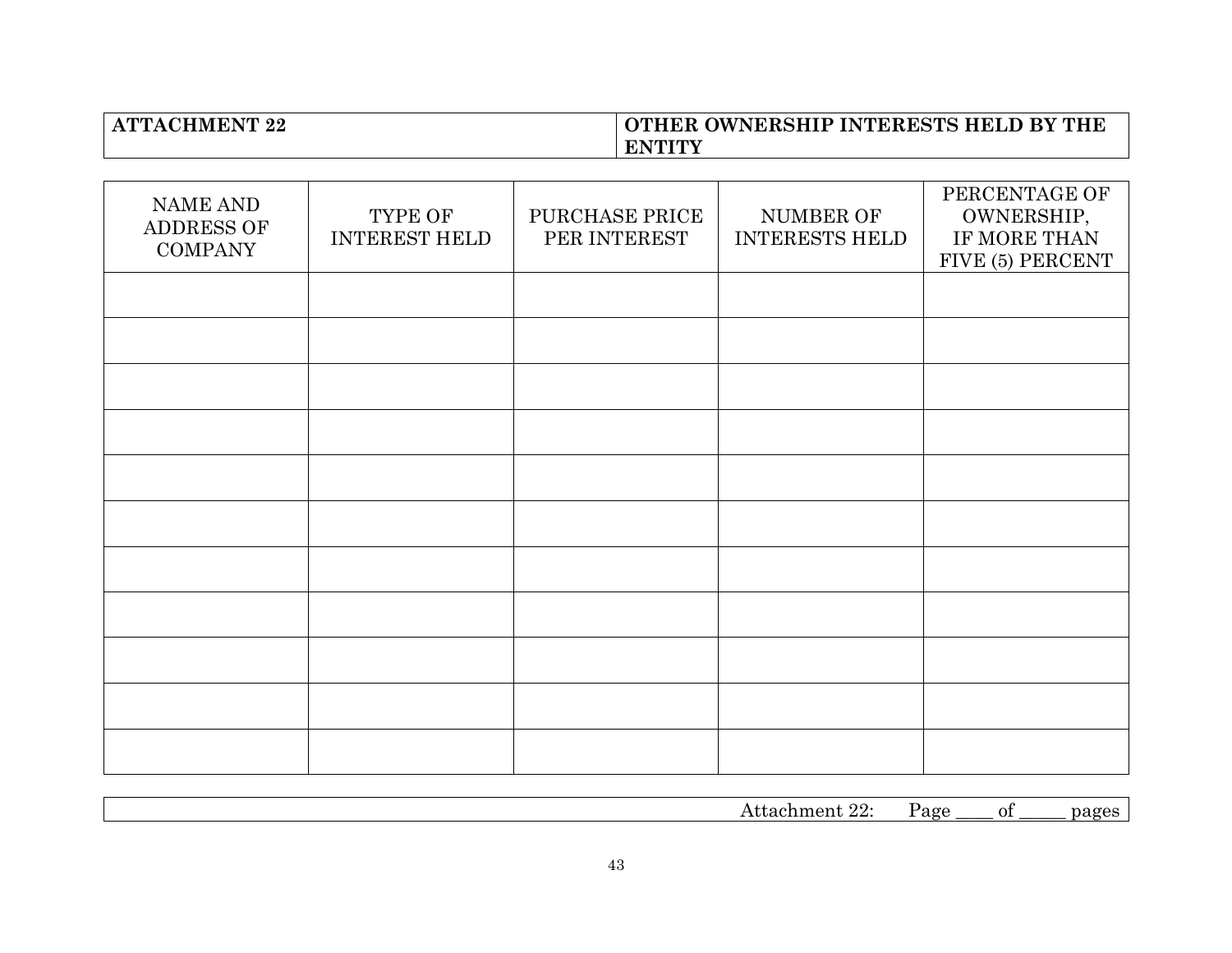# **ATTACHMENT 23 INSIDER TRANSACTIONS**

| DATE OF<br><b>TRANSACTION</b> | NATURE OF<br><b>TRANSACTION</b> | PARTIES TO<br><b>TRANSACTION</b><br>(INCLUDE POSITIONS) | NUMBER OF<br>INTERESTS INVOLVED |
|-------------------------------|---------------------------------|---------------------------------------------------------|---------------------------------|
|                               |                                 |                                                         |                                 |
|                               |                                 |                                                         |                                 |
|                               |                                 |                                                         |                                 |
|                               |                                 |                                                         |                                 |
|                               |                                 |                                                         |                                 |
|                               |                                 |                                                         |                                 |
|                               |                                 |                                                         |                                 |
|                               |                                 |                                                         |                                 |
|                               |                                 |                                                         |                                 |
|                               |                                 |                                                         |                                 |
|                               |                                 |                                                         |                                 |
|                               |                                 |                                                         |                                 |

| $\sim$<br>AC<br>നല<br>$\overline{\phantom{a}}$<br>0İ<br>я<br>$\cdot$ ne $\cdot$<br>، م سے<br>.<br>$\sim$ |  |  |  |
|----------------------------------------------------------------------------------------------------------|--|--|--|
|                                                                                                          |  |  |  |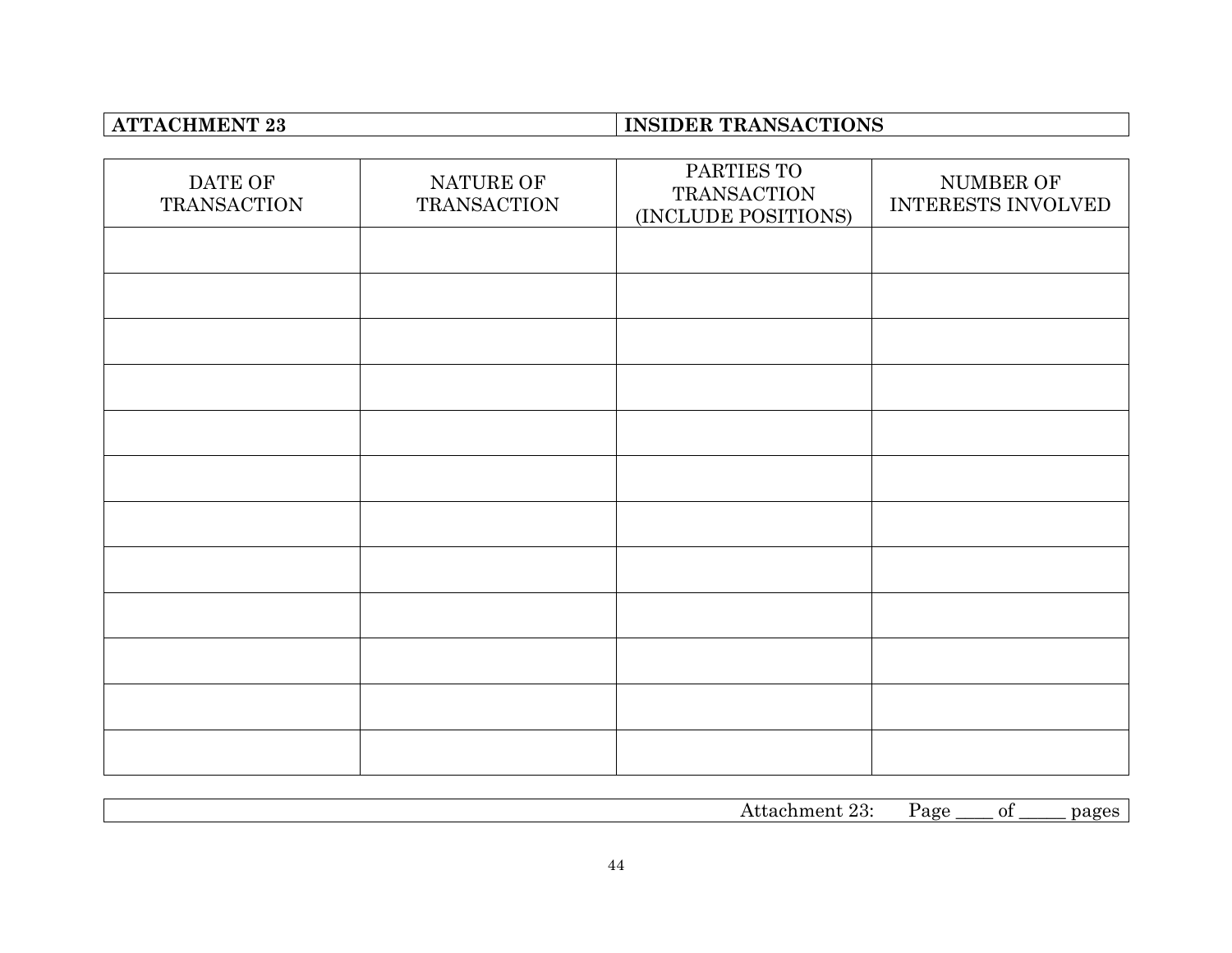# **ATTACHMENT 24A CRIMINAL HISTORY**

| NAME AND ADDRESS OF<br>LAW ENFORCEMENT<br><b>AGENCY OR</b><br>COURT INVOLVED | DATE OF<br><b>CHARGE OR</b><br><b>COMPLAINT</b> | NAME OF CASE<br>AND DOCKET<br><b>NUMBER</b> | NATURE OF<br><b>CHARGE OR</b><br><b>COMPLAINT</b> | <b>DISPOSITION</b> | <b>SENTENCE</b> |
|------------------------------------------------------------------------------|-------------------------------------------------|---------------------------------------------|---------------------------------------------------|--------------------|-----------------|
|                                                                              |                                                 |                                             |                                                   |                    |                 |
|                                                                              |                                                 |                                             |                                                   |                    |                 |
|                                                                              |                                                 |                                             |                                                   |                    |                 |
|                                                                              |                                                 |                                             |                                                   |                    |                 |
|                                                                              |                                                 |                                             |                                                   |                    |                 |
|                                                                              |                                                 |                                             |                                                   |                    |                 |
|                                                                              |                                                 |                                             |                                                   |                    |                 |
|                                                                              |                                                 |                                             |                                                   |                    |                 |
|                                                                              |                                                 |                                             |                                                   |                    |                 |
|                                                                              |                                                 |                                             |                                                   |                    |                 |
|                                                                              |                                                 |                                             |                                                   |                    |                 |

| $- -$<br>ገ1<br>nc<br>. . |  |  |  |
|--------------------------|--|--|--|
|                          |  |  |  |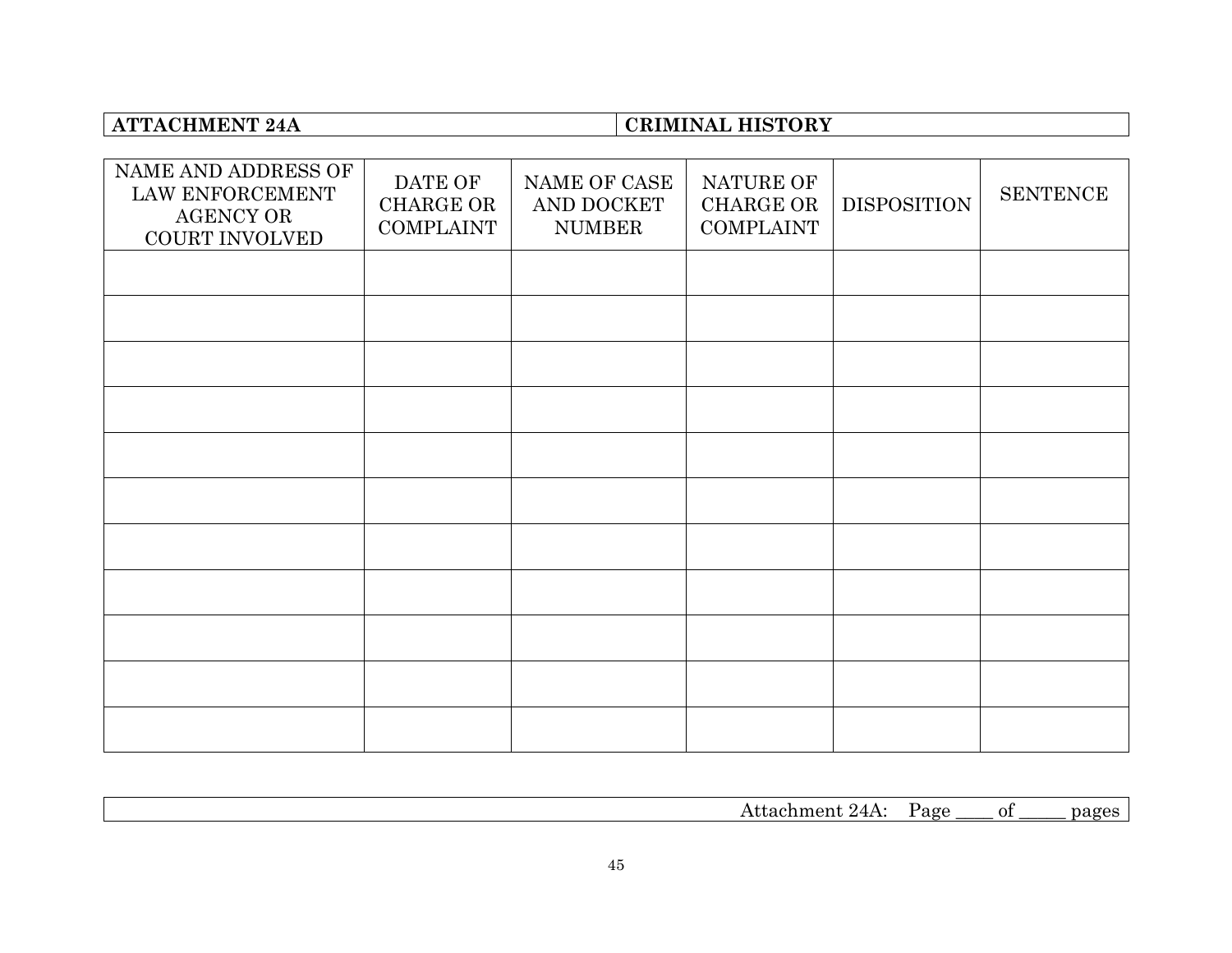### **ATTACHMENT 25 TESTIMONY, INVESTIGATIONS OR POLYGRAPHS**

| <b>NAME AND</b><br>ADDRESS OF | NATURE OF<br>PROCEEDINGS OR | <b>WAS</b><br><b>TESTIMONY</b> | DATE ON WHICH<br><b>TESTIMONY</b> | <b>APPROXIMATE</b><br>TIME PERIOD OF |
|-------------------------------|-----------------------------|--------------------------------|-----------------------------------|--------------------------------------|
| COURT OR AGENCY               | <b>INVESTIGATION</b>        | <b>GIVEN?</b>                  | WAS GIVEN                         | <b>INVESTIGATION</b>                 |
|                               |                             |                                |                                   |                                      |
|                               |                             |                                |                                   |                                      |
|                               |                             |                                |                                   |                                      |
|                               |                             |                                |                                   |                                      |
|                               |                             |                                |                                   |                                      |
|                               |                             |                                |                                   |                                      |
|                               |                             |                                |                                   |                                      |
|                               |                             |                                |                                   |                                      |
|                               |                             |                                |                                   |                                      |
|                               |                             |                                |                                   |                                      |
|                               |                             |                                |                                   |                                      |

|  | $\sim$<br>OІ<br>$\cdot$ | . |
|--|-------------------------|---|
|  |                         |   |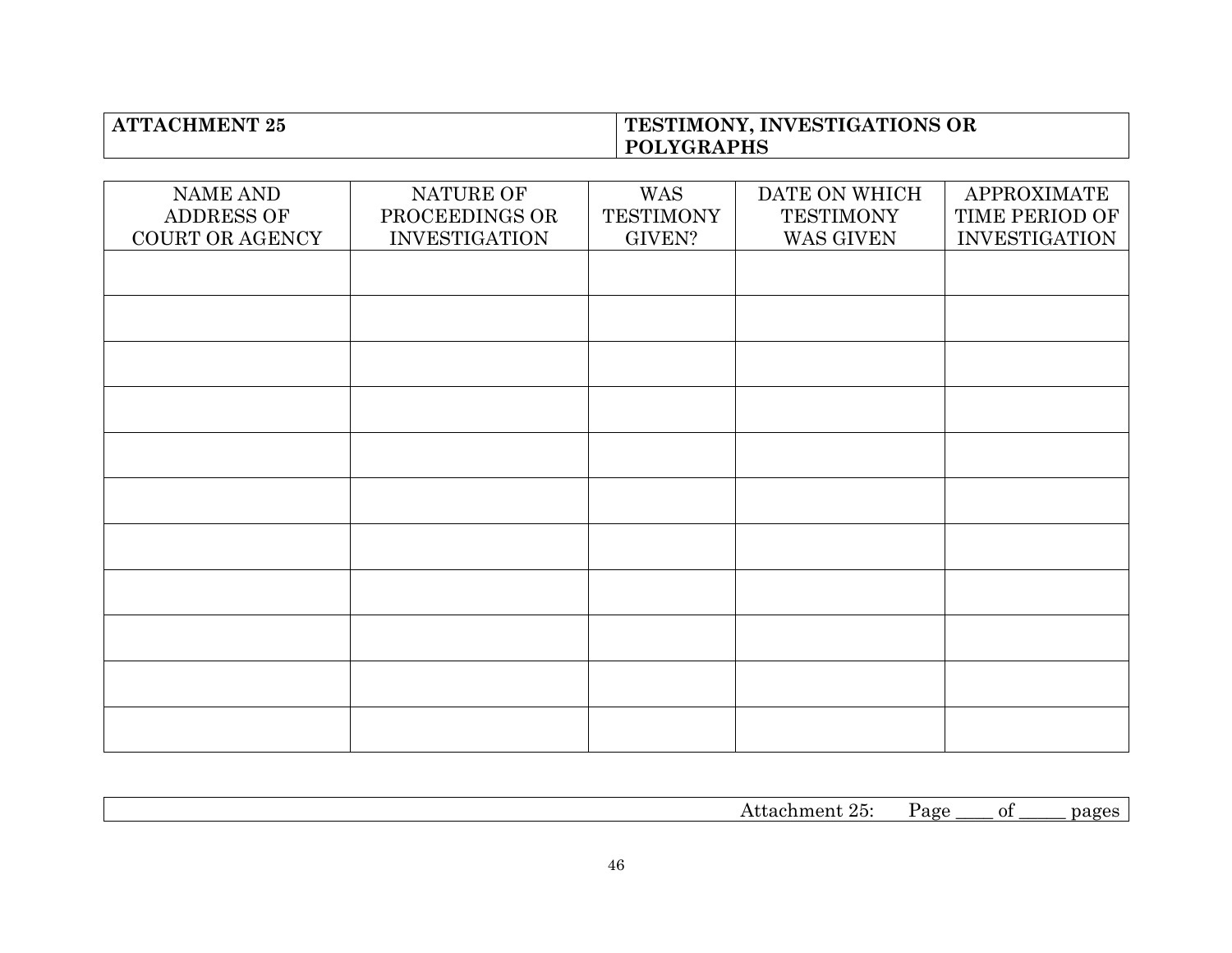### **ATTACHMENT 26 TESTIMONY, INVESTIGATION OR POLYGRAPH REFUSALS**

| NAME AND ADDRESS<br>OF COURT OR AGENCY | NATURE OF<br>PRECEEDINGS OR<br><b>INVESTIGATION</b> | DATE OF<br>PROCEEDINGS OR<br><b>INVESTIGATION</b> | <b>CIVIL OR</b><br><b>CRIMINAL</b><br>CONTEMPT?<br>(SPECIFY) | <b>DISPOSITION</b><br>OF CONTEMPT<br><b>CITATION</b> |
|----------------------------------------|-----------------------------------------------------|---------------------------------------------------|--------------------------------------------------------------|------------------------------------------------------|
|                                        |                                                     |                                                   |                                                              |                                                      |
|                                        |                                                     |                                                   |                                                              |                                                      |
|                                        |                                                     |                                                   |                                                              |                                                      |
|                                        |                                                     |                                                   |                                                              |                                                      |
|                                        |                                                     |                                                   |                                                              |                                                      |
|                                        |                                                     |                                                   |                                                              |                                                      |
|                                        |                                                     |                                                   |                                                              |                                                      |
|                                        |                                                     |                                                   |                                                              |                                                      |
|                                        |                                                     |                                                   |                                                              |                                                      |
|                                        |                                                     |                                                   |                                                              |                                                      |
|                                        |                                                     |                                                   |                                                              |                                                      |

| . | --<br>-01 | $\cdot$ |
|---|-----------|---------|
|   |           |         |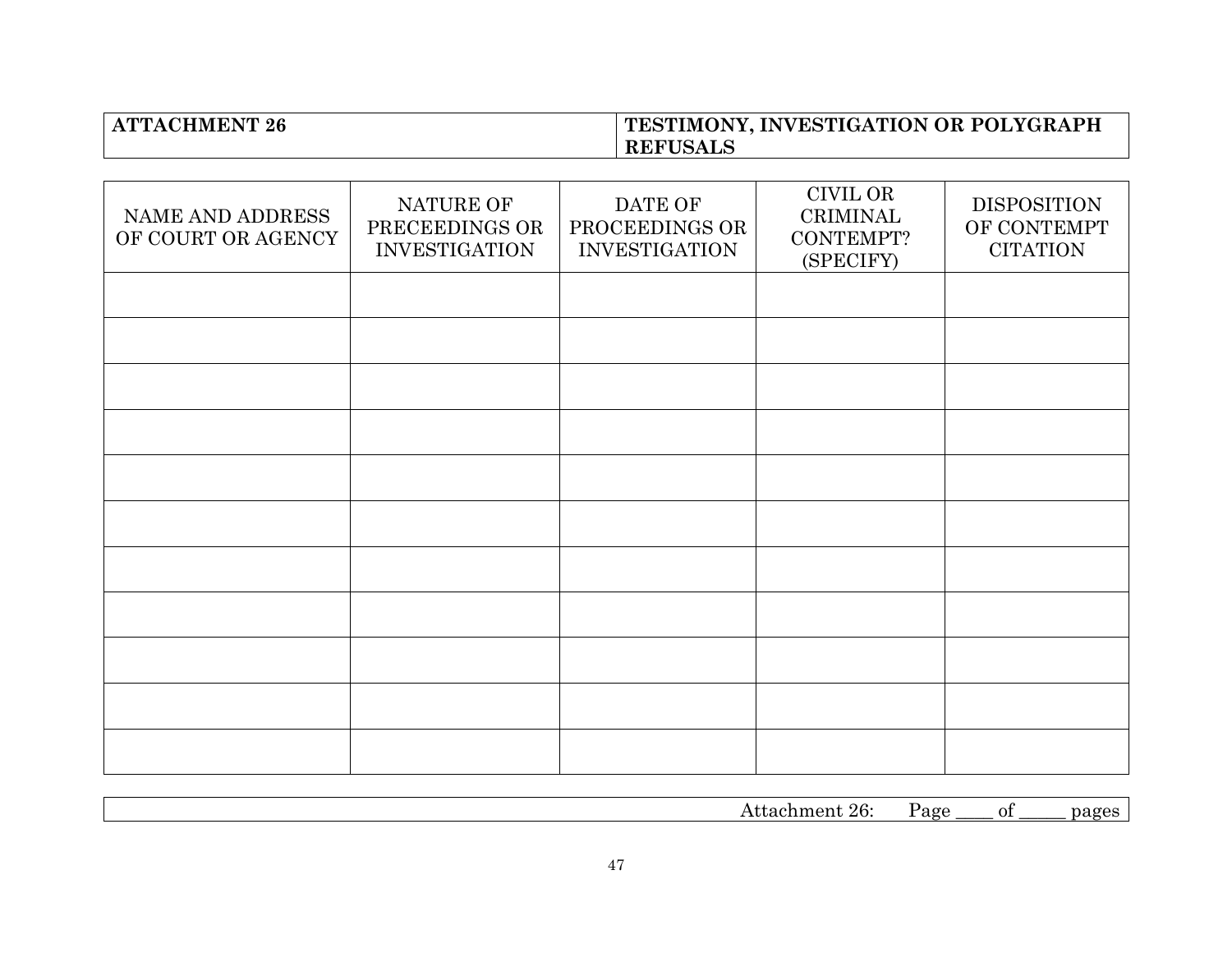## **ATTACHMENT 28 ANTITRUST, TRADE REGULATION AND SECURITIES JUDGMENTS; STATUTORY AND REGULATORY VIOLATIONS**

|                    |                      |                |                | NATURE OF |                |
|--------------------|----------------------|----------------|----------------|-----------|----------------|
| NAME AND ADDRESS   | TITLE OF CASE AND    | DATE OF        | NATURE OF      | JUDGMENT, | <b>DATE</b>    |
| OF COURT OR AGENCY | <b>DOCKET NUMBER</b> | <b>OFFENSE</b> | <b>OFFENSE</b> | DECREE OR | <b>ENTERED</b> |
|                    |                      |                |                | ORDER     |                |
|                    |                      |                |                |           |                |
|                    |                      |                |                |           |                |
|                    |                      |                |                |           |                |
|                    |                      |                |                |           |                |
|                    |                      |                |                |           |                |
|                    |                      |                |                |           |                |
|                    |                      |                |                |           |                |
|                    |                      |                |                |           |                |
|                    |                      |                |                |           |                |
|                    |                      |                |                |           |                |
|                    |                      |                |                |           |                |
|                    |                      |                |                |           |                |
|                    |                      |                |                |           |                |
|                    |                      |                |                |           |                |
|                    |                      |                |                |           |                |
|                    |                      |                |                |           |                |
|                    |                      |                |                |           |                |
|                    |                      |                |                |           |                |
|                    |                      |                |                |           |                |
|                    |                      |                |                |           |                |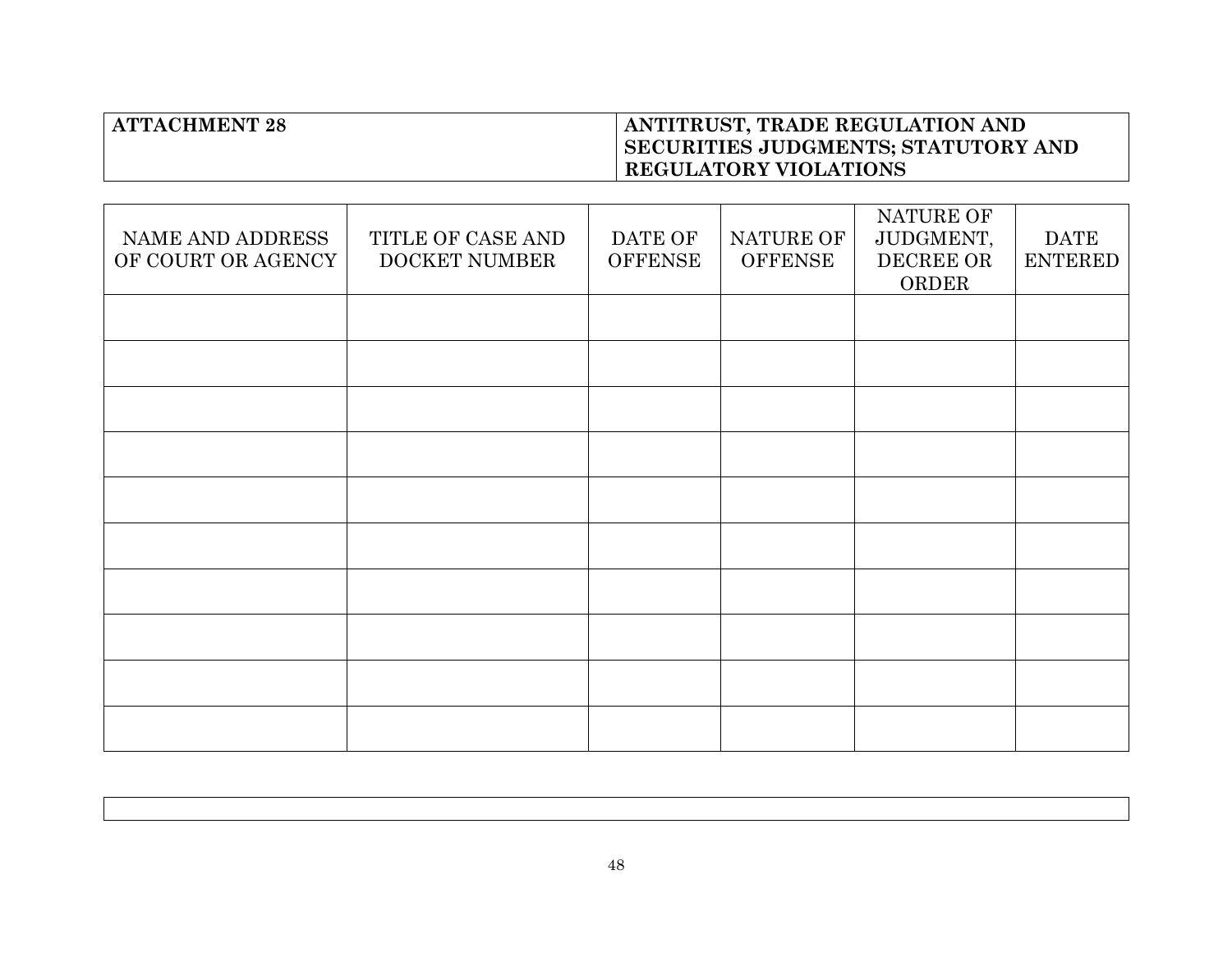## **BANKRUPTCY OR INSOLVENCY PROCEEDINGS & APPOINTED RECEIVER, AGENT OR TRUSTEE**

| NAME AND ADDRESS OF<br>COURT OR AGENCY | TITLE OF CASE<br>AND DOCKET<br><b>NUMBER</b> | DATE PETITION<br>FILED OR<br>RELIEF SOUGHT | NATURE OF<br><b>JUDGMENT</b><br>OR RELIEF | <b>DATE</b><br><b>ENTERED</b> |
|----------------------------------------|----------------------------------------------|--------------------------------------------|-------------------------------------------|-------------------------------|
|                                        |                                              |                                            |                                           |                               |
|                                        |                                              |                                            |                                           |                               |
|                                        |                                              |                                            |                                           |                               |
|                                        |                                              |                                            |                                           |                               |
|                                        |                                              |                                            |                                           |                               |
|                                        |                                              |                                            |                                           |                               |
|                                        |                                              |                                            |                                           |                               |
|                                        |                                              |                                            |                                           |                               |
|                                        |                                              |                                            |                                           |                               |
|                                        |                                              |                                            |                                           |                               |
|                                        |                                              |                                            |                                           |                               |

|  | 'N. |  |
|--|-----|--|
|  |     |  |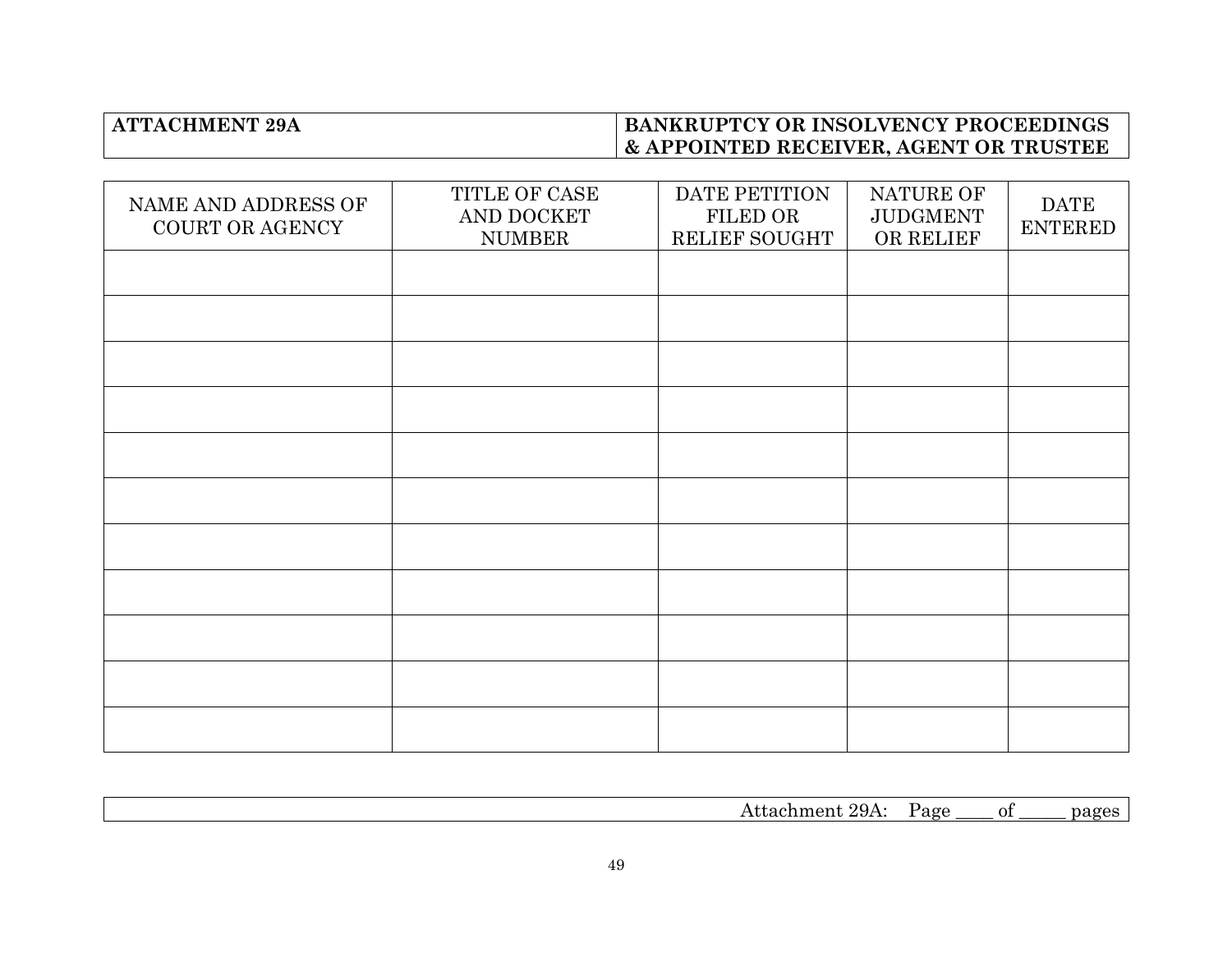## **BANKRUPTCY OR INSOLVENCY PROCEEDINGS & APPOINTED RECEIVER, AGENT OR TRUSTEE**

| <b>COURT</b> | NAME OF<br>PERSON APPOINTED | <b>DATE</b><br><b>APPOINTED</b> | <b>REASON FOR</b><br>APPOINTMENT |
|--------------|-----------------------------|---------------------------------|----------------------------------|
|              |                             |                                 |                                  |
|              |                             |                                 |                                  |
|              |                             |                                 |                                  |
|              |                             |                                 |                                  |
|              |                             |                                 |                                  |
|              |                             |                                 |                                  |
|              |                             |                                 |                                  |
|              |                             |                                 |                                  |
|              |                             |                                 |                                  |
|              |                             |                                 |                                  |
|              |                             |                                 |                                  |
|              |                             |                                 |                                  |

| $^{\circ}$ 29C.<br>' 1011 | $\sim$<br>u<br>-- | า†<br>$\sim$ | 000 |
|---------------------------|-------------------|--------------|-----|
|                           |                   |              |     |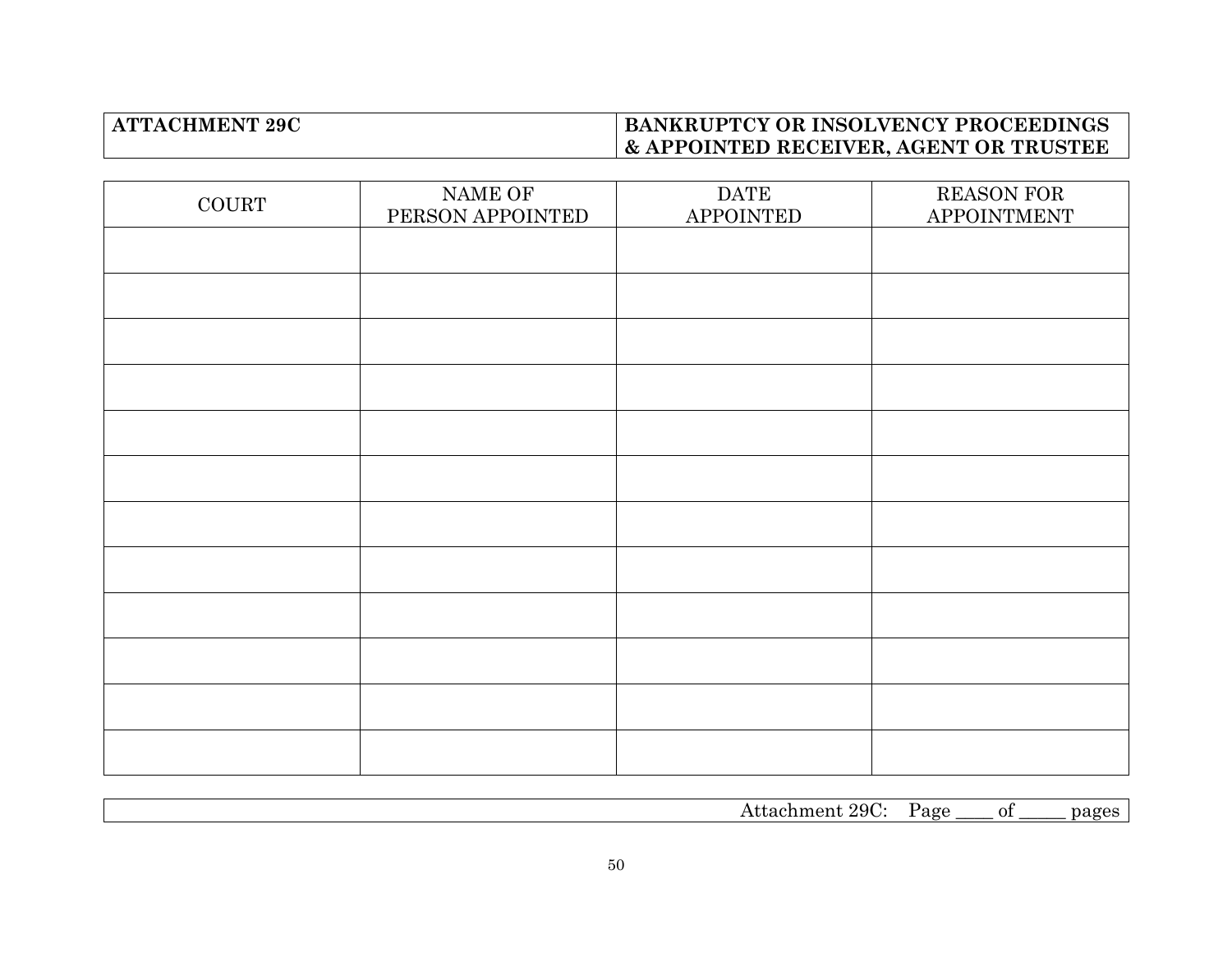# **ATTACHMENT 30A GOVERNMENT LICENSE DISAPPROVALS**

| NAME AND LOCATION OF<br>GOVERNMENTAL AGENCY | TYPE OF LICENSE<br>OR CERTIFICATE | <b>DATE</b> | <b>ACTION</b><br><b>TAKEN</b> | <b>REASON FOR</b><br><b>ACTION TAKEN</b> |
|---------------------------------------------|-----------------------------------|-------------|-------------------------------|------------------------------------------|
|                                             |                                   |             |                               |                                          |
|                                             |                                   |             |                               |                                          |
|                                             |                                   |             |                               |                                          |
|                                             |                                   |             |                               |                                          |
|                                             |                                   |             |                               |                                          |
|                                             |                                   |             |                               |                                          |
|                                             |                                   |             |                               |                                          |
|                                             |                                   |             |                               |                                          |
|                                             |                                   |             |                               |                                          |
|                                             |                                   |             |                               |                                          |
|                                             |                                   |             |                               |                                          |
|                                             |                                   |             |                               |                                          |

| $\Omega$<br>90C<br>∩m∙<br>Ω. |                   |        |              |                    |
|------------------------------|-------------------|--------|--------------|--------------------|
|                              | - OUA.<br>теппень | ີ<br>- | . <i>.</i> . | $\alpha$<br>$\sim$ |